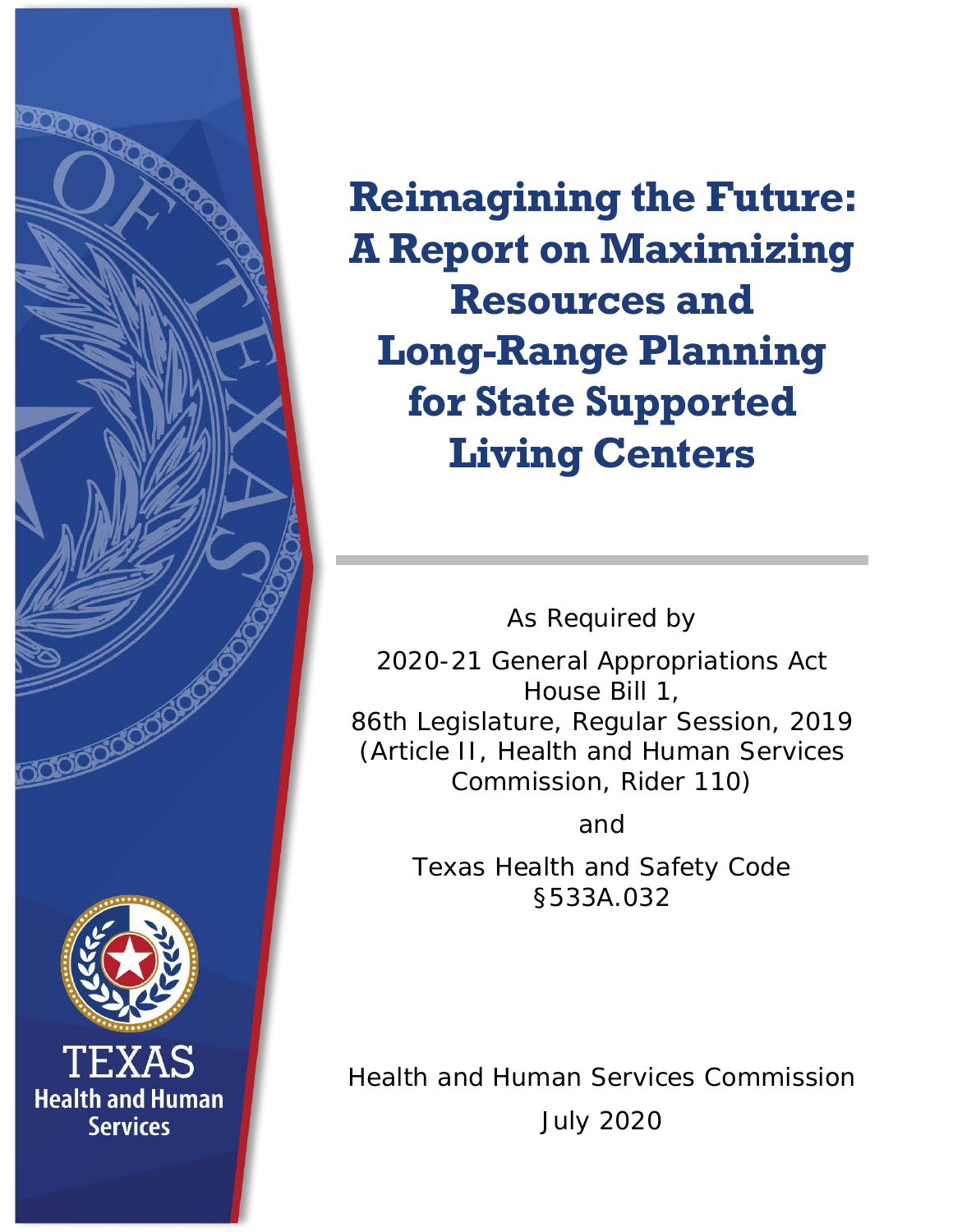# **Table of Contents**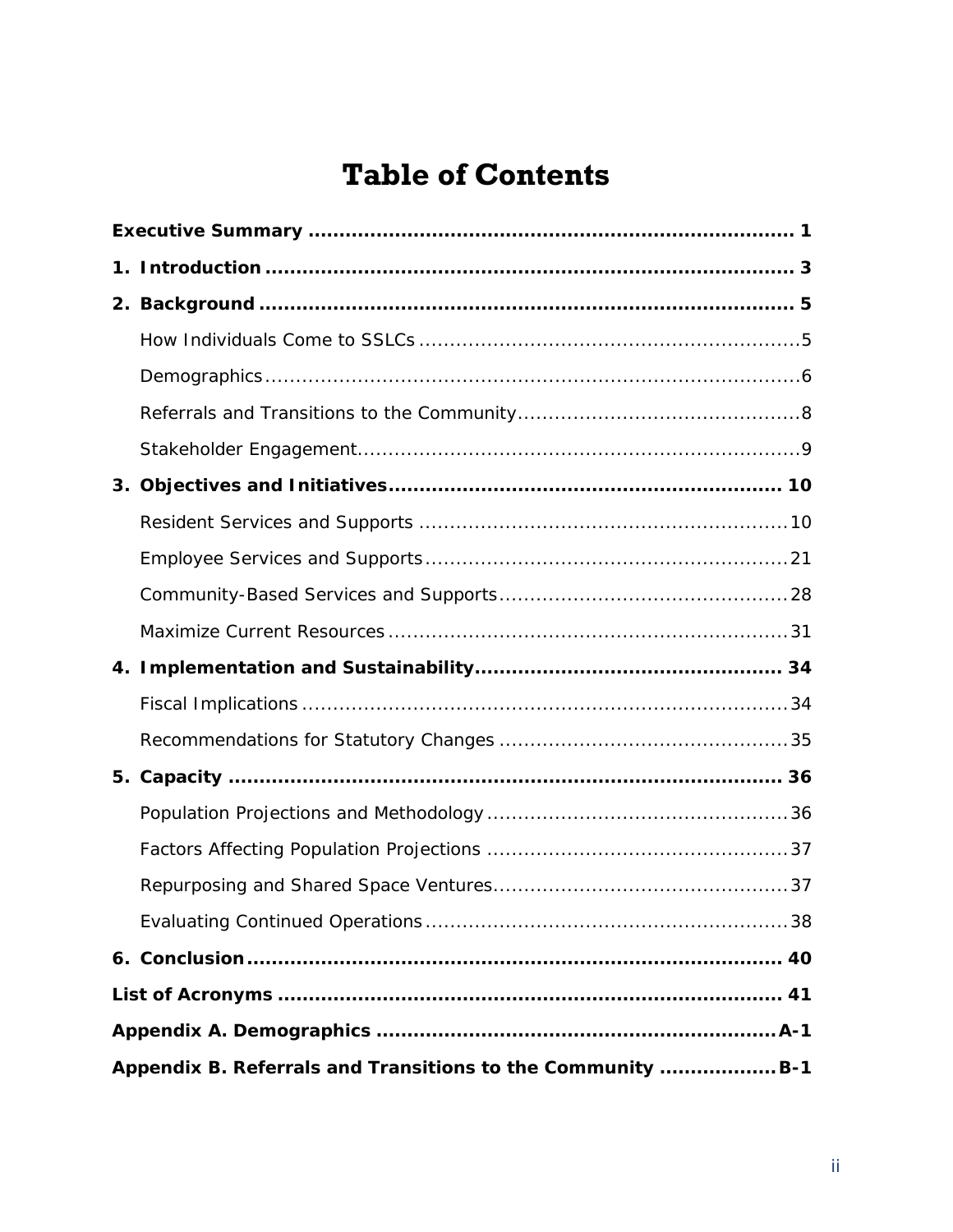#### <span id="page-2-0"></span>**Executive Summary**

**Reimagining the Future** is developed under the statutory authority of the [2020-](https://capitol.texas.gov/tlodocs/86R/billtext/pdf/HB00001F.pdf) [21 General Appropriations Act,](https://capitol.texas.gov/tlodocs/86R/billtext/pdf/HB00001F.pdf) House Bill 1, 86th Legislature, Regular Session, 2019 (Article II, Health and Human Services Commission, Rider 110) and Texas Health and Safety Code **§533A.032**. Its purpose is to promote the development of a comprehensive, statewide approach toward long-range planning for state supported living centers (SSLCs) and maximize resources to support the continuum of care for people with intellectual and developmental disabilities (IDD).

[Blueprint for a Healthy Texas,](https://hhs.texas.gov/sites/default/files/documents/about-hhs/budget-planning/hhs-inaugural-business-plan.pdf) the inaugural business plan for Texas Health and Human Services (HHS), was used as a foundation to lead coordinated efforts included within this report to improve operations, enhance the quality of services, and achieve better outcomes within  $SSCs<sup>1</sup>$  $SSCs<sup>1</sup>$  $SSCs<sup>1</sup>$  In partnership with internal and external stakeholders, HHSC developed four primary objectives to prioritize how SSLCs could enhance operations and meet the HHS vision of making a positive difference in the lives of the people we serve. Developed to accomplish over a sixyear period, some of the initiatives included under each objective would require additional funds, or changes to law or other regulations.

#### **Enhance Resident Services and Supports**

Enhancing resident services and supports will ensure the inclusion of all people served by SSLCs to promote independence and positive results. Outcomes established for the initiatives identified in this strategy include:

- Integrate a person's goals, preferences and life experiences into their treatment plans and interventions.
- Promote a realistic home or independent-style living environment.
- Expand programming toward community integration and inclusion of family and natural supports.

#### **Strengthen Employee Services and Supports**

Keeping employees engaged and satisfied is a priority for SSLCs. By committing to better support staff, SSLCs solicited input to recognize what staff valued most and identified ways to support those efforts. Outcomes in this strategy are:

- Improve workplace culture.
- Improve internal communications for staff at all levels and locations.
- Improve accessible professional development and learning opportunities.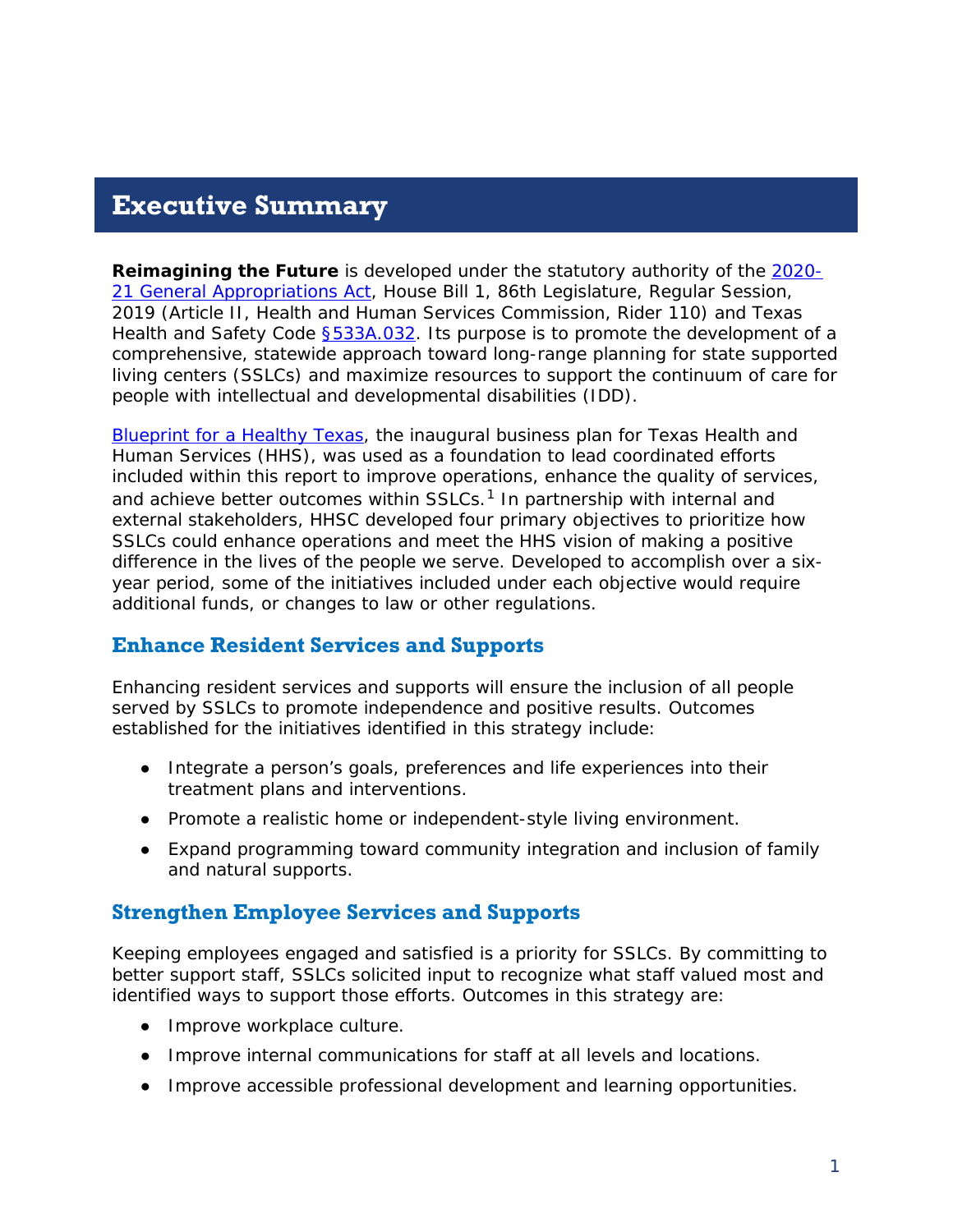#### **Expand Community-Based Services and Supports**

Improving the health, safety and well-being of Texans with IDD is paramount to the success of Texas HHS systems. SSLCs will maximize resources to support community-integrated services for people with IDD who do not reside in a SSLC. This strategy includes the following outcomes:

- Increase available services not otherwise provided or currently lacking within the community for people with IDD.
- Reduce wait times for people with IDD to receive services.
- Expand networking and resource opportunities for people with IDD and their families and guardians.

#### **Maximize Current Resources**

SSLCs evaluated existing infrastructure to identify ways to better maximize resources and expand social services that meet the needs of people not currently served by a SSLC. Outcomes established for the initiatives identified in this strategy include:

- Increase available resources for people needing access to health and human services.
- Create collaborative efforts for other divisions within HHS, other state agencies, or community partners to be housed onsite in areas where space may be needed.
- Expand services provided to people with a traumatic brain injury.

This report identifies emerging issues and trends with the integration of innovative practices. Providing resources for and implementing initiatives that address services and supports across HHS systems will further the continuum of care of people with IDD and create new ways of providing services to support more efficient delivery of services statewide.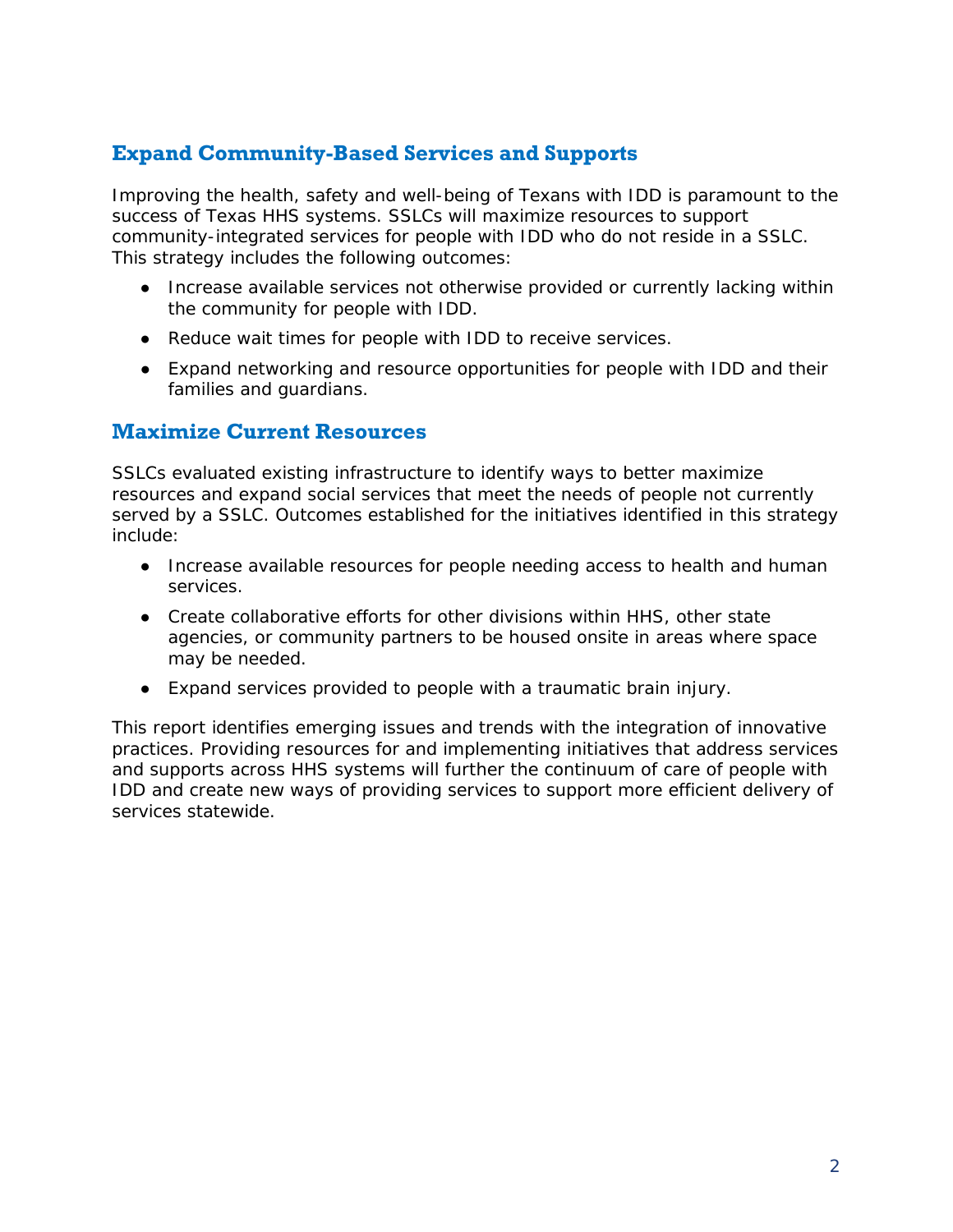#### <span id="page-4-0"></span>**1.Introduction**

There are approximately 485,000 people in Texas diagnosed as having an intellectual or developmental disability (IDD), $<sup>2</sup>$  $<sup>2</sup>$  $<sup>2</sup>$  many of whom receive services from</sup> the Health and Human Services Commission (HHSC). Texas Health and Human Services (HHS) promotes the growth and development of people with IDD through individualized care and active treatment<sup>[3](#page-54-3)</sup> to progress toward living in the setting of their choice, working and earning a living wage, and becoming an active part of the community when possible.

People with IDD have complex needs and often require an array of consistent and specialized services. HHSC offers a wide range of placement options for people with IDD and their families to consider when receiving services, including a person's own home, family home, community home with their peers, a community-based intermediate care facility for individuals with an intellectual disability or related condition (ICF/IID), or a state-operated facility.

HHSC's state supported living centers (SSLCs) are state-operated certified ICFs/IID regulated by federal and state guidelines. SSLCs provide 24-hour residential services to both adults and children with IDD who need treatment and rehabilitation to support their behavioral health and medical needs. There are 13 SSLCs across the state located in Abilene, Austin, Brenham, Corpus Christi, Denton, El Paso, Harlingen, Lubbock, Lufkin, Mexia, Richmond, San Angelo, and San Antonio. Mexia and San Angelo are designated as forensic campuses for the care of adult and children alleged offenders as authorized by Texas Health and Safety Code [§555.002.](https://statutes.capitol.texas.gov/Docs/HS/htm/HS.555.htm#555.002) Abilene, Brenham, and Lufkin serve adult and children residents. All other campuses serve only residents who are 18 years of age or older.

SSLCs provide comprehensive behavioral health services and health care services, including physician, nursing and dental services, that are individualized to meet the need of the resident. Other services provided at SSLCs include skills training; occupational, physical and speech therapies; vocational programs; and services to maintain a connection between residents and their families and other natural support systems.

This long-range plan seeks to maximize the resources, opportunities and assets of SSLCs to continue treatment and support a population of complex needs. Additionally, it creates opportunities to share resources, strengthen partnerships, and identify cross agency initiatives that promote independence and positive outcomes for people served in all settings. The goals of this report are to: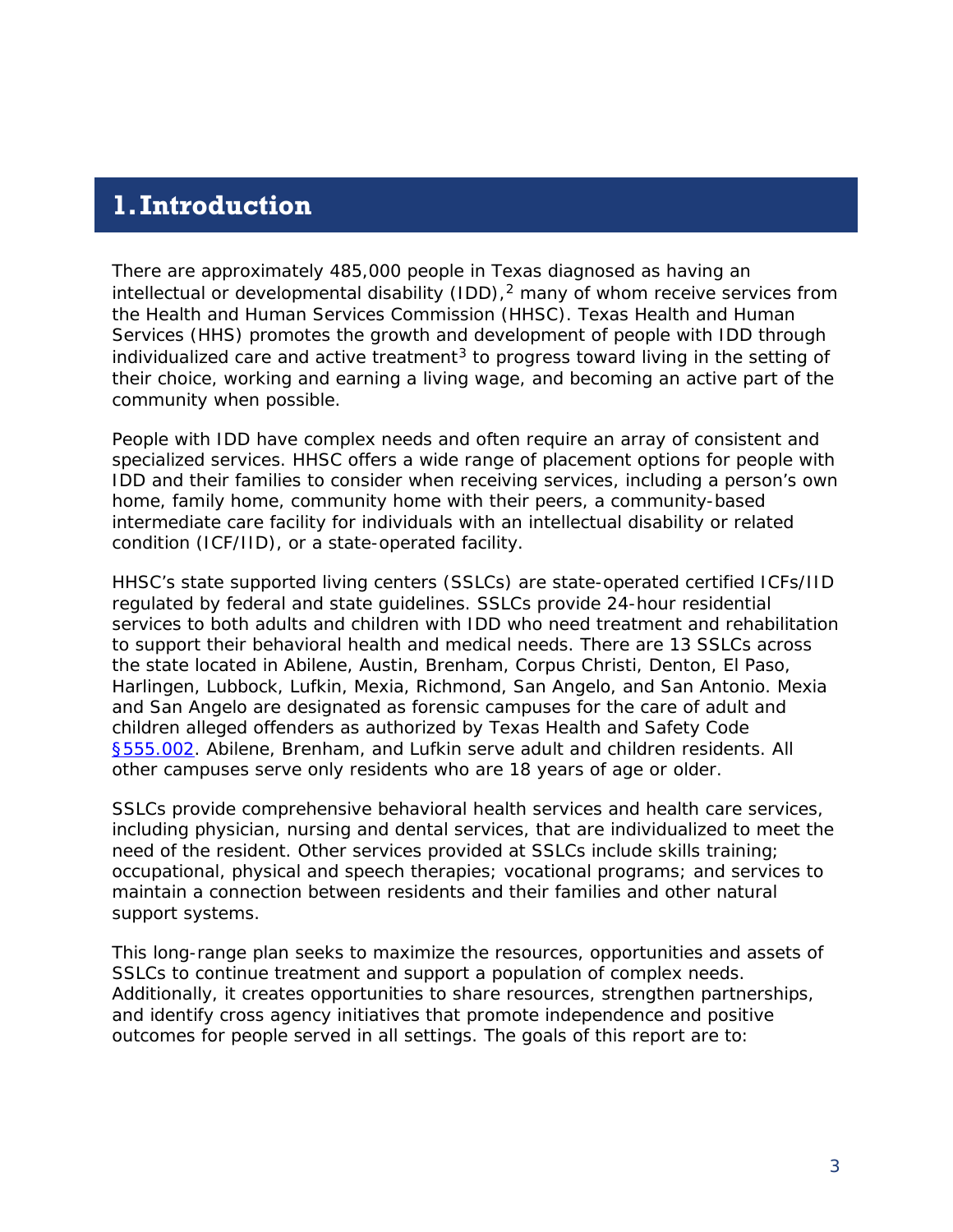- Enhance programs and services that support individualized care for people served by a SSLC;
- Provide guidance in business practices that improve recruitment and retention of staff at SSLCs to align with the agency's values and create a workplace culture that is innovative, skilled, and diverse; and
- Strengthen the agency's vision, mission, and long-term objectives that promote independence and positive outcomes for people with IDD.

This report is developed under the statutory authority of the 2020-21 General [Appropriations Act,](https://capitol.texas.gov/tlodocs/86R/billtext/pdf/HB00001F.pdf) House Bill 1, 86th Legislature, Regular Session, 2019 (Article II, HHSC, Rider 110) related to maximizing resources and Texas Health and Safety Code [§533A.032](https://statutes.capitol.texas.gov/Docs/HS/htm/HS.533A.htm#533A.032) related to long-range planning for SSLCs.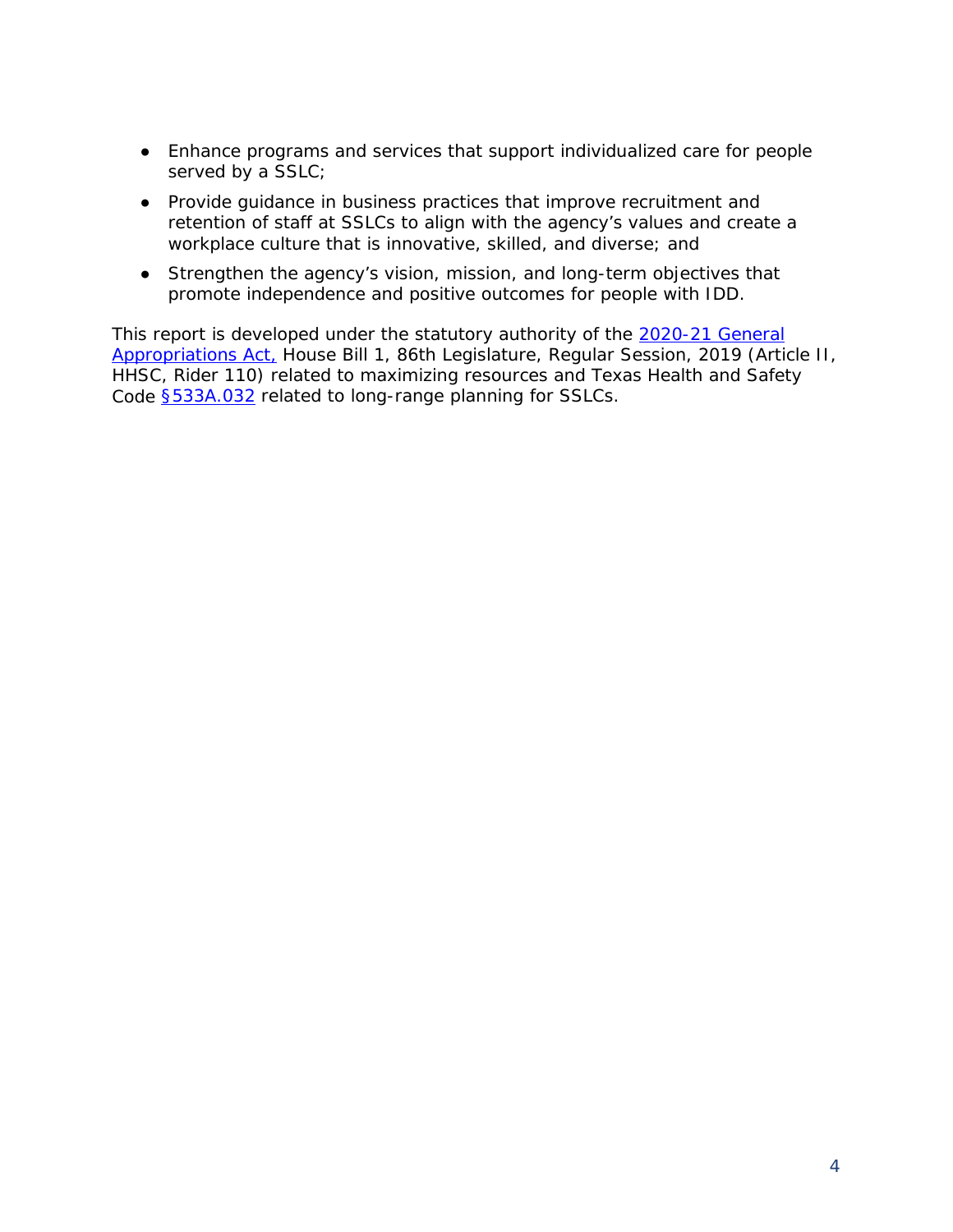# <span id="page-6-0"></span>**2.Background**

The Intellectual Disability Act (PIDA) $<sup>4</sup>$  $<sup>4</sup>$  $<sup>4</sup>$  recognizes and protects the individual dignity</sup> and worth of each person with an intellectual disability. It supports people with IDD to assure a continuum of quality services to meet the needs of all persons and ensure that all people have the opportunity to become productive members of society to the extent possible. Texas also has the Promoting Independence Initiative<sup>[5](#page-54-5)</sup> to improve community-based alternatives and provide community integration for people with IDD. For some, the most appropriate care setting available has been determined to be a SSLC.

As an ICF/IID, the goal of SSLCs is to assist people in developing the skills needed to be successful in a community setting. This is accomplished through an effective interdisciplinary team-based design and delivery of quality outcome-based services and supports appropriate to the talents, strengths, and needs of the people served. To accomplish this, SSLCs empower and support residents to be active members of their treatment team, assist in developing personalized goals and participate in opportunities to gain a better understanding of the living options available to them.

#### <span id="page-6-1"></span>**How Individuals Come to SSLCs**

Under PIDA, people are afforded the right to live in the least restrictive setting appropriate to the person's individual needs and abilities. This encompasses a variety of living situations including living alone, in a community home with their peers, with family, or in a supervised, protective environment. SSLCs serve less than one percent of the total IDD population in Texas but provide a safe residential setting to meet their individual needs.

People coming to a SSLC often do so because all other options within the community have been exhausted or determined to be unsuccessful in meeting their needs. Admission can be voluntary or ordered by the court if a person is not able to make their own decisions. In fiscal year 2019, 95 percent of the 129 new admissions to SSLCs were ordered by the court, which entails a judge recommending admission for one of the following reasons:

● **Civil commitment** – As provided in Texas Health and Safety Code, Title 7, Subtitle D, [Chapter 593,](https://statutes.capitol.texas.gov/Docs/HS/htm/HS.593.htm#593) a person who is civilly committed to a SSLC has been diagnosed with an IDD and presents a substantial risk of harm to themselves or others; or is unable to provide for and is not providing for their most basic personal physical needs; and cannot be adequately habilitated in an available, less restrictive setting.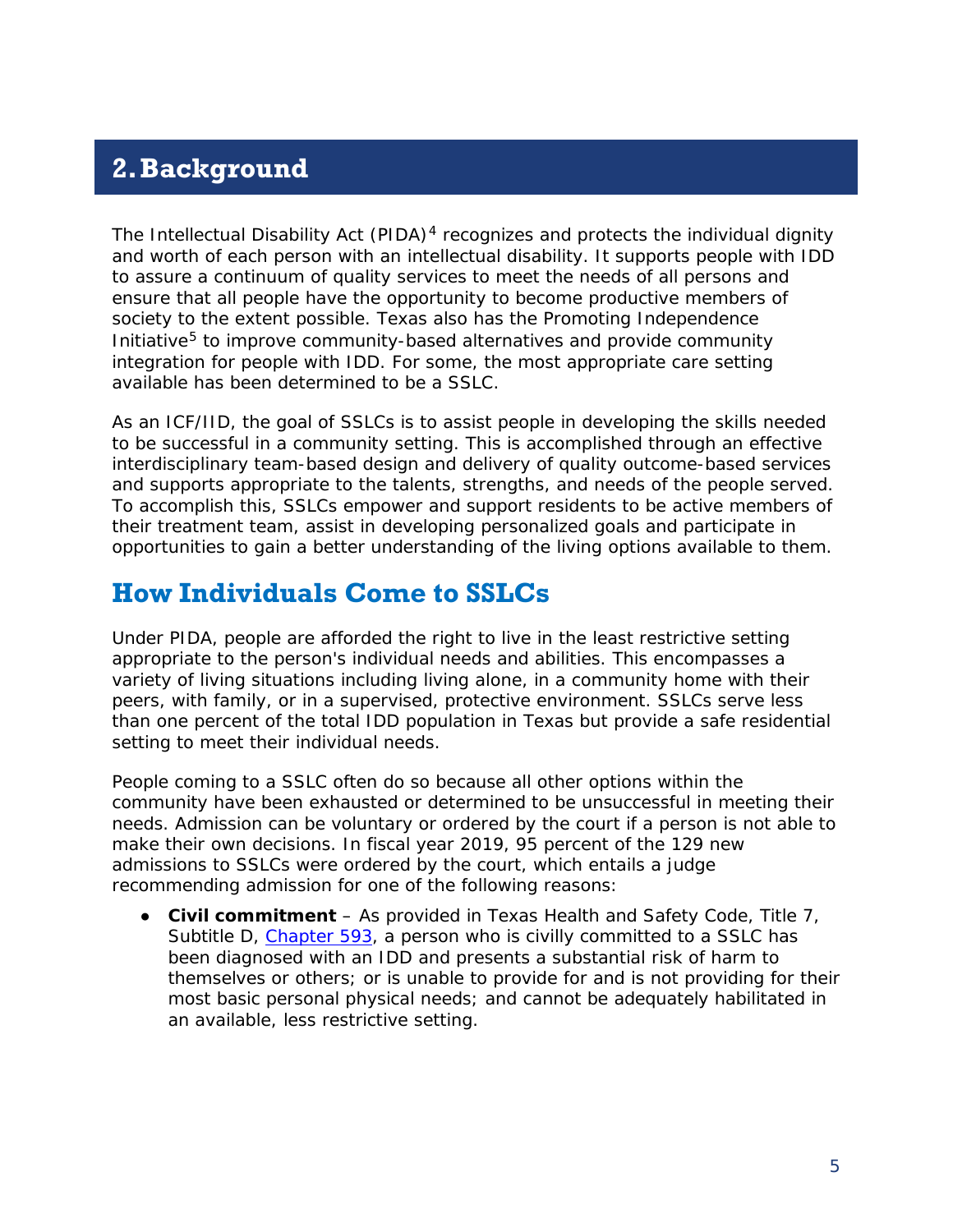- **Commitment by the court for alleged criminal conduct** As provided in Code of Criminal Procedure, Chapter 46B (adult) or Family Code, Chapter 55 (juvenile), a person who is alleged to have committed a criminal offense but has been found incompetent to stand trial (adult) or unfit to proceed (juvenile) for the charges because of their IDD. Over 63 percent of these admissions are 34 or younger and have substantially shorter lengths of stay.
- **Assessment by the court for competency to stand trial for alleged criminal conduct** – As provided in Code of Criminal Procedure, Chapter 46B (adult) or Family Code, Chapter 55 (juvenile), the court will order a temporary admission to a SSLC for a person to be assessed before making the final decision of competency or fitness to proceed and whether the person is committed or discharged back to the court.

Regardless of how a person is admitted to a SSLC or their length of stay, they have a right to optimal treatment and services that encourages person-centered approaches and active treatment.

### <span id="page-7-0"></span>**Demographics**[6](#page-54-6)

In fiscal year 2019, SSLCs served over 2,900 people with IDD. (See Table 1 on page A-1.) Over the last ten years, the number of people served in a SSLC has steadily decreased by a total of 31 percent, largely attributed to the increase of available services within communities for people with IDD and the SSLCs continued efforts for people to live in the most integrated setting. (See Table 2 on page A-2.)

SSLCs are experiencing both an aging population, particularly with medically fragile people, and an increase in a younger population. (See Table 3 on page A-3.)

- 23 percent are below the age of 35.
- 44 percent are over the age of 55.

While the population in SSLCs has declined, the behavioral health and medical needs of the people SSLCs serve remain complex.

● Over half, or 62 percent, of people served have been diagnosed with a severe or profound intellectual disability, meaning they have an IQ below 35. (See Table 4 on page A-4.) This represents a decrease of 13 percent over the last ten years. This population tends to need additional supports with communication and may not be able to use words to communicate. They routinely require close supervision and direct assistance with activities of daily living. People with severe or profound intellectual disability are also likely to have associated medical challenges.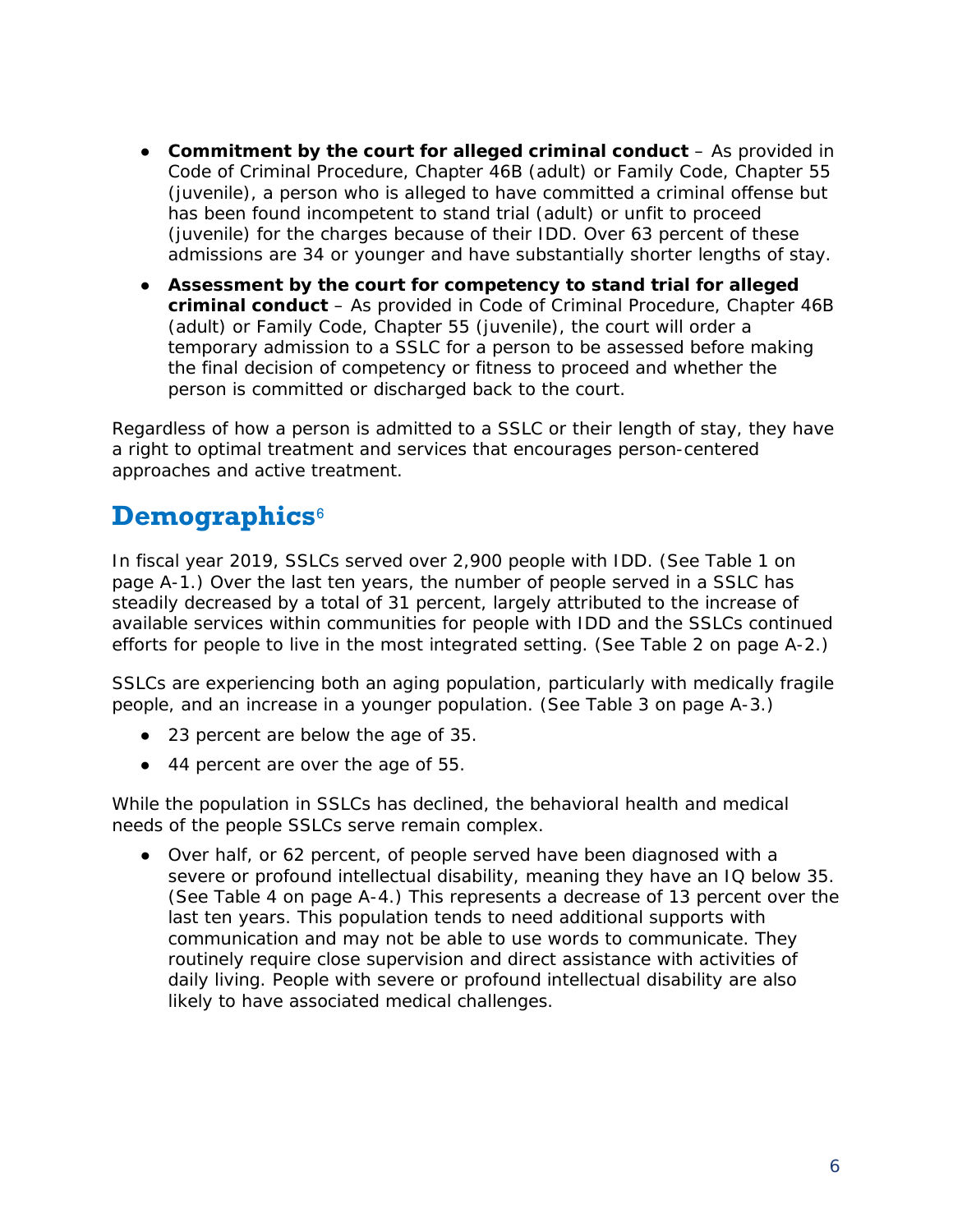- Over half, or 69 percent, have been identified with behavioral management needs. (See Table 5 on page A-5.) This represents a decrease of four percent over the last ten years. Depending on the level of severity, they exhibit challenging behaviors that are disruptive, interfere with carrying out daily living activities, and require frequent intervention varying from minor to intense.
- Alleged offenders account for almost two percent of the total SSLC population in fiscal year 2019. This has remained constant since fiscal year 2010. (See Figure 2 on page A-6 and Table 6 on page A-7.) Alleged offenders are more likely to require behavioral supports, at a seven percent higher rate than non-offenders. In fiscal year 2019, 51 alleged offenders were admitted to the SSLCs.

A comprehensive assessment of the commitment of alleged offender residents in SSLCs is found in the *Annual Report on Forensic Services in State Supported Living Centers for Fiscal Year 2019*.

- Nearly half, or 46 percent, of the people served by SSLCs are medically fragile; an increase of 31 percent since fiscal year 2010. People who are medically fragile have at least one chronic physical condition, classified as moderate or severe, which results in nearly complete dependency and daily skilled interventions being medically necessary. (See Table 7 on page A-8.)
- Over half, or 56 percent, of residents have a co-occurring diagnosis of IDD and at least one mental health disorder. This represents an eight percent decrease since fiscal year 2014. (See Table 8 on page A-9)

As SSLCs support a person in developing skills and resolving challenges to community integration that likely prompted their admission, the interdisciplinary team discusses their progress toward treatment goals frequently. The time a person is served can vary greatly based on the severity and complexity of behavioral and medical challenges and how they are admitted to a SSLC.

- Over half, or 58 percent, have been at a SSLC for more than 15 years. (See Table 9 on page A-10.)
- Twenty percent have been at a SSLC between 13 months and 5 years. (See Table 9 on page A-10.)
- Since fiscal year 2015, the average length of stay is almost 24 years and has remained stable with no statistically significant difference.

In fiscal year 2019, nearly half (43 percent) of residents, or their guardians, have chosen to remain at the SSLC in accordance with the rights allowed within the current continuity of services.<sup>[7](#page-54-7)</sup> The ability to choose to remain at a SSLC can significantly impact the length of stay as well as the length of time someone may wait to receive services. The SSLCs continue interagency efforts to increase education and willingness to move back into their communities. Furthermore, SSLCs are developing strategies to improve the identification of reasons a person is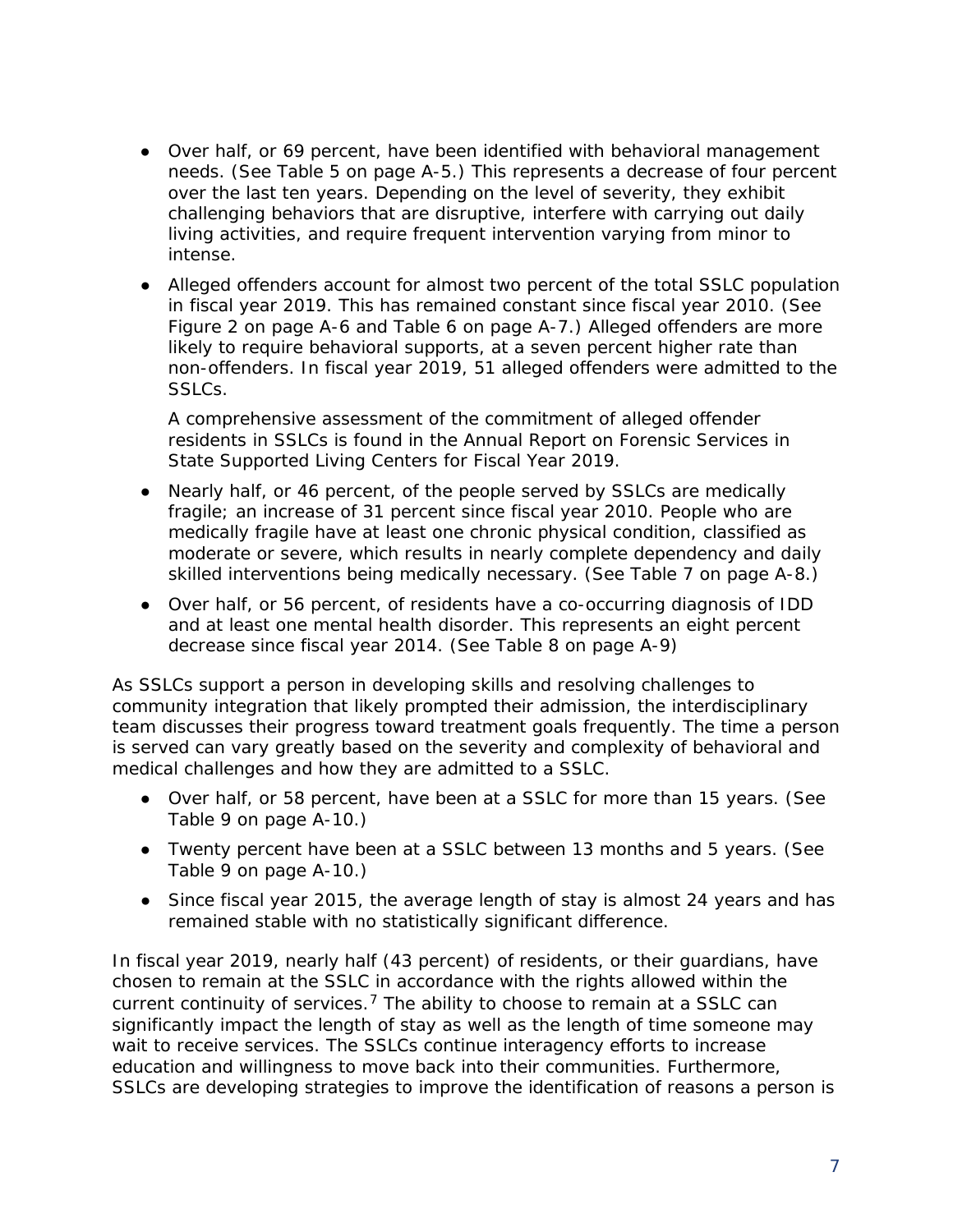unable to transition to the community sooner, thus focusing treatment plans toward resolution and allowing for the person to return to a community setting.

Separations in fiscal year 2019, which include community transitions, deaths, and discharges, continued to be higher than admissions. (See Table 10 on page A-11.)

### <span id="page-9-0"></span>**Referrals and Transitions to the Community**[8](#page-54-8)

At least annually, or upon request, the interdisciplinary team convenes to discuss a person's progress and determine if a referral to the community is recommended. An integral part of the transition process is identifying reasons for non-referral or transition and developing action plans to overcome. All transitions require thorough research, training, and considerations to achieve the best transition possible for each person's individualized needs. Thus, the timeframe to execute a successful move into the community can fluctuate.

- **Reasons for non-referral.** The contributing factors to refer or not refer are identified during the annual individual service planning meeting or at the conclusion of a living options team discussion. If the interdisciplinary team makes the decision not to refer a person for community transition, the reason(s) for this decision (i.e., reasons for non-referral) are identified and action plans to address are developed.
- **Obstacles to transition.** Obstacles to transition are identified at any time during the transition process after a person has been referred for community transition. Once identified, the interdisciplinary team must identify which obstacles are preventing the person from a successful transition.

In fiscal year 2019, the top rationale to not refer were the legally authorized representative's (LAR) choice (43 percent), followed by behavioral health or psychiatric needs (21 percent) and medical issues (17 percent).<sup>[9](#page-54-9)</sup> Other factors may have included individual choice, funding, evaluation period, or court will not allow placement. (See Table 12 on page B-1.)

Of the LARs who did not support a referral, 69 percent acknowledged they have been provided education on community living options; however, were not interested in an alternate placement.<sup>[10](#page-54-10)</sup> Other reasons for this choice, in order of frequency, included the LARs were not interested in receiving information about alternate placements, unsuccessful prior community placements, mistrust of providers, and lack of understanding of community living options (See Table 13 on page B-2.)

Obstacles to transition may be identified at any time between when the person has been referred for community placement and when the person transitions. In fiscal year 2019, the top barriers identified that prevented a successful transition to the community were limited residential opportunities in a preferred area (30 percent), followed by specialized medical supports (12 percent), environmental modifications (11 percent), individual or LAR indecision regarding provider selection (10 percent),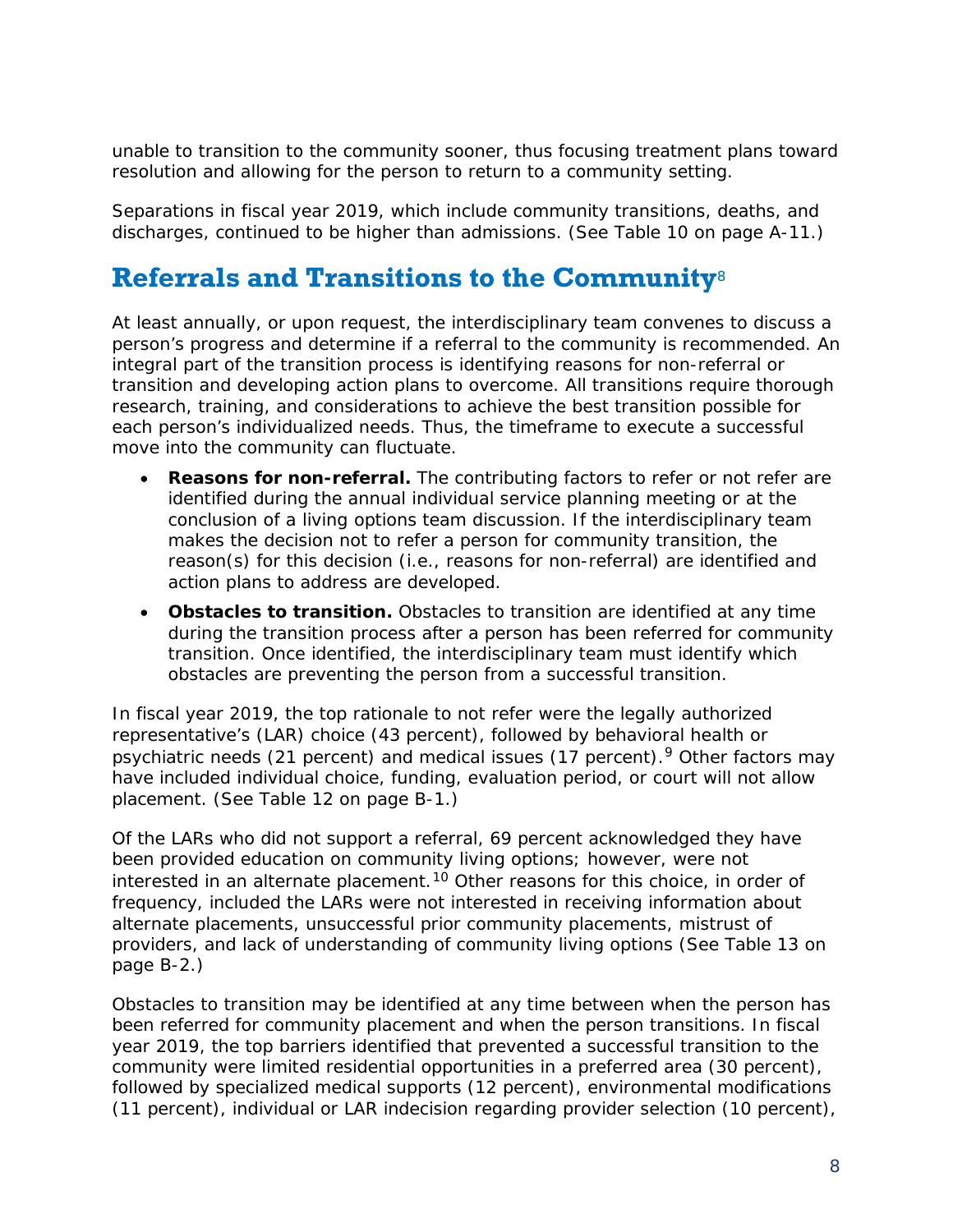and behavioral supports (10 percent)<sup>[11](#page-54-11)</sup> (See Table 14 on page B-3.) Transitions to the community have decreased by 65 percent in the last ten years (See Table 11 on page B-1.)

SSLCs continue to promote partnerships and participate in interagency committees who are committed to reviewing trends and developing integrated plans to improve the IDD services for all Texans. HHSC initiated the Continuity of Care workgroup to identify and implement policy changes and training for SSLC staff, nursing facilities, local IDD authorities (LIDDAs), and community providers to address common barriers to living in community-based settings. This entails frequent communication among committee members, as well as, monthly meetings to review cases, problem solve, share trends and discuss collaborative statewide initiatives toward improving the continuity of services and successful community integration. The core members of the group consist of HHSC state office staff responsible for statewide admission and community transition activities. SSLCs, state hospitals, and LIDDAs are all contributing members of the group to ensure people are served in the most integrated setting possible.

A comprehensive assessment on referrals and transitions to the community, including proposed strategies and actions to overcome non-referrals and obstacles to transition will be outlined in the report on *State Supported Living Centers Obstacles to Community Referral and Transition in Fiscal Year 2019*.

### <span id="page-10-0"></span>**Stakeholder Engagement**

Stakeholder engagement played a fundamental role in the SSLC long-range planning, developing objectives and identifying initiatives that will enhance services and supports provided by SSLCs and that seeks to expand the resources available for all people with IDD. Understanding the needs and preferences of people with IDD help further the vision of a unified system for accessing IDD services statewide.

SSLCs conducted a series of activities to obtain input from various stakeholders including people residing in a SSLC, family members, LARs and guardians, people with IDD residing in the community, service providers, advocacy groups, HHSC partners, SSLC staff and the public. HHSC held scheduled activities statewide that offered opportunities for engaging people through different platforms, including inperson and electronically. Activities included family association meetings, meetings with residents, town hall and individual meetings with staff, HHS listening sessions, public hearings, and organizational meetings with service providers and advocates statewide.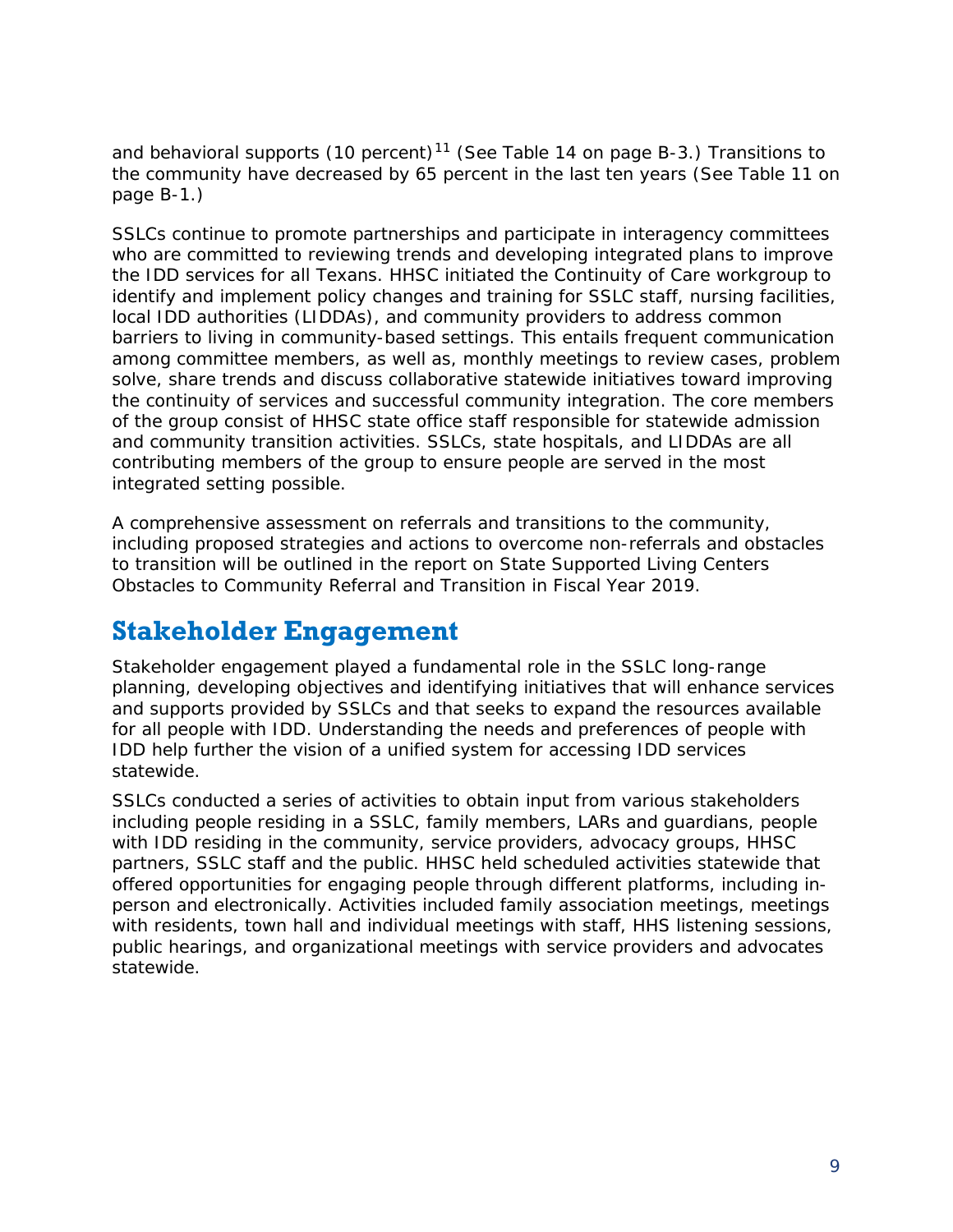# <span id="page-11-0"></span>**3.Objectives and Initiatives**

In partnership with stakeholders, HHSC conducted an analysis on the overall strengths and opportunities for improvement. Based on the analysis, HHSC developed the following objectives to accomplish the goals set forth for this report:

- **Enhance Resident Services and Supports** to support individualized care for people served by a SSLC.
- **Strengthen Employee Services and Supports** to provide quidance in business practices that improve recruitment and retention of staff at SSLCs and complement the agency's values to create a workplace culture that is innovative, skilled, and diverse.
- **Expand Community-Based Services and Supports** to strengthen the agency's vision and mission and long-term objectives that promote independence and positive outcomes for people with IDD.

For each objective, SSLCs recommend initiatives based on operational innovation that will further the continuum of care for people with IDD and create new ways of providing services and support. SSLCs will continue to improve existing methods of operation but acknowledge real change stems from creative and critical thinking to arrive at extraordinary results, results that will directly impact each objective. Each initiative is intended to be a foundation for creating successful outcomes that would be realistic and measurable. Consideration has been given to the recommendations to ensure that each would be driven by goals, the potential to enhance the continuum of care for people with IDD and the overall improved performance of a SSLC.

### <span id="page-11-1"></span>**Resident Services and Supports**

Evolving into evidence-based practices supports the continuous enhancement of systems of care for people with IDD, specifically those served by a SSLC. As SSLCs further develop standards of care, expanding services promotes independence and positive outcomes. Outcomes include:

- Integrate a person's goals, preferences and life experiences into their treatment plans and interventions.
- Promote a realistic home or independent-style living environment.
- Expand programming toward community integration and inclusion of family and natural supports.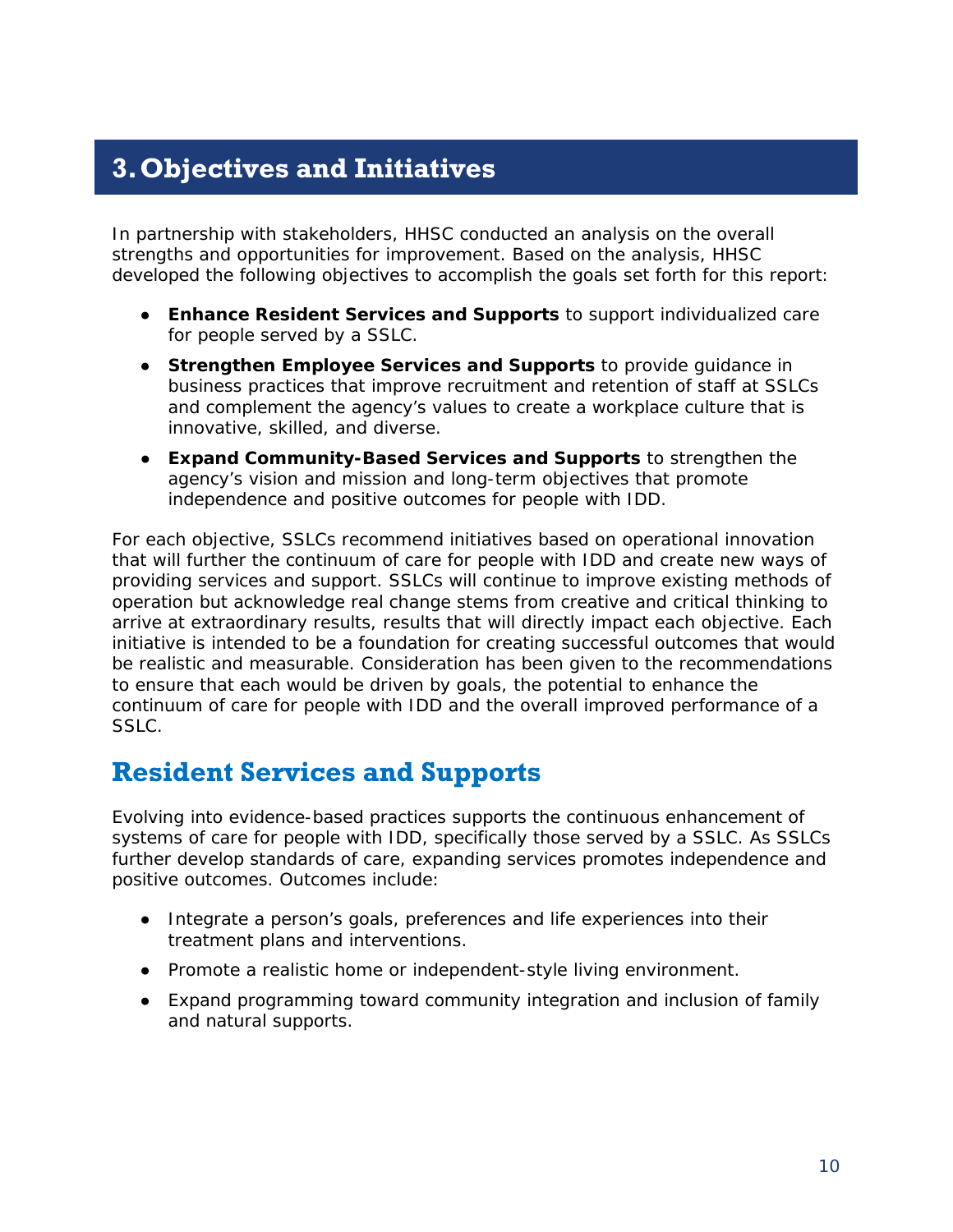#### **Initiatives for Operational Innovation**

The initiatives outlined below are intended to support the outcomes associated with enhancing resident services and build on existing and new efforts that will help further the vision of SSLCs. Some of these initiatives may require funding or statutory changes to implement (See Section 4 on pages 34-35).

**Trauma Informed Care System Approach.** Research shows that people with IDD have a higher rate of trauma exposure than people who are non-disabled.<sup>[12](#page-54-12)</sup> For some with IDD, limited ability to communicate trauma, as well as limited knowledge or social skills, may result in difficulty integrating their perception of the traumatic event(s) and their emotional response.<sup>[13](#page-54-13)</sup> While SSLCs have made significant progress in an awareness to trauma informed care, SSLCs will fully embrace building a systemic approach for the implementation of practices to operate with an awareness of the pervasiveness of trauma as well as its impact.

In partnership with the National Association of Dually Diagnosed for persons with developmental disabilities and mental health needs, SSLCs will provide advanced training to staff on trauma that will assist them with understanding the signs, symptoms, and response for people with IDD, so they can situationally adapt to provide more appropriate care and safer environments to residents in their care. Building confidence and expertise of staff providing direct support in trauma informed care practices will encourage stronger, healthier relationships with residents and increase collaboration amongst members of the interdisciplinary team to identify services and supports for past traumatization.

Integrating a systemic approach into policies, procedures and practices will avoid any disability overshadowing the need for recovery, prevent re-traumatization of residents, and foster resilience in staff who experience secondary trauma. Policies and practices will be strengthened to provide additional services and supports for those residents who are exposed to or become victims of traumatic events while residing in a SSLC.

**Reduce Use of Restraints.** Between 2018 and 2019, SSLCs implemented two initiatives to reduce the impact of trauma on residents and reduce the overall use of restraints. Safe Use of Restraint (SUR®) is a restraint management program designed to reduce trauma and injuries, and to reduce the use of more restrictive measures to manage behavioral emergencies. Training on SUR® is provided to all staff who work directly with residents and covers procedures for preventing and managing aggressive behavior as well as background information related to the use of these procedures, including following the requirements for restraints as identified in the Texas Administrative Code.

Ukeru® is a safe, comforting, and restraint-free crisis management technique used to help staff respond to someone in crisis who is trying to communicate through their actions. Ukeru<sup>®</sup> is a trauma-informed approach that identifies ways to help residents feel safe using communication and padded shields.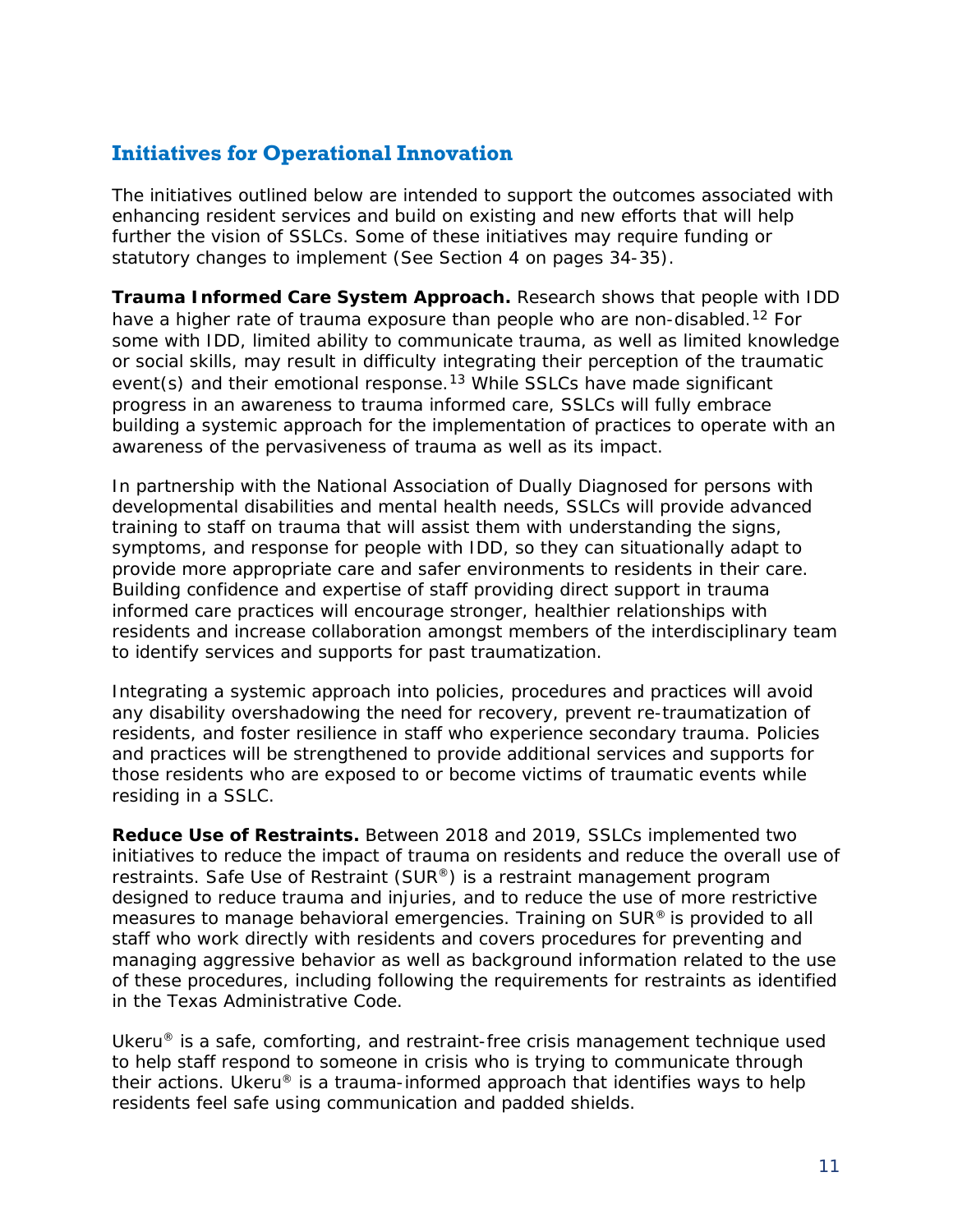Using these techniques and implementing better protections for residents, SSLCs have shown a decrease in the overall use of restraints. Between fiscal year 2015 and fiscal year 2019, SSLCs achieved a 23 percent reduction in the use of restraints. SSLCs will continue to assess how policies and practices impact the use of restraints and provide ongoing skill development in de-escalation to work toward a continued reduction.

**Achieving Balance Program.** SSLCs are assessing the feasibility of piloting a program at three SSLCs to provide specialized and intensive services to residents who have severe behavioral health or co-occurring mental health challenges who have been unsuccessful with traditional SSLC programming due to the complexity of their needs. The goals for this program are to provide an integrated approach that addresses target behaviors, teach appropriate skills, assist the referring SSLC in their approach to working with the person, and return the person to the referring facility or other appropriate home as soon as possible. This program is intended to provide intensive services on a short-term basis with smaller staff to resident ratios which allow for more individualized level of care and effective treatment. This specialized program will also include psychiatric professionals to provide expertise in working with and managing the profound challenges displayed by residents, along with identifying and monitoring prescribed interventions. Providing an environment in which staff with targeted expertise are available to provide 24-hour support will increase the likelihood of achieving balance with an integrated approach and an ultimate successful transition to community placement. If the pilot provides data to support the goals of this program, SSLCs will consider implementing the specialized program statewide.

**Resident Safety.** Of the priorities the SSLCs are charged with, the safety of residents is of the utmost importance. With 70 percent of the population diagnosed with behavior health issues, many of those residents may exhibit challenging behaviors that lead to peer-to-peer aggression. While the resident population declined by only 10 percent from fiscal year 2015 to fiscal year 2019, there was an overall decline of 50 percent in peer-to-peer aggression.<sup>[14](#page-54-14)</sup> This data suggests SSLCs have made substantial progress in the form of developing policies and practices around peer-to-peer aggression. In 2018, SSLCs implemented expectations that provide consistent and effective protective measures in response to an incident of peer-to-peer physical aggression. These procedures include minimum requirements for reporting, immediate protections for residents, physical and emotional assessments, documentation and review. SSLCs will continue to align resources to improve the overall prevention of peer-to-peer aggression and response to improving resident safety. SSLCs will provide additional staff training for understanding the cause, meaning and response to aggression and strengthen positive supports to help residents communicate their emotion in more appropriate ways. SSLCs will also identify situational and causal triggers, along with organizational and staff factors that will help decrease the frequency of aggressive behaviors. SSLCs will ensure that proper home assignments are made with other residents, including medically fragile, when documented aggressive tendencies exist.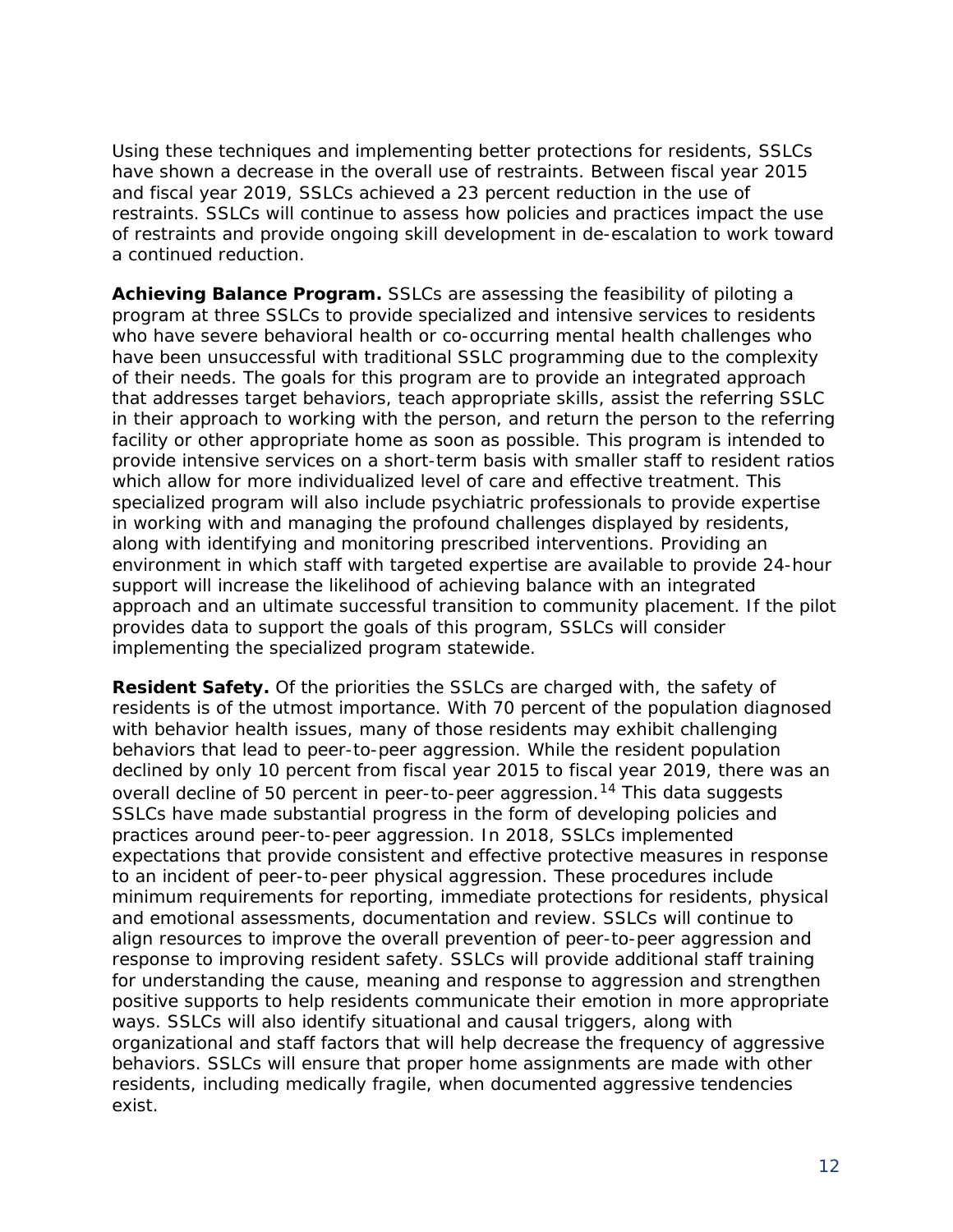#### **Abuse and Neglect Awareness with Medically Fragile Population.**[15](#page-54-15)

Awareness and reporting of abuse and neglect has become an intricate part of daily operations within SSLCs to ensure the safety of all residents. Instructions on how to report abuse and neglect are posted throughout every SSLC and most residents are familiar with and can articulate the reporting process. Additional consideration should be made on how abuse and neglect is reported by or on behalf of the medically fragile population who may not be capable of reporting abuse and neglect independently or verbalizing the need to report. In part, this will be accomplished by educating staff on individual communication methods and preferences. Knowing how residents who are medically fragile use behaviors, sounds, movements or devices to communicate will improve interactions and the ability for staff to appropriately and timely respond to resident needs. Additionally, emphasizing personal connections made with these residents through compassion and empathy will organically help to foster a heightened awareness if abuse or neglect may be occurring.

**Video Surveillance System.** For more than ten years SSLCs have been required to operate video surveillance equipment for the purpose of detecting and preventing the exploitation or abuse of residents as required by Health and Safety Code \$555.025.<sup>[16](#page-54-16)</sup> SSLCs are currently using the original equipment installed when this provision was implemented. The approximate server life on this equipment is estimated at three years. With this equipment being over ten years old, failure is becoming increasingly problematic with generally no warning for equipment failure and, though HHSC is attempting to maintain the system, these failures pose a potential for incidents of abuse, neglect, or exploitation to go undetected. This surveillance system also allows for quicker response time during investigations of alleged abuse, neglect or exploitation of a resident. An updated video surveillance system creates additional safeguards as newer technology yields clearer imaging, wide range of view, and reduced failure.

**Active Treatment.** Enabling residents to be a part of their treatment promotes selfdetermination and independence through the development of new skills and abilities. SSLCs will enhance person-centered active treatment options for residents to further their ability to progress toward physical, social, and emotional growth, and wellness. SSLCs will assess existing active treatment offerings and align resources to provide implementation of new and innovative active treatment strategies. SSLCs will also identify additional strategies to support the training of direct support professionals engaging residents in more meaningful and appropriate activities.

**Goal Setting and Achievement Plans.** Understanding a person's history, abilities, and preferences should drive the development of meaningful goals that maximize functioning, build skills development, and improve the quality of life of the person served. SSLCs will redesign the current individual support plan to create a more concise, integrated process that fully encompasses a resident's life, supports, services, and action plans. The redesigned planning process will be organized to better address the intersection of a resident's heath, risks, and interests by improving the integration of preferences, strength information, and assessment data into decision-making.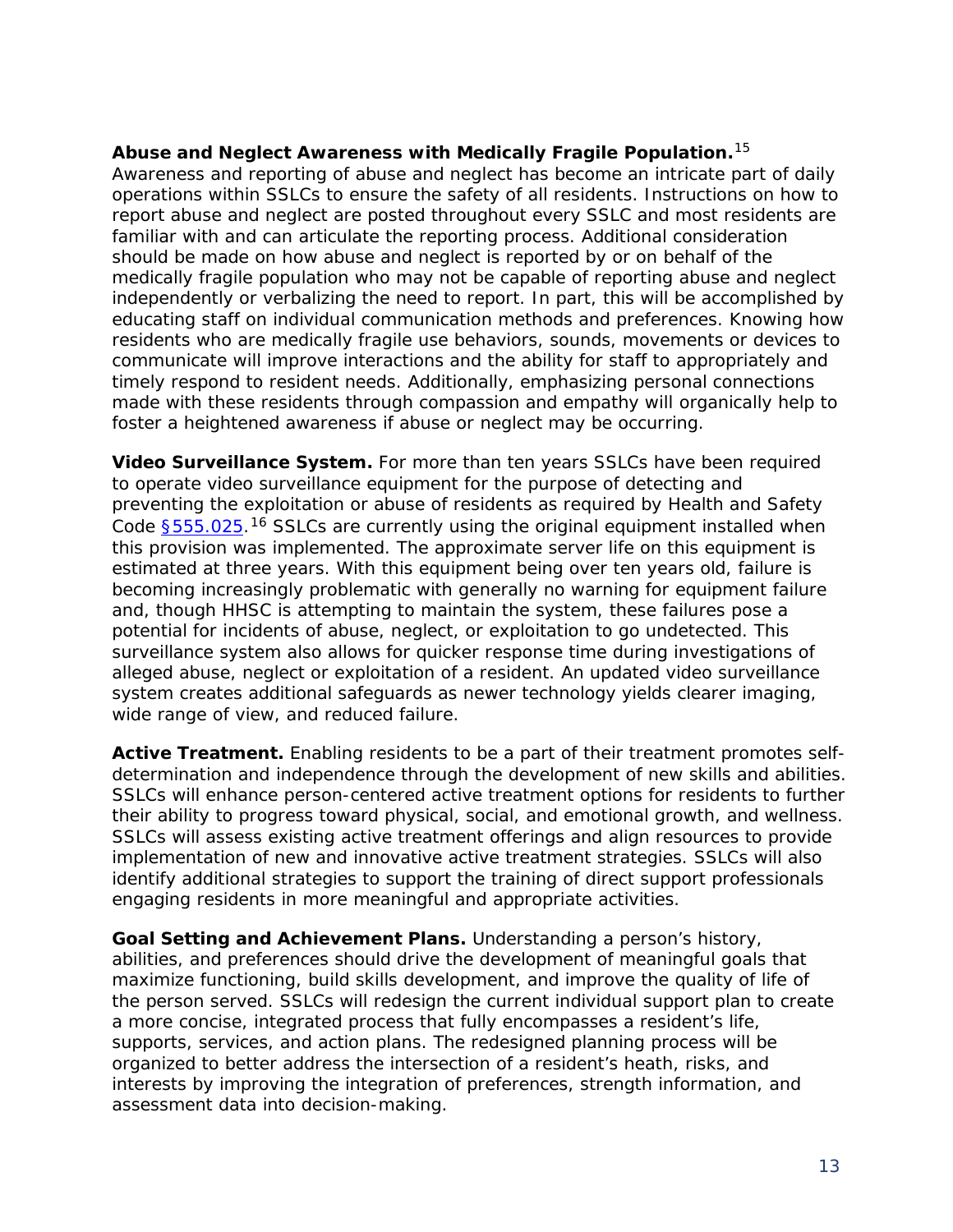**Vocational Services and Supports.** Compared with peers in the general population, people with disabilities are two times as likely to live below the federal poverty level.<sup>[17](#page-54-17)</sup> Employment is a valued part of an adult's life and having the skills necessary to be successful in a job creates independence, builds confidence and promotes a higher quality of life. Vocational services and supports should be provided to residents, when appropriate, based on their abilities and personal preferences and not be constricted by limited resources.

SSLCs currently have vocational programming and training to teach residents skills that are transferrable to the community and become a productive part of the state's workforce. As of January 2020, 150 residents statewide were primarily employed off campus by community employers at varying levels of supervision and responsibilities. Approximately 1,400 residents, or 49 percent of the residents who are 18 years of age or older, participated in vocational programs. Residents across the state expressed their desire to have additional opportunities to do meaningful work, be respected for their work and choose the type of work they do.<sup>[18](#page-54-18)</sup> SSLCs will expand efforts to teach residents valuable skills necessary to seek competitive integrated employment opportunities. SSLCs will increase the number of partnerships with competitive community employers and additional contract options for resident employment. SSLCs will work toward expansion of current contracts with companies who have additional locations throughout the state. Continued professional development for vocational staff at SSLCs will help support meeting these goals and assist residents with choosing, acquiring and maintaining a job that has been matched with their skills and preference.

SSLCs will continue to support an environment that fosters entrepreneurship for those residents that create, build, or make products and art. SSLCs will continue to expand agricultural and horticultural opportunities for residents to engage in the Texas traditions of farming and raising animals. Opportunities will continue to expand to exhibit or sell resident items onsite and within the community.

**Assistive Technology.** Resident access to assistive technology improves independence, productivity, and the quality of life of people SSLCs serve. Technology has become a necessity in almost every aspect of life and serves as a connection to communication, employment opportunities, social experiences, transition related activities, and commerce. The use of assistive technology will allow residents to foster relationships with family or natural supports who are far away, elderly, or may not be able to travel to the centers. SSLCs will expand the availability of assistive technology to provide additional opportunities for independence and social networking.

**Social Networking.** Residents indicated that current programming has limited social support structures in place.<sup>[19](#page-54-19)</sup> SSLCs will enhance resident opportunities for activities that support a more realistic environment to form social relationships with others to improve a person's quality of life. Despite being involved in community activities, some residents may have experienced difficulties developing relationships in the past. Staff will work with residents to provide appropriate supports to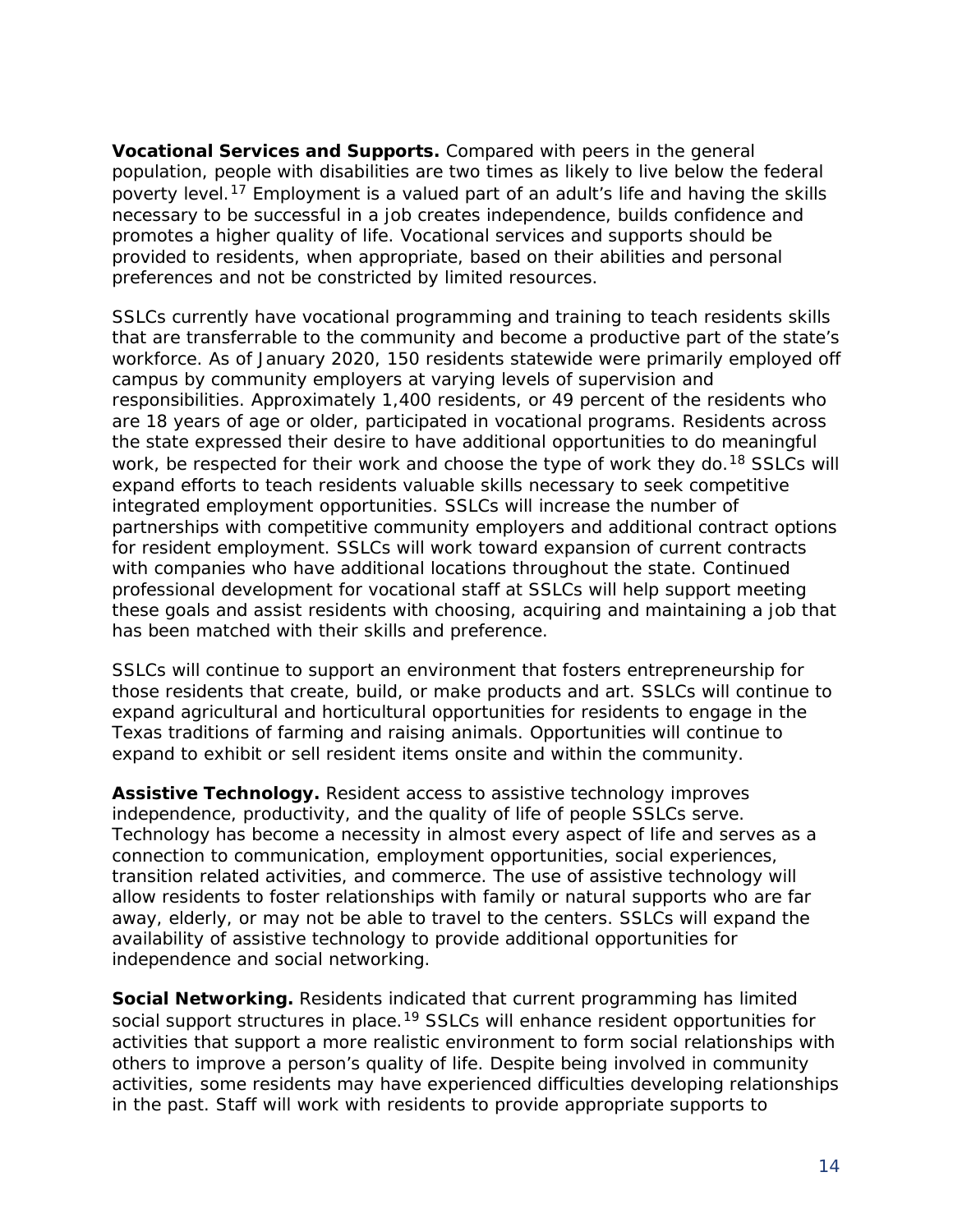develop and sustain healthy relationships with others. These networking opportunities may also provide opportunities for residents to integrate with people in the community. Examples may include:

- Onsite game rooms or bowling lanes;
- Increased frequency of events to which the community is invited;
- Activities that support social engagement with others, including additional outings to community events or attractions;
- Better access to community church, education, and appropriate online social networks; and
- Expanded hours for areas that impact social networking such as the gym, diner, library, chapel or other areas on campus.

**Higher Education Opportunities.** SSLCs will work with local colleges and universities to expand higher education opportunities for the people served by SSLCs, through both traditional classroom experiences and virtual learning opportunities. Having the opportunity to participate in the college experience improves the potential outcome of a resident to be more productive, exhibit greater independence, and have a stronger sense of inclusion.

**Family Engagement.** SSLCs support the involvement of family to help build or maintain social and emotional connections. Family involvement can also help improve communication and an understanding of how the SSLC can best meet the needs of a resident. Based on stakeholder input, SSLCs will create a private, physical space where family members and LARs may interact with their loved ones without the distractions of other residents.<sup>[20](#page-54-20)</sup> This creates a welcoming environment and the ability to have more meaningful time together.

SSLCs will host additional planned events for families throughout the year to foster the relational connections with residents. Events may include family days, picnics, open houses, activities during visitation, or other events that bring families closer together and simulate a more integrated experience for residents with their families.

**Sports and Recreation Programs.** Many residents desire to expend physical energy in a safe environment to support their growth, development and to maintain their current or optimal levels of functioning such as range of motion or walking. SSLCs should further promote an environment of physical health and provide activities to support physical activity and active lifestyles. Examples may include softball or baseball fields, soccer fields, tracks, walking trails, bocce ball, aquatic sports, washer pits or miniature golf areas. Community-based settings for these programs could be identified as appropriate to further support community integration.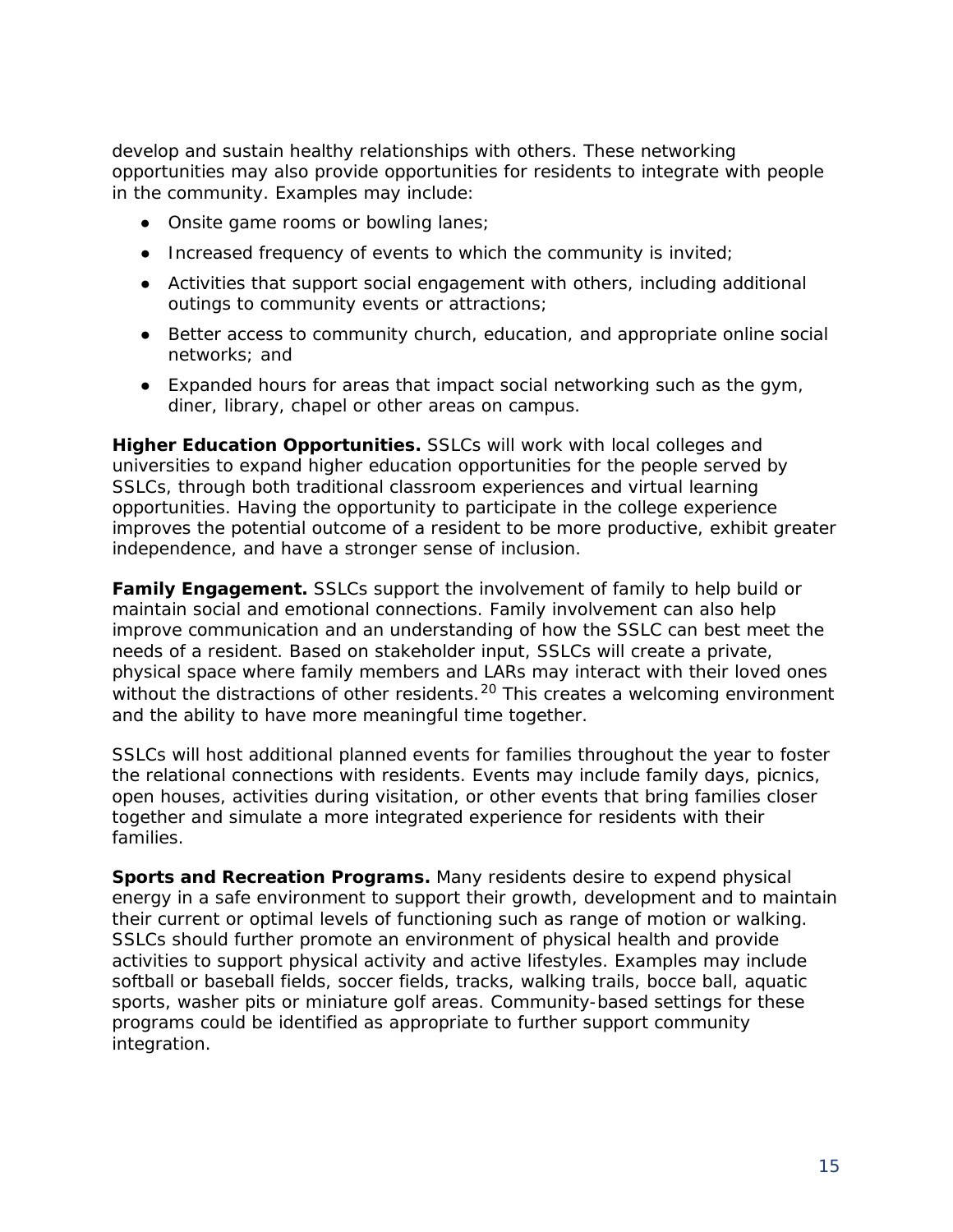All SSLCs participate in the Texas Special Olympics and provide seasonal training programs for residents at various skill levels. SSLCs will work to expand sports and recreation activity offerings and modify current programs to be more inclusive of residents with limited functional abilities.

**Expressive Arts Therapy Programs.** Animal, art, dance, theater, music, writing, and other creative programs provide therapeutic opportunities for a personcentered approach to help support residents in learning new skills, developing or fostering relationships and social interaction with others, and reducing anxiety or stress. Many benefits are associated with these programs and include emotional support and changes in mood, management of pain, enhanced awareness of self and environment, and the development of coping and relaxation skills.<sup>[21](#page-54-21)</sup> Current programming should be fully utilized and expanded to foster active and positive resident participation in treatment. Community-based settings for these programs could be identified as appropriate to further support community integration.

**Resident Input.** Incorporating resident opinions and perspectives to inform how SSLCs do business is essential to improving services and quality care. Creating a forum for residents to be involved in sharing ideas can create meaningful change in the system from a key perspective. In addition to local self-advocacy programs, SSLC state office leadership will provide opportunities to meet with residents at least annually to solicit feedback and input to help drive what improvements need to be made. Local SSLC leadership will also provide opportunities to personally meet with residents on a regular basis to identify issues that are important to the residents and will be used for developing a foundation for additional discussions or actions at the local level.

**Older Adults.** The baby boomer generation is considered the second largest adult population, all of whom are now 55 years of age or older. According to the United States Census Bureau, $^{22}$  $^{22}$  $^{22}$  by the year 2030 older adults will outnumber children and rapidly become a larger percentage of the population than ever before. As the SSLC population ages and the life expectancy of people with IDD continues to rise, residents will often require increasingly complex services and supports. With 55 percent of the current SSLC population aged 50 or older, SSLCs will ensure that these residents are afforded the same quality of life as other residents and most notably, other older adults within the community. In partnership with the HHSC Office of Aging Services Coordination, SSLCs will create policies, procedures, and practices that allow for the older resident population to live full and active lives. Active planning for this population results in healthier people and assures that safeguards are in place for people to age well. Services in the areas of community supports, familial supports, recreation, and mental health will be expanded. Specialized healthcare services available to older adults related to dementia, vision, hearing, dental, gastrointestinal, nutrition and menopause are fundamental, especially when demands for services or early onset of challenges are related to a person's IDD. Additional physical activities and social networking opportunities that may be unique to the interests of an older population are also important areas that should be expanded.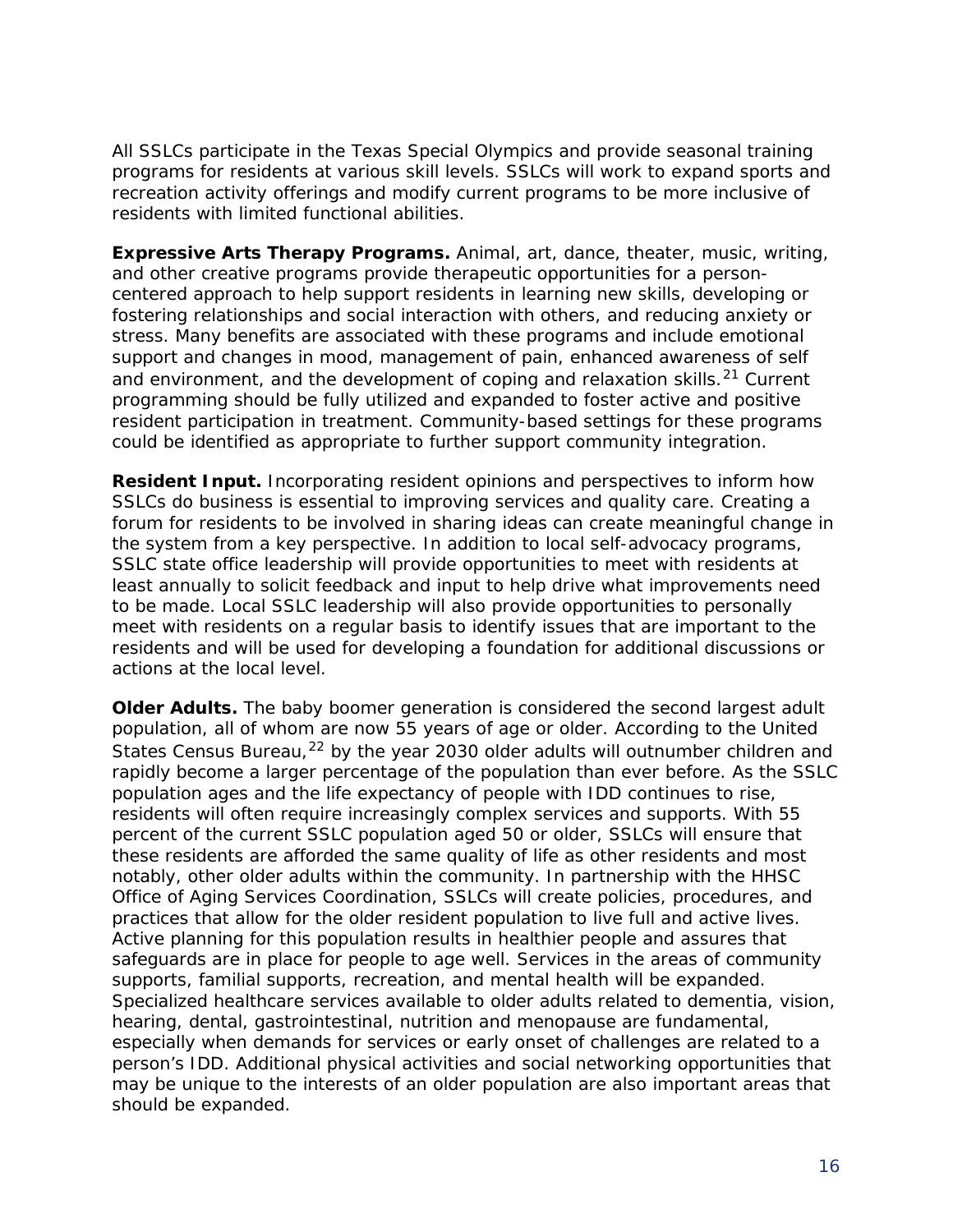**Dementia.** Adults with IDD are at higher risk of developing dementia than the general population and may present much earlier in life.<sup>[23](#page-54-23)</sup> The relative risk of having a diagnosis of dementia is four to five times higher in people with IDD compared to non-disabled peers.<sup>[24](#page-55-0)</sup> Being able to diagnose a resident with dementia as early as possible will allow those residents to have early access to available services and supports to better manage symptoms, challenges, and medications.

Dementia often presents differently in adults with IDD and varies depending on the nature and severity of intellectual disability;  $25$  however, there is no single test for dementia. Instead, medical professionals use a variety of approaches and tools to help make a diagnosis. This may include medical and family history, family or interdisciplinary team member input about changes in thinking skills and behavior, cognitive tests, blood tests or brain imaging to identify levels of beta-amyloid.<sup>[26](#page-55-2)</sup>

Working with appropriate internal and external stakeholders, HHSC will explore priority areas and actions as identified in the [Texas State Alzheimer's Plan 2019-](https://www.dshs.texas.gov/alzheimers/pdf/Alzheimers-Disease-State-Plan-2019-2023.pdf)  $2023^{27}$  $2023^{27}$  $2023^{27}$  $2023^{27}$  and discuss issues related to dementia and how to better coordinate a system of care approach. Additionally, disparities in the risk of developing dementia are most prominent among African Americans, Hispanics, and women.<sup>[28](#page-55-4)</sup> SSLCs will contact other HHS partners to encourage the development of strategies that prevent potential disparities in the diagnosis of dementia among residents.

**Palliative Care and Hospice Services.** When a resident nears the end of their life, quality of life should remain an essential component in upholding their right to end of life decisions. SSLCs will implement practices that expand the awareness and knowledge of palliative care and hospice services to further the accessibility for a resident or LAR to choose these supports.

**Back to the Basics.** Federal rules and Department of Justice requirements often focus on the need for some residents, particularly those that are medically fragile, to have goals that far exceed their current or projected medical, physical, or mental capabilities. For these residents, it is paramount to focus on the basic needs of eating, bathing, appropriate clothing, feeling safe and feeling loved. If these basic needs are not met first, then residents will be unsuccessful with any advanced skill toward work, leisure, independence or relationships. SSLCs will continue to enhance quality review processes and educate staff on understanding state and federal regulations to further support the best interest of residents.

**Alternatives to Full Guardianship.** Some residents have expressed their desire to make more of their own choices, most notably when it comes to living options and decisions to better integrate into the community.<sup>[29](#page-55-5)</sup> Although many need full guardianship, there are others who may just need additional support to make appropriate decisions without having their rights fully removed.<sup>[30](#page-55-6)</sup> This could be accomplished through limited guardianship or through strategies such as using the Supported Decision-Making Agreement Act.<sup>[31](#page-55-7)</sup> SSLCs could work collaboratively with stakeholders to develop and implement a SSLC peer support program to foster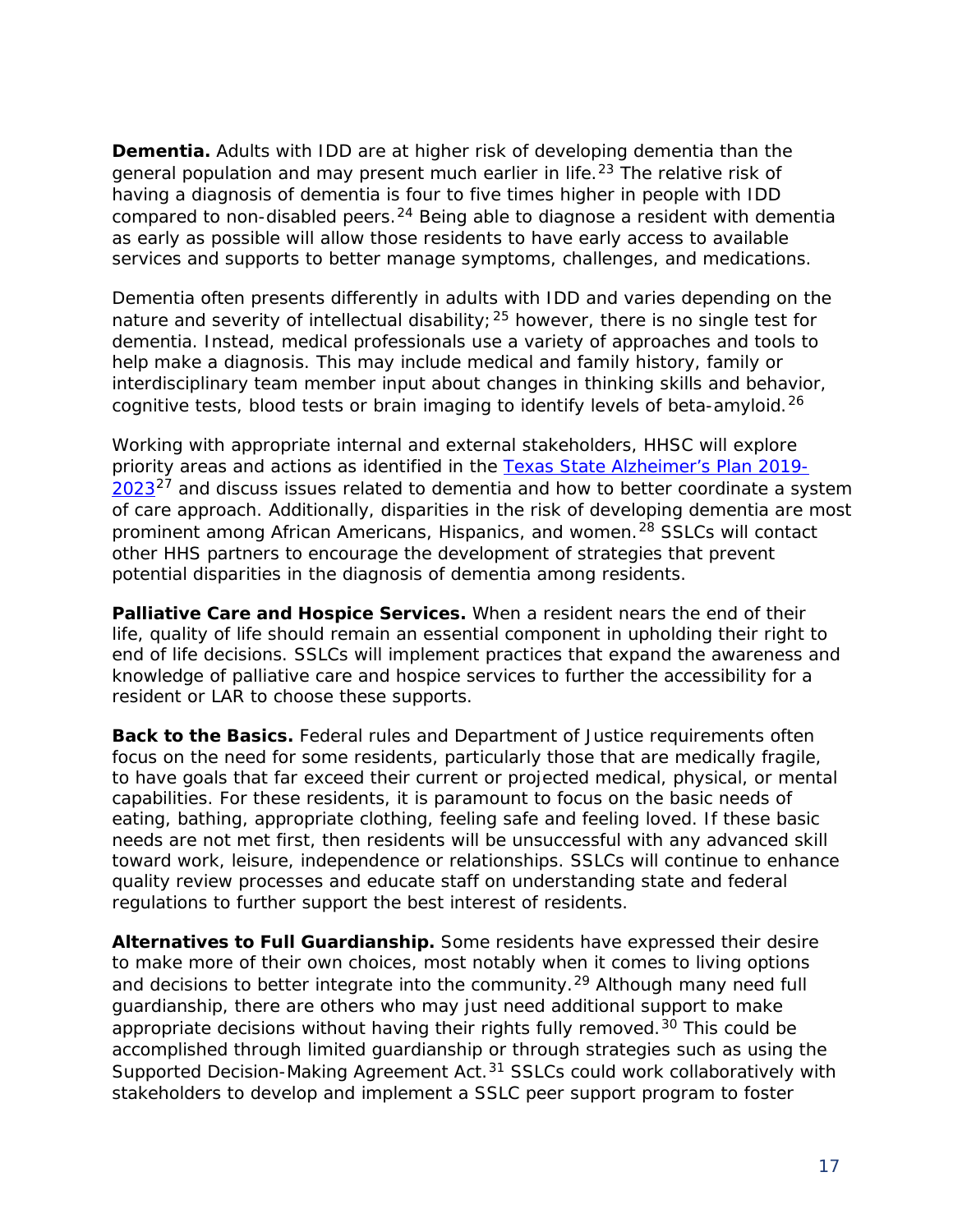supported decision-making, informed individual choice and encourage selfdetermination.

Guardianship is intended to have the resident's best interest in mind as their advocate. However, that may leave out the ability for a resident to exhibit independence, self-determination and preferences, particularly related to programming, community integration, employment and living options.<sup>[32](#page-55-8)</sup> HHSC will explore possibilities regarding alternatives to guardianship options for those who do not have a guardian. Based on the outcomes of this collaboration, SSLCs will continue to develop recommendations for residents that may benefit from these alternatives.

Any modifications to existing guardianships require court approval and will require the assistance of an attorney. To learn more about the current guardianship process in Texas, HHSC's Office of Guardianship Services has published [A Texas](https://hhs.texas.gov/sites/default/files/documents/laws-regulations/legal-information/guardianship/pub395-guardianship.pdf)  [Guide to Adult Guardianship.](https://hhs.texas.gov/sites/default/files/documents/laws-regulations/legal-information/guardianship/pub395-guardianship.pdf)

**Transitional Housing.** With the availability of physical space, SSLCs could develop transitional housing units, such as independent living cottages or apartments. Transitional housing can be provided to those SSLC residents who have demonstrated their, or their LARs', desire to live independently but may require some level of support and assistance before fully integrating into the community. Transitional housing would be provided on a short-term basis for up to six months to prepare a person for full transition and independence within the community. The goal of transitional housing would be to increase the number of current SSLC residents transitioning back to the community who, by individual or LAR choice, have been reluctant or unwilling to transition due to the uncertainty of being able to successfully live independently. Transitional housing could provide a more personal and distinguished living environment yet maintaining needed medical, behavioral and social supports close by. If transitional housing is implemented using SSLC resources, the program will not serve as an additional barrier to transitioning a person back to the community by extending the time it takes to transition them.

**Transition to Community.** People with significant needs are often described as requiring institutional services; however, people with even the most intensive support requirements can lead productive and successful lives in home and community settings when afforded person-centered services and supports tailored to their strengths and needs.<sup>[33](#page-55-9)</sup> Based on this data regarding reasons for nonreferral or transition to the community,  $34$  awareness and education of community options are key to reducing the top reasons. SSLCs will increase opportunities to educate LARs and residents about potential community placement options. While many LARs are satisfied with the care and service provided by a SSLC, [35](#page-55-11) community placement should be a viable option for any person served by a SSLC.

Notable barriers to this option are included under Community Services and Supports in this report; however, SSLCs remain ICFs/IID and should further promote transition to the community when placement options create the most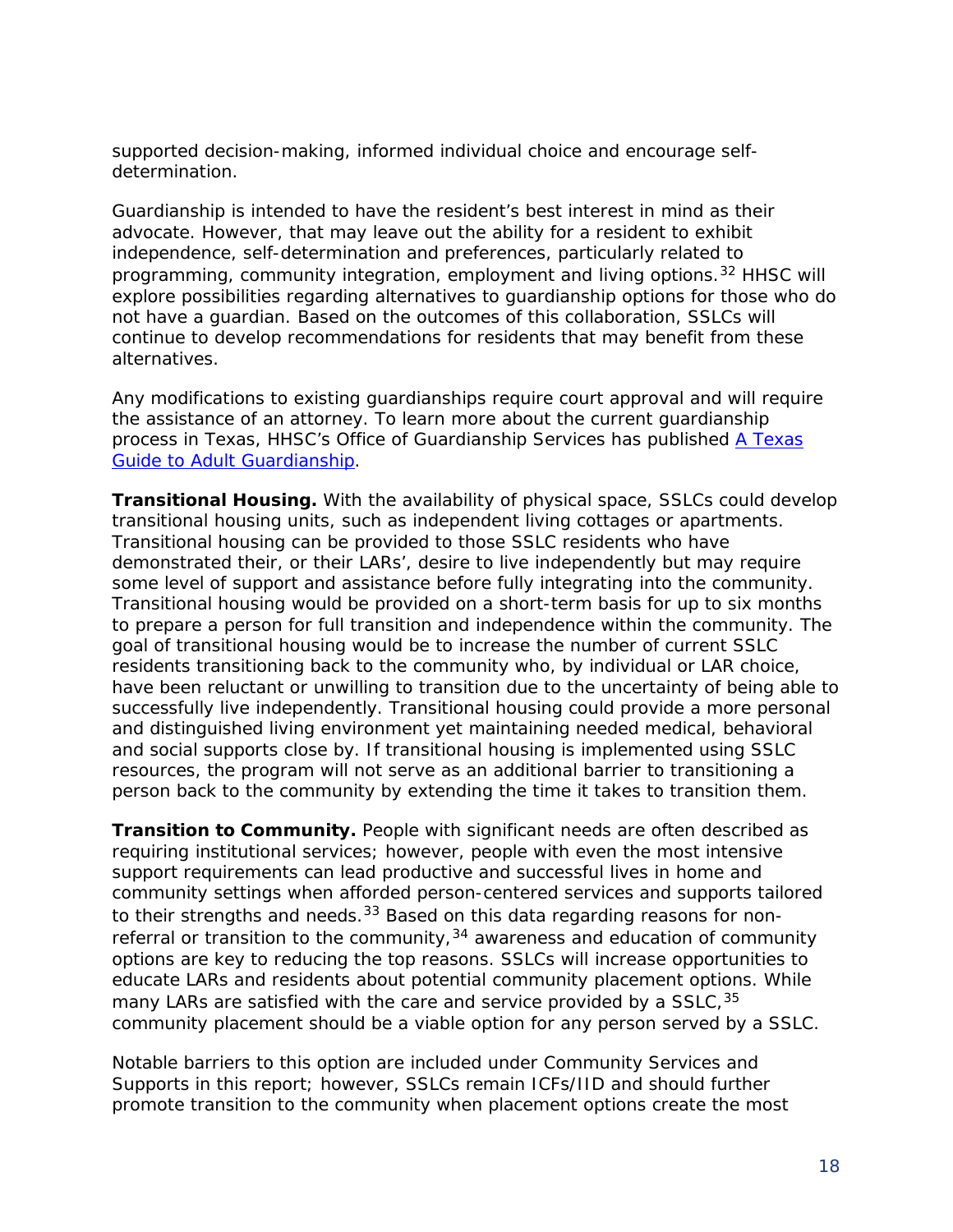integrated setting for the person served, are available, and a person's needs can be met at home or within the community. SSLCs will work to strengthen their relationships with LIDDAs. Additionally, SSLCs will collaborate with the LIDDAs in design and implementation of the efforts described in this section.

SSLCs will expand visits to service providers to help educate residents, guardians and LARs. SSLCs will also work to arrange visits that are more accessible and convenient for residents. SSLCs will host provider fairs<sup>[36](#page-55-12)</sup> on each campus semiannually, at a minimum. Provider fairs inform residents of services available in the community and increase the likelihood of exposure of services to a resident, which may result in a higher number of SSLCs transitioning back to the community. SSLCs will also work with LIDDAs to ensure that they are providing information about SSLCs as a placement option to people on waitlists that have profound needs and who qualify for SSLC services.

Proper supports in the community are needed for a person's transition to be successful.<sup>[37](#page-55-13)</sup> Additional resources needed that will help foster a peer support program for transition are included in the Community Services and Supports section of this report.

The average length of time to transition a person from a SSLC varies greatly depending on a person's desired location and needed services and supports to successfully integrate into the community. In some instances, transition may take up to a year. For those people on the list who have been referred to transition as of January 2020, the median wait time to transition from a SSLC to community placement is more than ten months. SSLCs acknowledge this amount of time can and should be decreased.

Ultimately, SSLCs seek to support resident and LAR choice for the least restrictive living option that best supports the resident's individualized needs. These additional efforts and safeguards may increase the number of people transitioning to the community, but most importantly will help ensure residents, families and LARs have all information and resources available to make an informed decision about placement options.

A more comprehensive review of proposed strategies and actions to support transition to community efforts will be outlined in the report on *State Supported Living Centers Obstacles to Community Referral and Transition in Fiscal Year 2019*.

**Patient Portal System.**[38](#page-55-14) The current SSLC electronic medical records system serves medical, dental, and other ancillary resident needs for information-sharing internally but presents barriers for resident families or LARs to obtain Health Insurance Portability and Accountability Act (HIPAA) authorized information. SSLCs could adapt the current system or develop a new system to include the ability for families or LARs to register through a secure patient portal to obtain basic medical, dental or behavioral health information about the resident that is allowable by law and through HIPAA. A study conducted in 2018 revealed that 90 percent of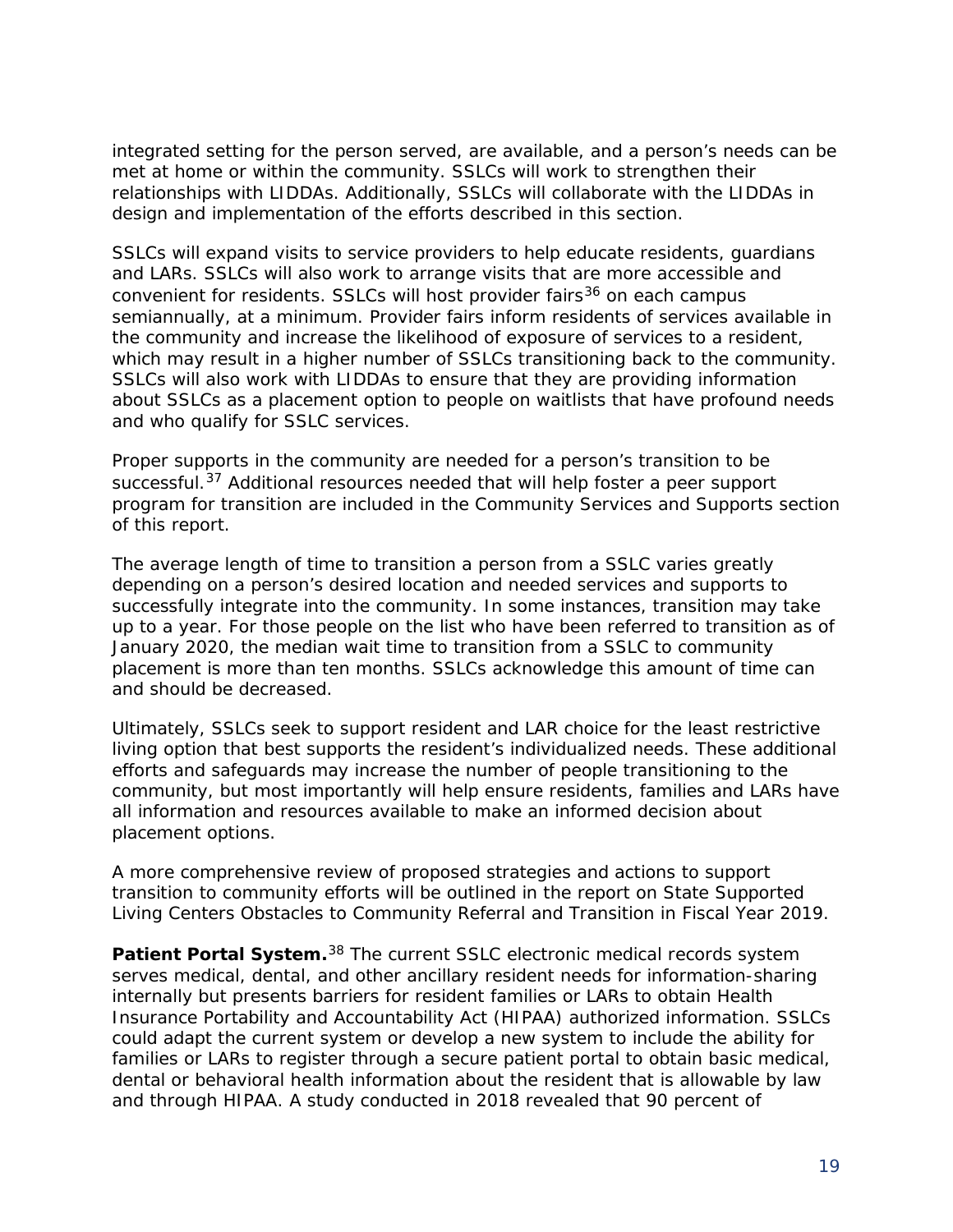healthcare providers use patient portals to increase efficiencies and access to patient information.<sup>[39](#page-55-15)</sup> Establishing a patient portal would provide many benefits for families, LARs and staff to include overall better customer service and more reliable access to medical, dental or behavior outcomes.

**Nutritionally Balanced Food and Drink Options.** According to the World Health Organization, obesity rates have tripled worldwide in the last decade, and recent studies suggest that the prevalence of obesity is even higher for persons with IDD than in the general population.<sup>[40](#page-55-16)</sup> There have been substantial efforts made to promote healthy food and beverage options in cafeterias, vending machines, and snack bars in schools across the country, but limited efforts have been made to do the same in intermediate care or other facilities. SSLCs must support balancing preferences with healthier eating habits for residents by promoting the availability of more food options containing whole grains, low fat dairy, fruits, vegetables or protein as their main ingredients and lowering the overall intake of sugar, sodium and processed foods. Providing healthier food and drink options in vending machines will also help support healthier lifestyles for residents and staff. SSLCs will also expand its efforts to be more sustainable through additional agricultural efforts to support healthier food options, creating meaningful work experiences, and providing additional therapeutic opportunities.

**Fleet Vehicles.** Residents integrating into the community for purposes of employment, appointments, exploring community living options, or routine outings are primarily supported through transportation by staff, using state vehicles. SSLCs must ensure safe, reliable transportation options to transport residents to and from the community. The agency traditionally requests funding to replace vehicles that have been deemed unsafe to operate and to provide critical deferred maintenance on vehicles that can be repaired. In addition to utilizing internal resources, SSLCs will contact HHSC partners, Texas Workforce Commission and community partners to consider the expansion of mass transit and rideshare options for residents to participate in community activities and events.

**Building and Facility Maintenance.** Due to the age of most SSLCs, significant repair or modification is required to remove an institutionalized setting and create a more therapeutic environment for person-centered approaches and active treatment to provide optimal care and treatment. Based on the anticipated cost of those modifications, SSLCs are focused on making aesthetic changes and completing previously funded maintenance requests and projects that are considered critical or will become critical within the next one to four years. In the third quarter of fiscal year 2020, those items accounted for approximately \$249 million in requests.<sup>[41](#page-55-17)</sup> Approximately \$176 million was appropriated by the 85th and 86th Legislature to help address the maintenance issues within SSLCs; however, additional needs remain.

There are approximately 44 SSLC buildings statewide that are not in use. Most of these buildings would require major renovations before being deemed useable due to deteriorated condition or non-compliance with the American with Disabilities Act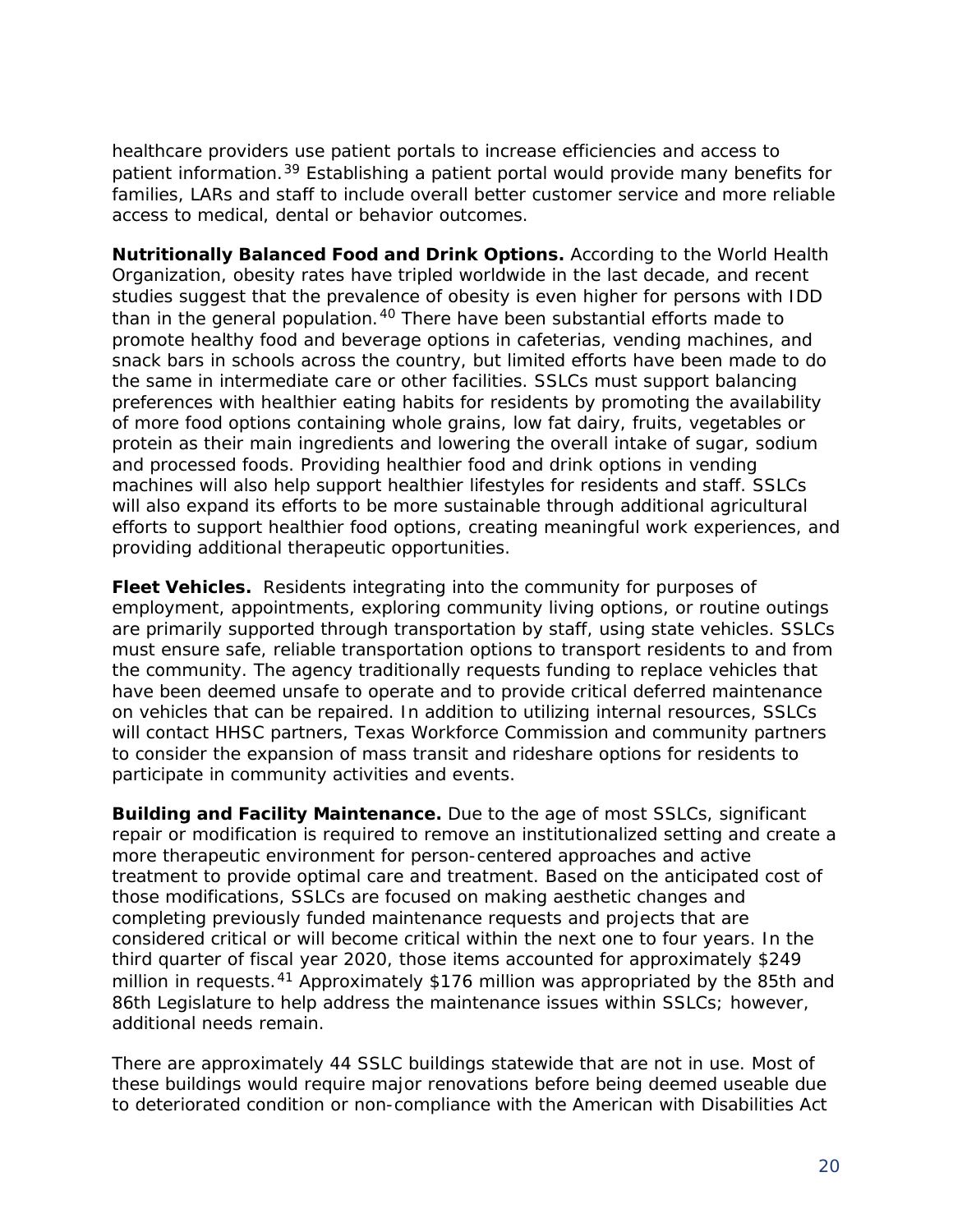or Life Safety Code.<sup>[42](#page-55-18)</sup> Often the cost of bringing an old building up to code is prohibitive, most notably if the building has asbestos, lead-based paint, or deteriorated plumbing. Demolition may also be cost-prohibitive due to properly disposing of the hazardous materials and prioritizing other critical maintenance needs. SSLCs will assess the possibilities of utilizing these buildings for other purposes based on funding available for the 2022-23 biennium.

# <span id="page-22-0"></span>**Employee Services and Supports**

HHSC recognizes the value of its employees and is making substantial efforts to promote a workplace culture that empowers and attracts people who are committed to improving the lives of Texans. These efforts are critical to reducing turnover and increasing fill rates necessary to ensure the successful operations of SSLCs.

Outcomes for enhancing employee services and recommendations developed for the management of overtime at  $SSLCs<sup>43</sup>$  $SSLCs<sup>43</sup>$  $SSLCs<sup>43</sup>$  include:

- Improve workplace culture
- Improving internal communications for staff at all levels and locations
- Improving accessible professional development and learning opportunities

#### **Initiatives for Operational Innovation**

The initiatives outlined below are intended to support the outcomes associated with enhancing employee services and translate to higher quality of care provided to residents. Initiatives identified build on existing and new efforts that will help further the vision of SSLCs. Some of these initiatives may require funding or statutory changes to implement (See Section 4 on pages 34-35).

**Invest in Employee Relations.** Investing in stronger employee relations will create long-term benefits for SSLCs and the care provided to residents. SSLCs will develop standardized practices that will focus on the retention of staff to create a workplace culture that is welcoming, inclusive, and fosters innovation. SSLCs will employ staff development and retention specialists to improve competency of staff through standardized on-the-job training, enhance communication between departments at each SSLC, and address programmatic issues to assist with resolving policy discrepancies or inequitable practices. More specifically, the staff development and retention specialist will:

- Enhance staff competency, job satisfaction and workplace socialization to improve retention and succession planning;
- Participate in hiring events and community activities as a SSLC ambassador;
- Implement a robust onboarding process as a supplement to the standardized new employee orientation;
- Develop professional working relationships with newly hired staff to foster their sense of belonging and connectedness; and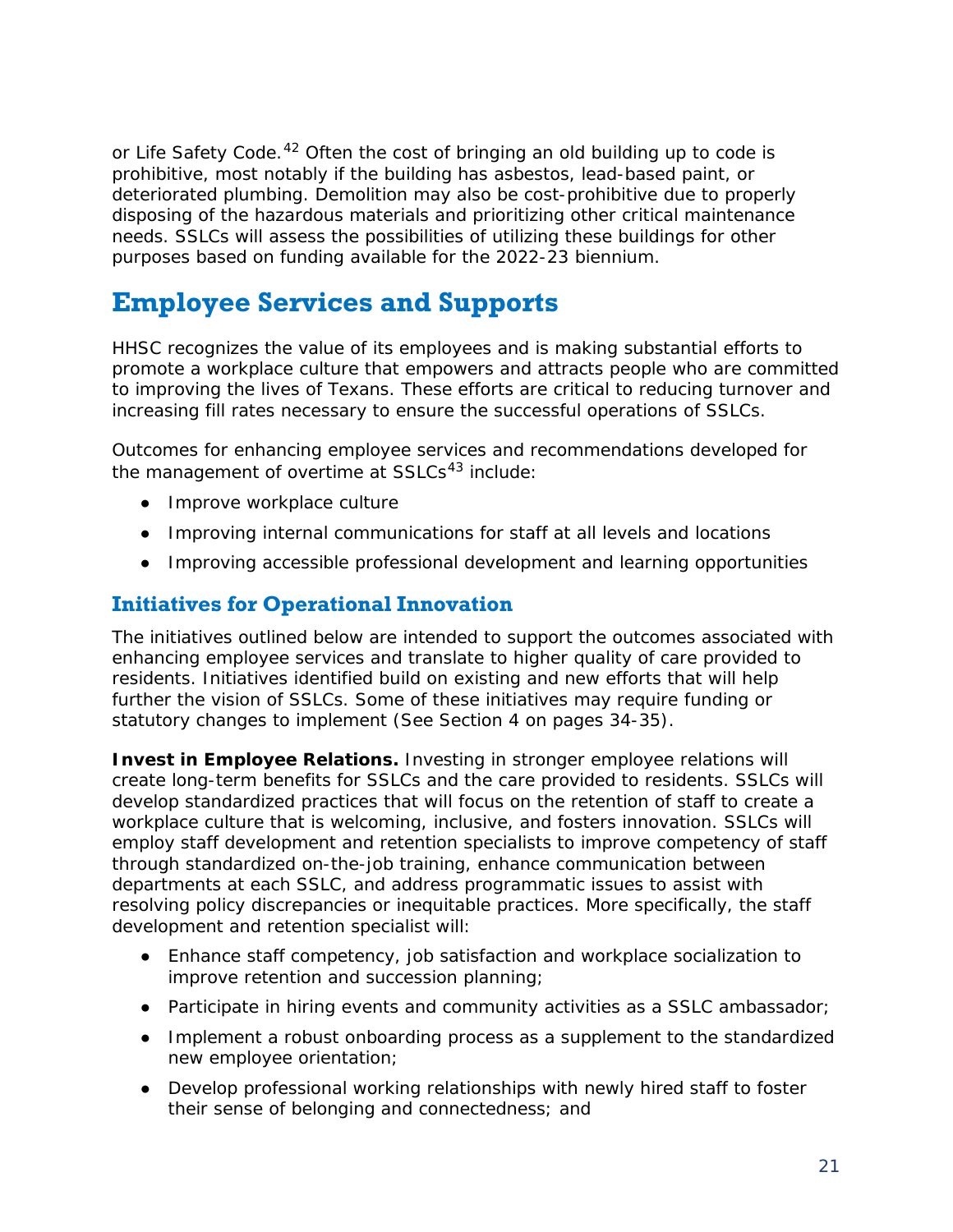● Evaluate the effectiveness of learning methods.

By investing in employee relations through the staff development and retention specialists, SSLCs will support recruitment and retention efforts to make working for a SSLC more marketable and sustainable, with a prepared workforce.

**Strengthen Interdisciplinary Team Collaboration.** SSLCs will provide strategies and training to families and staff involved in the interdisciplinary team process to ensure the best and most appropriate continuum of care for residents. SSLCs will also educate the interdisciplinary team on the importance of resident and family involvement in the decision-making process, as well as the importance of involving staff from all levels that interact with residents, including direct support professionals.

**Resources for Staff Working with a Behaviorally Complex Population.** As SSLCs continue to support a population that is younger with more behaviorally complex needs, new evidence-based approaches are necessary to address their needs. SSLCs will facilitate intensive staff training aimed to provide strategies for successfully working with and managing this population. SSLCs will also expand evidence-based programming that results in an increase of positive outcomes for this population, including the ability to teach skills necessary for the management of behavior. Behavioral health professionals provide expertise in working with and managing the profound challenges displayed by residents. SSLCs will identify practices that streamline required paperwork and documentation. This will organically create additional opportunities to coach and mentor direct support professionals in working with and managing challenging resident behavior.

As with resident safety, staff safety and the reduction of exposure to workplace violence must be made a priority. From fiscal year 2018 to fiscal year 2019, staff injuries related to resident aggression increased by seven percent.<sup>[44](#page-56-1)</sup> In addition to physical aggression, staff experience personal property destruction, particularly related to personal vehicle damage. Staff who are victims of personal property destruction by a resident are not covered under the Texas Tort Claims Act<sup>[45](#page-56-2)</sup> and are often left to pay out of pocket for any expenses incurred.

Viable options must be created to ensure the mental and physical safety of staff, along with personal property. There are rare instances in which staff members may be victims of criminal acts by residents. SSLCs will enhance services and posttrauma responses provided to staff who become victims of workplace violence or are exposed to secondary trauma to support a trauma informed care systemic approach with staff and residents. SSLCs will contact the Office of the Attorney General to develop an education campaign for staff who may meet eligibility for the Crime Victims' Compensation Program.[46](#page-56-3) SSLCs will seek alternatives for staff parking and identify resources for staff to be able to lock their valuables up while at work.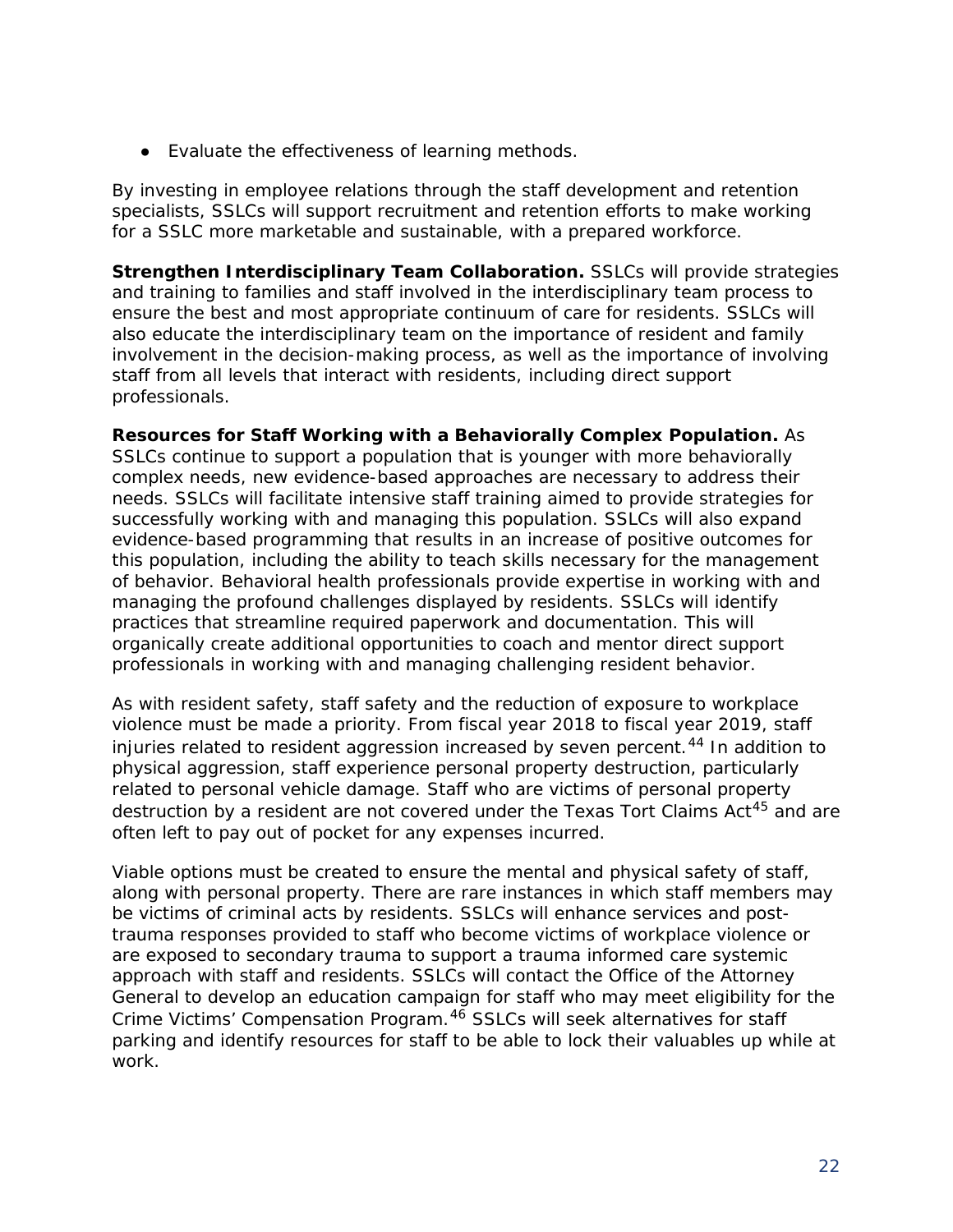**Communication.** Big organizational goals must be clearly articulated; however, communication is often the primary challenge contributing to a decrease in staff retention and morale. SSLCs will consistently work to improve communication throughout all levels of leadership so staff are engaged and have knowledge of decisions being made that impact the expectations of staff. By improving communication, SSLCs will further connect to the core of improving the quality of life for the residents served.

- SSLCs host town hall meetings quarterly, at a minimum, that focus on leadership visibility, center-specific topics of interest, policies, procedures or regulations, or promoting collaboration and improving the work culture.
- A dedicated email, known as the "success" box, and text messaging service have been established to have direct communication with the associate commissioner. This line of communication provides access to important information sharing, as well as the ability for staff to send comments, questions, inquiries and suggestions that may be considered statewide.
- Each SSLC will have the option to host its own local text message service in which staff can sign up for and receive messages that are center-specific with timely responses from SSLC leadership emphasizing customer service and improving workplace culture.
- SSLCs are committed to engaging management staff at all levels within the organization. As management is engaged and involved in decision-making discussions, managers can effectively engage employees with a top-down commitment to improving culture. This type of engagement allows SSLC leadership to support communication and information sharing with a safe environment for constant feedback.
- Fostering teamwork, showing commitment, building relationships, and championing change are characteristics of an organizational culture of ownership. SSLCs will create a culture that encourages everyone taking personal ownership of the area they work in and is accountable for the overall success of SSLCs. This concept supports employees to take initiative, solve problems, and demonstrate leadership and is founded partially on the premise that culture does not change unless and until people change. However, people will not change unless they appreciate the personal benefits of making such changes, are given new strategies and are inspired to use them.

A positive workplace culture attracts talent, engages staff and focuses on retention, impacts job satisfaction and positively affects staff performance. SSLCs will consult with an external provider to develop a culture values program. This program is intended to influence widespread culture change by providing all SSLCs with concepts about positive workplace culture and taking initiative to impact workplace culture in a positive way using a cognitivebehavioral approach. Deliverables of this program include assessments before and after program implementation, leadership orientation workshop,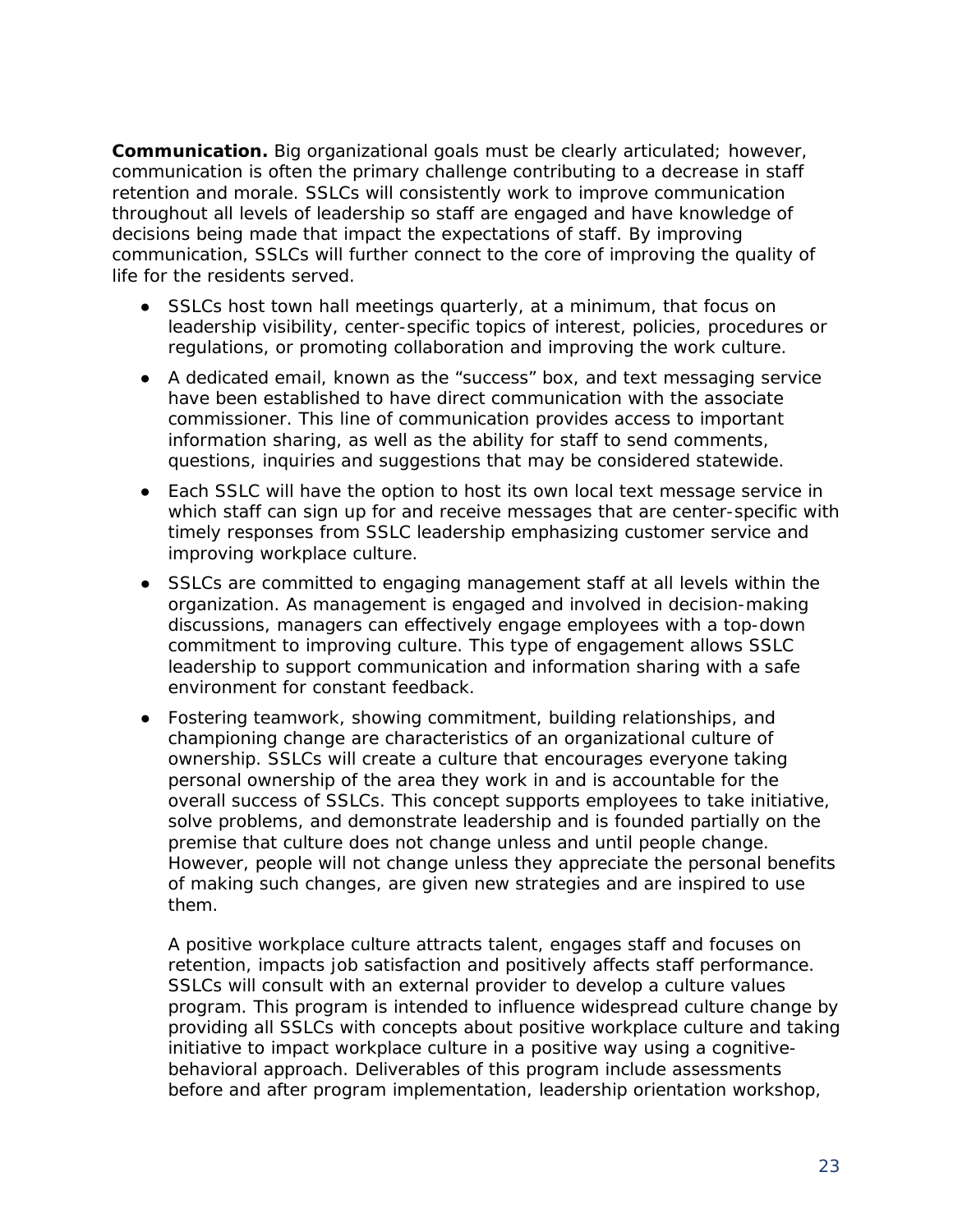interactive employee engagement activity, written reference material, and ongoing support throughout implementation.

• SSLCs will implement stay interviews for staff to identify top reasons they are choosing to remain employed with a SSLC. These interviews will be conducted outside of a person's chain of command through the staff retention specialists and designed to be non-threatening to solicit information about what drives or motivates them; what is working about their job and what aspects are frustrating; resources needed to make their job easier; how they are empowered in the workplace; and types of staff recognition that can be more meaningful. Information from the stay interviews will be shared routinely with local and state office leadership.

**Redesign Training Program.** Based on feedback received from staff, current training does not sufficiently meet their needs to be adequately trained prior to assuming the roles for which they are hired and subsequently fails to meet ongoing professional development needs. $47$  By understanding the data on how adults process and learn information, HHSC will redesign new hire and annual training provided to staff. This redesign will be inclusive of how training is scheduled and curriculum content. A comprehensive training program will incorporate all learning styles, be applicable to generational differences, provide a more realistic training environment, include relevant scenarios that provide critical thinking, and expose staff to services and residents earlier in the training process. SSLCs plan to develop an improved field training program to ensure staff are better prepared for the job and have access to ongoing coaching and mentoring in the development of their skills that complement the efforts of the staff development and retention specialist. Training for staff will align with the agency's mission, vision, principles and policies to provide more interactive, simulated coursework that better prepares staff for working with a SSLC resident population.

**Management and Leadership Professional Development.** Staff who are hired or promoted into a position of management or leadership should be adequately prepared both in expectation and skill development. Management and leadership training should be provided upon hire and on a consistent basis to develop and promote the necessary skills for effective management. SSLCS will seek to develop or identify a series of management and leadership development skills-based trainings that are accessible to all levels of supervisors. By enhancing the available leadership training within the agency or identifying adequate training that staff can attend on behalf of the agency, leadership can build competence in exhibiting positive change, making sound decisions, effective problem solving, succession planning, serving as a role model and managing healthy relationships.

In addition to structured learning opportunities, SSLCs will establish a formalized coaching and mentoring program to support the ongoing professional development of staff in leadership roles. Setting leaders up for success will ultimately impact all employees in which they directly supervise or have oversight of. The goal of this coaching and mentoring program is to provide guidance in SSLC operations, goal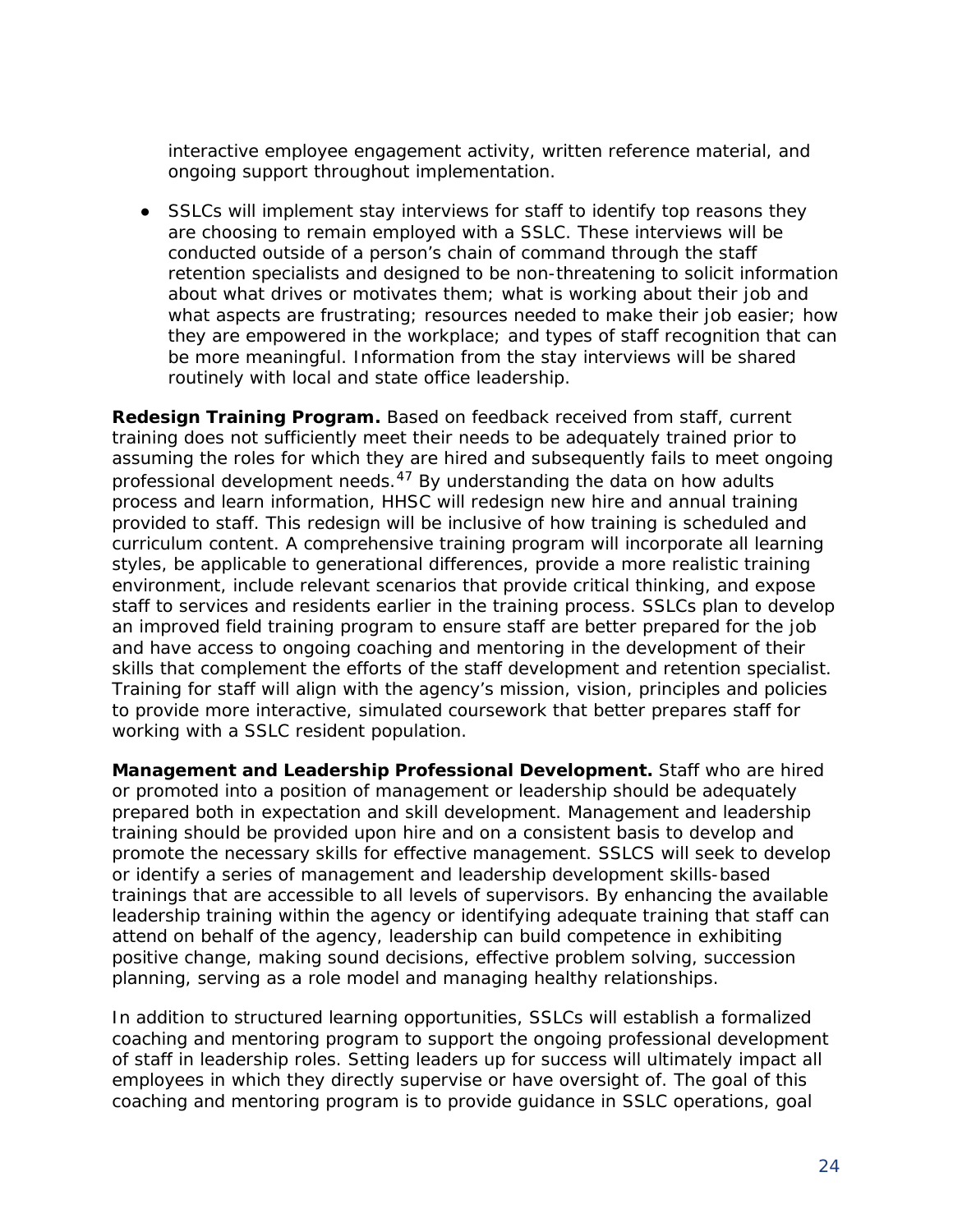setting, facility culture, soft skills development, goal setting, and organizational expectations. This program will promote higher accountability and increased engagement by leadership.

**Child Care.** Staff who work at a SSLC are required to work rotating shift work that may be non-traditional work hours. SSLC staff are also required to work overtime to meet the business needs and to be on-call or come into work with little to no advanced notice. For working parents, finding quality child care presents its own challenges, but finding care to cover non-traditional work schedules can be extraordinarily difficult and likely impacts a person's ability to obtain or retain employment with a SSLC. A recent survey of staff<sup>[48](#page-56-5)</sup> indicated:

- 58 percent need full-time child care.
- 82 percent have used personal leave within the last year due to lack of child care.
- 58 percent have had problems scheduling child care to match work schedule.
- 71 percent said their continued employment would be dependent on available child care.
- 95 percent would likely consider using child care offered by a SSLC.
- 71 percent said quality of care and safety are the top two qualities to consider when choosing a provider.

This initiative supports a recommendation made to reduce overtime.<sup>[49](#page-56-6)</sup> Child care services for state employees are authorized under Texas Government Code [§§610.001-021,](https://statutes.capitol.texas.gov/Docs/GV/htm/GV.610.htm) Texas Government Code [§§663.001-113,](https://statutes.capitol.texas.gov/Docs/GV/htm/GV.663.htm) and Texas Government Code [§§2308.315-320.](https://statutes.capitol.texas.gov/Docs/GV/htm/GV.2308.htm) Additional statutory authority is recommended later in this report to support SSLCs developing a program that could offer onsite child care for staff working at a SSLC.

**Health and Wellness.** HHSC is committed to improving the health and wellness of its employees. There are several policies in place to support this initiative but creating a designated space where SSLC staff can exercise will provide benefits that improve morale, reduce stress, foster social comradery and team building between peers, and reduce overall absenteeism. SSLCs will also provide healthier drink and snack options for purchase. Encouraging fitness would be one additional benefit for the recruitment and retention of staff.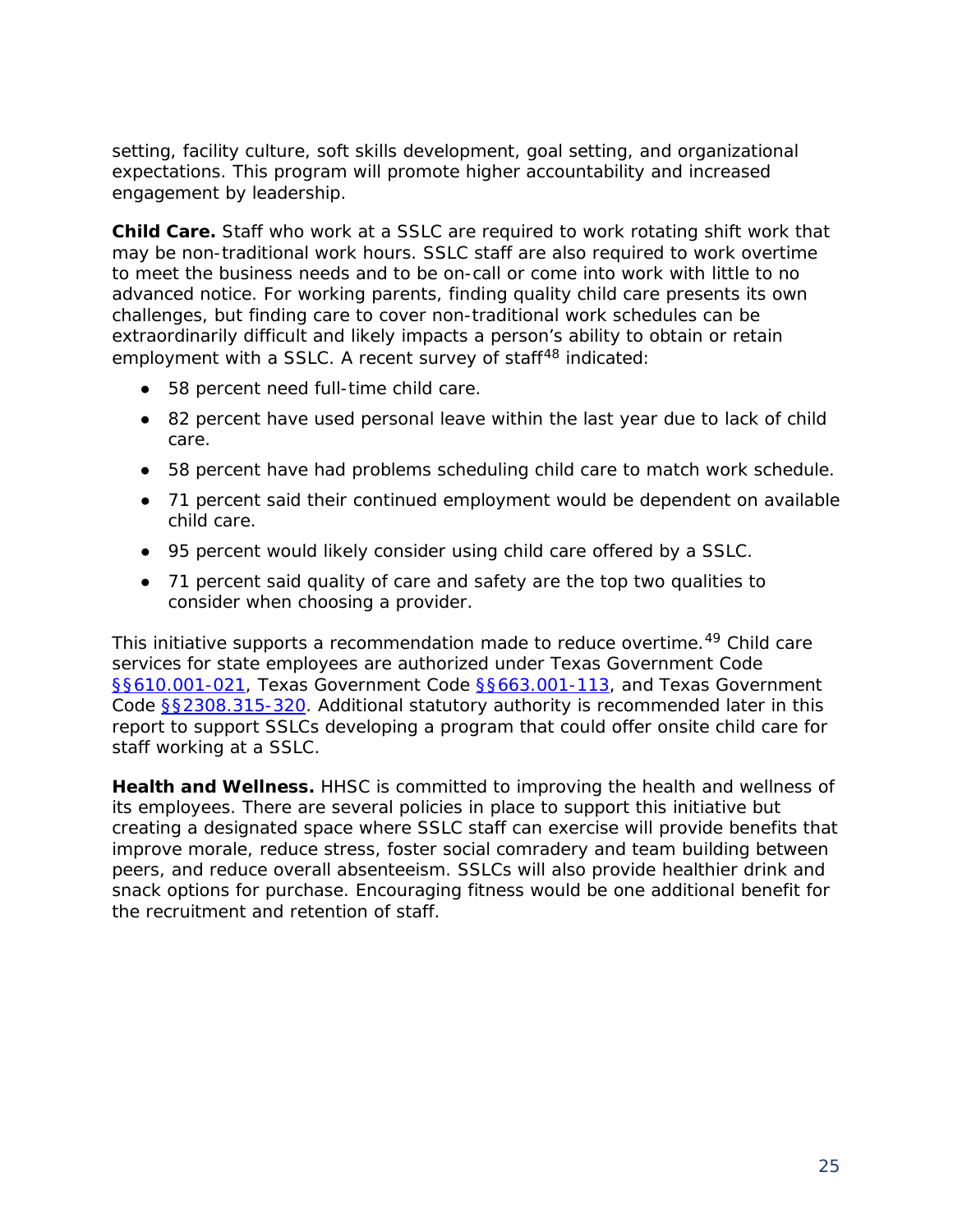In addition to physical health, SSLCs will also support the importance of emotional health and wellbeing. Leadership will work to foster a positive and safe culture that promotes compassion under the stressful conditions and demands of working at a SSLC. Incorporating an ongoing awareness campaign that empowers staff to seek available resources when they may be struggling with common issues such as stress, anxiety, secondary trauma, or depression will improve resilience to stress, increase productivity, and reduce absenteeism. Strategies SSLCs implement that will promote positive emotional health may include weekly or monthly messaging targeting a specific struggle, posting or circulating relevant information, organizing e-learning or onsite presentations, addressing bullying behavior by other staff, and promoting the employee assistance program through various platforms.

**Training Centers for Excellence.** Succession planning within the SSLCs requires the agency to look beyond hiring staff with little or no experience and identify resources to grow staff from within that excel in knowledge and skill. SSLCs will work with local community colleges and universities to support the Texas Internship Challenge<sup>[50](#page-56-7)</sup> and establish dedicated preceptor and intern programs across disciplines that empower new graduates and newly hired staff to become competent and valuable members of the SSLC workforce. This can also be expanded to select high schools that prepare students for a career in social services. Benefits may include access to a larger pool of talent, expanding community awareness of SSLCs and the services provided, and the ability to instill SSLC culture and values early on in a person's career.<sup>[51](#page-56-8)</sup> These experiential programs will help with recruitment, retention, resident services, current workforce challenges, and build leaders from within.

**Staff Councils.** Each SSLC will develop a staff council to be an advocate for change and empowering staff to take ownership to positively impact decisions being made. Staff councils will also provide opportunities to work directly with SSLC leadership for responsive local solutions to adapt to changing needs, which may be location specific. Staff councils will focus on functional areas to improve efficiencies in the areas of operations, morale, staff appreciation and others as designated by local need. Staff councils will improve workplace culture, enhance communication, increase sense of community and create opportunities for providing better resident care.

**Alternative Scheduling.** As the demographics of our employees change to better support balancing work with home life, SSLCs should address employee needs to foster greater satisfaction and retention. SSLCs will implement alternative scheduling across disciplines that address shift patterns, off days, reduction in overtime and telework, when appropriate.

**Salary.** SSLCs face difficult competition for staff. For example, food service workers can earn more money in a private healthcare facility, or even a fast food restaurant, where expectations and requirements may be less challenging. SSLCs have also had difficulty when facilities increase direct care pay, as team members in facility support positions, such as laundry, are enticed to move into direct care for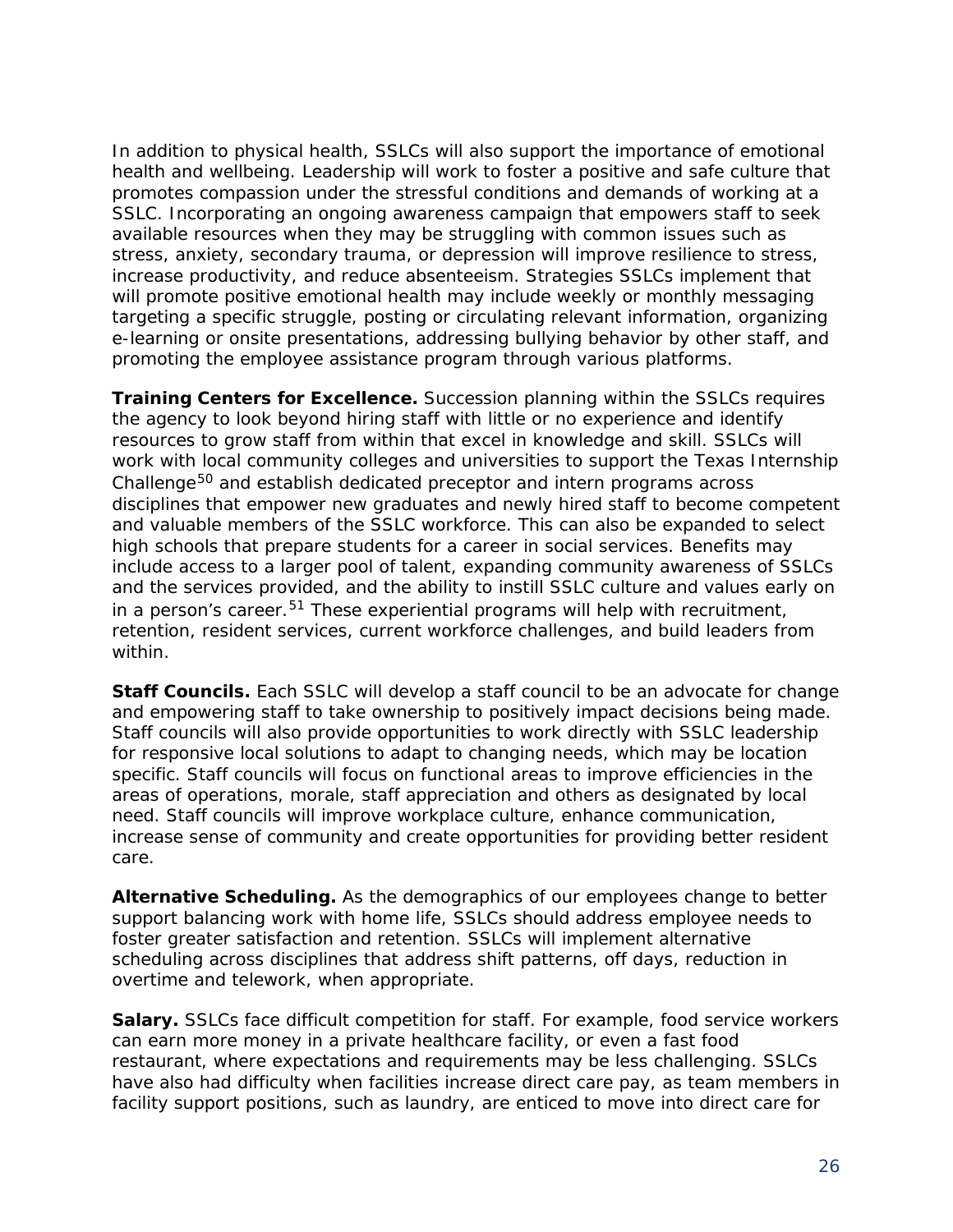higher pay. As noted in the most recent SSLC staff turnover report, pay continues to be the weakest score for SSLCs in the Survey of Employee Engagement. Low scores in this category suggest compensation is not appropriately set to work demands, experience and ability. Additionally, low scores suggest pay is a primary reason for discontent, which can directly lead to high turnover in the system. Noncompetitive pay impacts the entire system. Staff report needing overtime, using public assistance, or working multiple jobs to provide for their families. These factors add additional stress and may lead to burnout for staff members who are already working in a very challenging and stressful environment.

According to an analysis conducted by SSLC staff, several recommendations<sup>[52](#page-56-9)</sup> related to staff salary could support retention, including:

- Revise salary policy to match skill set and experience.
- Extend market rate pay raises to SSLC direct care staff that didn't receive raises during the 86th Legislature.
- Offer a higher pay increase when employees promote to a higher pay grade.
- Implement career ladders and compensation plans for direct care staff.
- Employ full time float staff.

SSLCs seek to decrease the number of employees who report working overtime or multiple jobs to support their families. In addition to the recommendations above, SSLCs will establish market rates for several salary classifications, particularly A15 and below, to compensate employees with a more appropriate and competitive wage.

The annual consumer price index (CPI) measures the average change over time in the prices paid by consumers that impact the cost of living, such as utilities, fuel, and food.[53](#page-56-10) In 2019, the CPI rose by 2.3 percent, and over the last ten years, the index rose at a 1.8 percent average annual rate.<sup>[54](#page-56-11)</sup> The last pay increase for SSLC staff as a whole, in 2018, increased pay by 1.9 percent. While the cost of living varies greatly from city to city, having the ability to pay staff a competitive wage supports the SSLCs desire to improve workplace culture, boost morale, improve retention and exemplify that all staff are valued and appreciated.

**Commuter Incentive Program.** SSLCs are primarily located in areas that staff often commute to work. Staff indicated that providing transportation benefits will boost employee morale, decrease the number of staff call-ins, and serve as an incentive for recruitment and retention.<sup>[55](#page-56-12)</sup> SSLCs will develop a commuter incentive program that will target carpooling, ridesharing and mass transportation options for staff.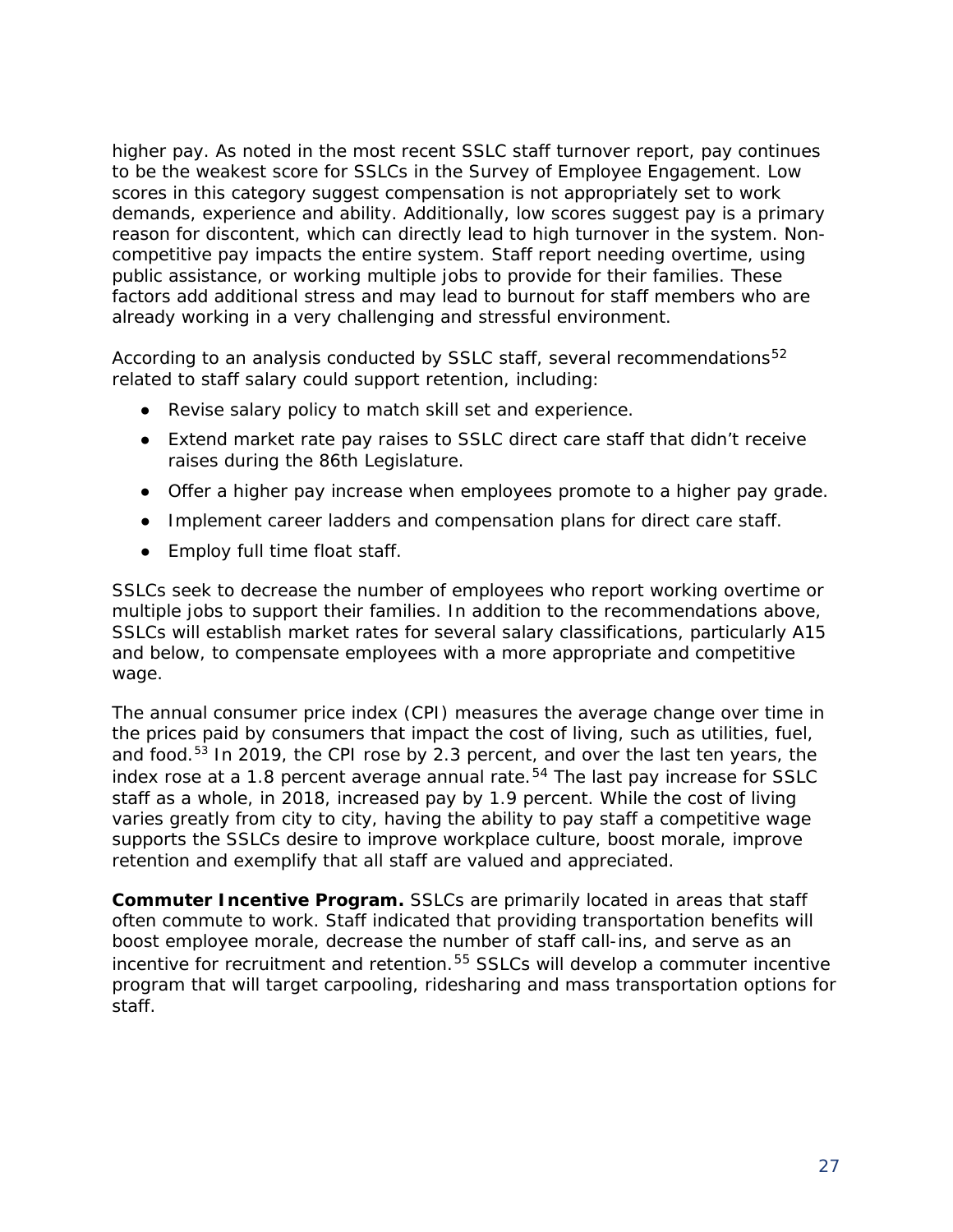**Education Campaign for Student Loan Forgiveness Programs.** Many staff employed by a SSLC are burdened by having student loan debt which may impact their desire to stay employed with a SSLC. SSLCs will develop an education campaign to inform staff on the Public Service Loan Forgiveness program applicable to state employees. Student loan forgiveness programs are also available to certain disciplines such as nursing, physicians, dentists and mental health professionals. All programs require individuals to meet specific eligibility requirements, but staff may be unfamiliar that these programs exist. The goal of this education campaign will be to lessen the burden of student loan debt, support an employee's desire for obtaining or continuing their higher education and utilize these programs as an incentive for the recruitment and retention of staff.

### <span id="page-29-0"></span>**Community-Based Services and Supports**

HHSC's mission and vision is making a difference in the lives of people the agency serves by improving the health, safety and well-being of Texans with good stewardship of public resources. Enhancing community-based services and supports provided by or supported through the SSLCs will maximize resources at SSLCs and align with this vision and mission and promote independence and positive outcomes for people with IDD. Initiatives included in this section are not intended to duplicate current services for which people with IDD are eligible that are provided in the community or shift funding away from existing community-based IDD services, including 1915(c) waivers and general revenue-funded services.

Outcomes for enhancing community-based services to support people with IDD to be more independent and participate in activities within the community include:

- Increasing available services not otherwise provided or currently lacking within the community for people with IDD.
- Reducing wait times for people with IDD to receive services.
- Expanding networking and resource opportunities for people with IDD and their families and guardians.

#### **Interagency Collaboration**

Various efforts within HHS are being made to develop plans that provide a holistic approach to meeting the needs of Texans with IDD across systems. The plans will provide a more exhaustive list of objectives and initiatives that will benefit or expand community-based services as a whole. At a minimum, these include:

- Statewide IDD Strategic Plan;
- HHSC Disability Action Plan;
- Waiver Slot Enrollment Plan (as required by the 2020-21 General Appropriations Act (Article II, HHSC, Rider 20);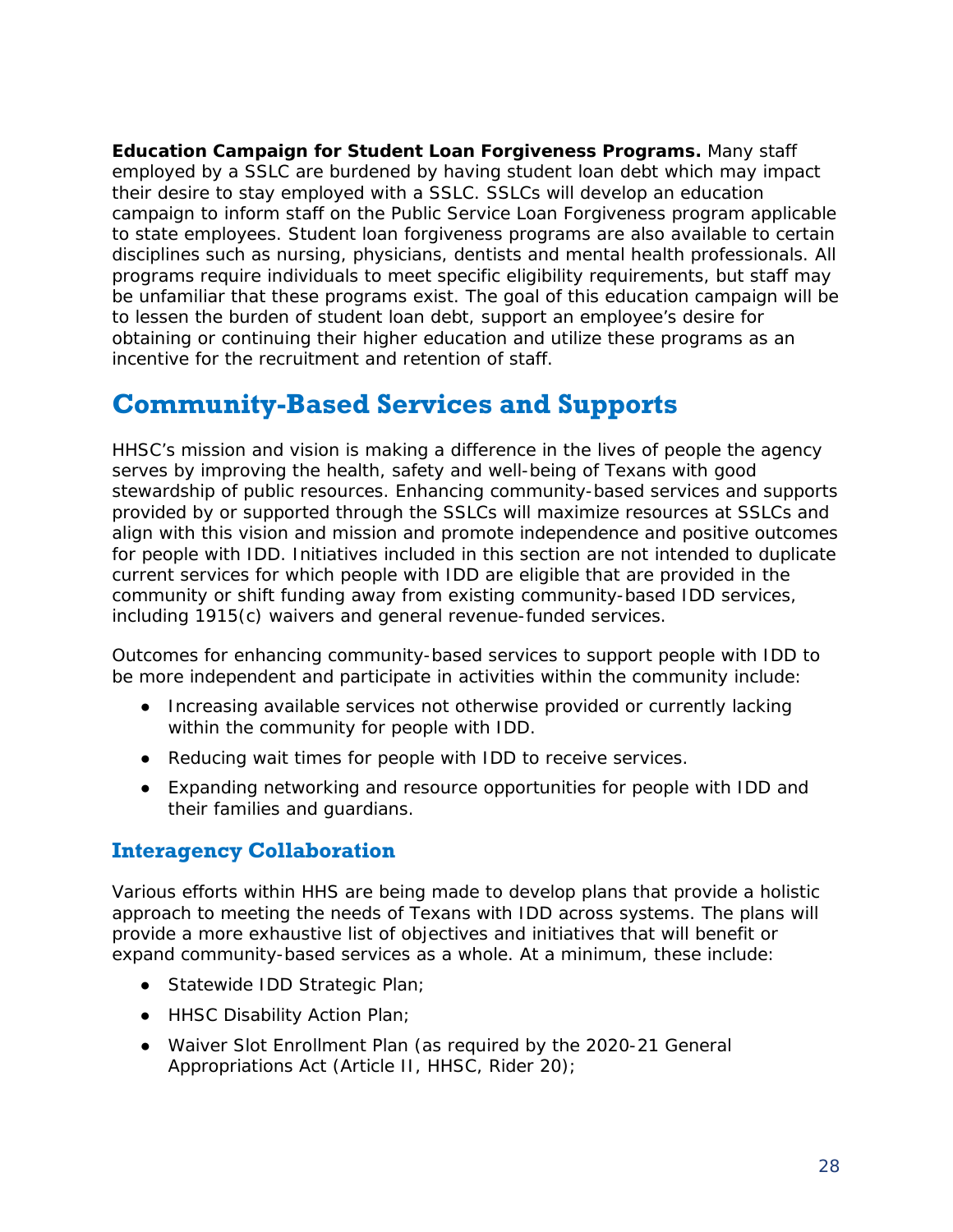- Medicaid Waiver Program Interest List Study (as required by the 2020-21 General Appropriations Act (Article II, HHSC, Rider 42); and
- Community Attendant Workforce Development Strategies (as required by the 2020-21 General Appropriations Act (Article II, HHSC, Rider 157).

All these plans will be unique in nature but support the independence of people with IDD through additional supports and services. The community-based service initiatives included in this report are intended to complement recommendations made in these various plans and not replace them.

#### **Initiatives for Operational Innovation**

The initiatives outlined below are intended to support the outcomes associated with enhancing community-based services and supports throughout Texas. A significant factor in the ability for a person with IDD to remain in the community is the availability of resources. Some of these initiatives may require funding or statutory changes to implement (See Section 4 on pages 34-36).

**Step-Down Units from State Hospitals.** The investment that has been made by the Legislature for redesigning the state hospital system calls for not only rebuilding the hospital infrastructure but also identifying opportunities to improve and enhance the continuum of care for people with severe and persistent mental illness. A significant focus of the work related to the continuum of care has been to address issues impacting patients' length of stay in the state hospitals. While there are currently community-based resources already in place, there are still many state hospital patients for whom an appropriate residential placement is a barrier to discharge. As of the end of the second quarter of fiscal year 2020, at least 52 people under civil or voluntary commitment were identified as being potentially appropriate for discharge if they had the necessary supports in the community.

With additional resources, SSLCs could repurpose building space to offer a transitional step-down unit from state hospitals that provides an appropriate level of care in a less acute setting with a lower daily rate. These units would be designed for people that are psychiatrically stable and exhibit a sense of independence, but still need supports and supervised services before fully transitioning back to the community. Residential transitional step-down units would support the continuum of care and provide services based on collaborative efforts from the interdisciplinary teams of both state hospitals and SSLCs, in addition to community partners such as the local mental health authorities and LIDDAs, during the transitional period. These units could reduce the current length of stay for the targeted population to further expand current bed capacity.

Select space could also be used for step-down beds specifically for the older population that would have specialized services and supports to enhance the continuum of care for meeting their unique needs. As of September 2019, 29.3 percent of the state hospital population was over the age of 50, with the average age of those patients being 60.5 years and the average length of stay being over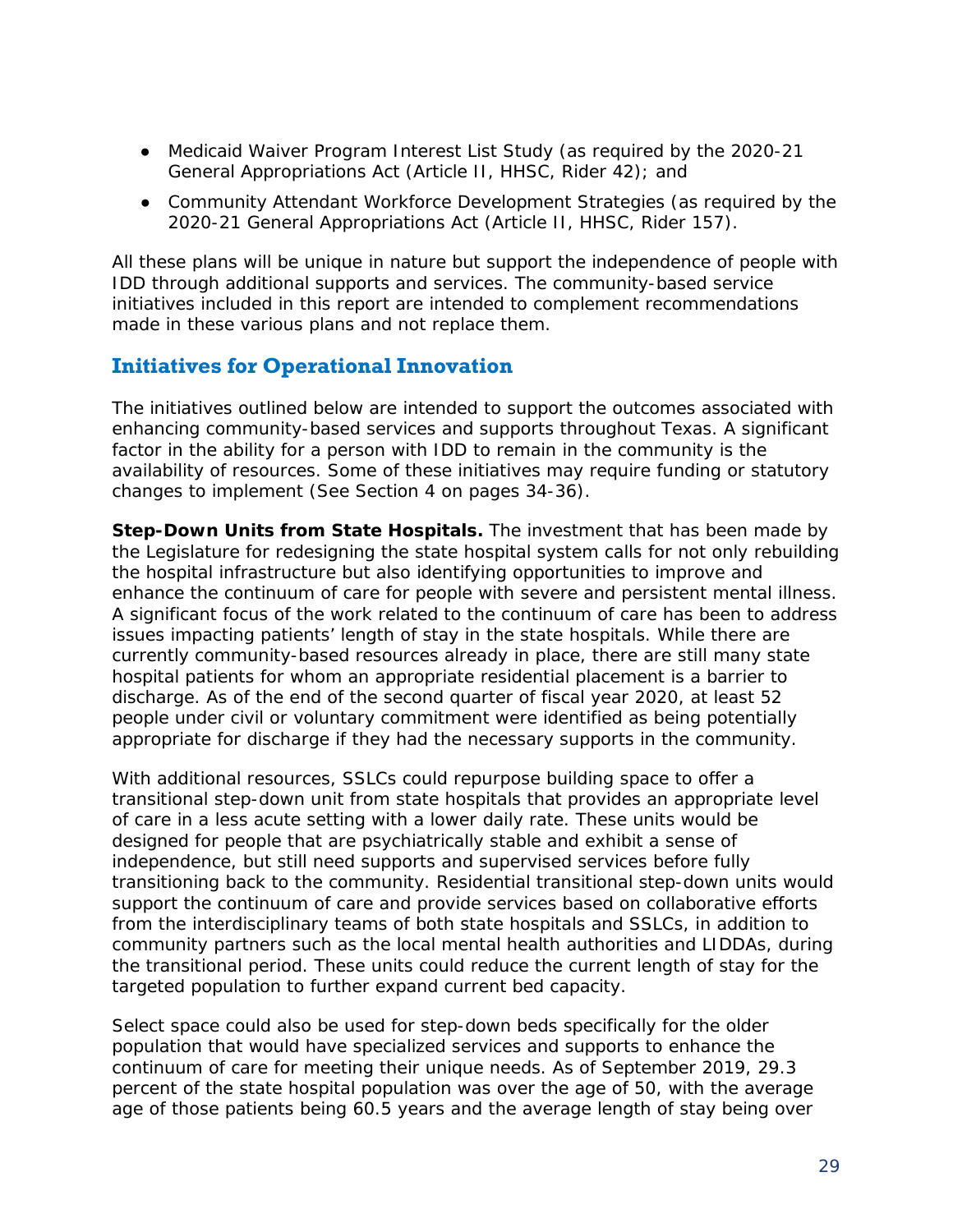three years.<sup>[56](#page-56-13)</sup> Identifying appropriate step-down units can help with meeting the long-term needs of older adults to be successfully integrated back into the community.

**Day Programming and Supports.** SSLC-operated day programming and supports would provide services to people with IDD in the community with assistance in promoting independence and living skills. These services would be made available to people who have exhibited the ability to function independently but may require routine or occasional support in life, social, or occupational skill development. Day programming could also include behavior supports and interventions. The program would be operated five days a week during normal business hours, with an emergency on-call service available. Services provided may include telemedicine, telepsychiatry, dental services, interactive mobile health platforms, job coaching, and occupational, physical and speech therapies. Alternatives to providing these services on campus may be contracting for space with community partners but staffed, in part, by SSLC staff to create a more integrated setting for people with IDD. SSLCs working with community partners to provide day programming may produce reduced costs for the service provider, improve quality of care, and offer the potential to demonstrate a reduction in the overall cost to the Medicaid program for those being served. Any day programming or supports offered by or through a SSLC would be established only as allowable by state and federal law or regulations.

**Crisis Intervention and Respite Services.** Crisis intervention and respite services are needed for short-term stays by people who are capable of living in the community but need immediate programming or services in crisis situations. They are typically not suitable for jail, local hospitals, or state hospital stays; however, the SSLCs may be able to accommodate this need, with additional resources. The purpose of these services would be to provide a safe environment for people who need to be redirected to more supportive means and stabilize before they are returned to the community. Based on feedback received from LIDDAs, urban areas within the state appear to be meeting the needs for crisis intervention and respite services, but rural areas may be lacking.<sup>[57](#page-56-14)</sup> LIDDAs also indicated that additional resources and supports are needed for working with people with behavioral challenges.<sup>[58](#page-56-15)</sup> HHSC will work with stakeholders to assess regional areas that may benefit from a structured program utilizing SSLC space that builds off the funding provided to HHSC in the 85th and 86th Legislature. Services would be limited to no more than 30 days before returning to the community and would also provide needed support for families in an inclusive environment to fully support the person in need of crisis interventions. Additionally, SSLCs will work collaboratively with LIDDAs to share best practices and resources to serve and support people with high behavior needs.

**Adaptive Equipment Services.** SSLCs can fabricate a variety of adaptive equipment for residents at several facilities across the state that support their ability to perform daily activities. This adaptive equipment can be life enhancing for many people with IDD and can assist them in the areas of orientation and mobility, positioning, communication, and dietary or texture food services. Adaptive equipment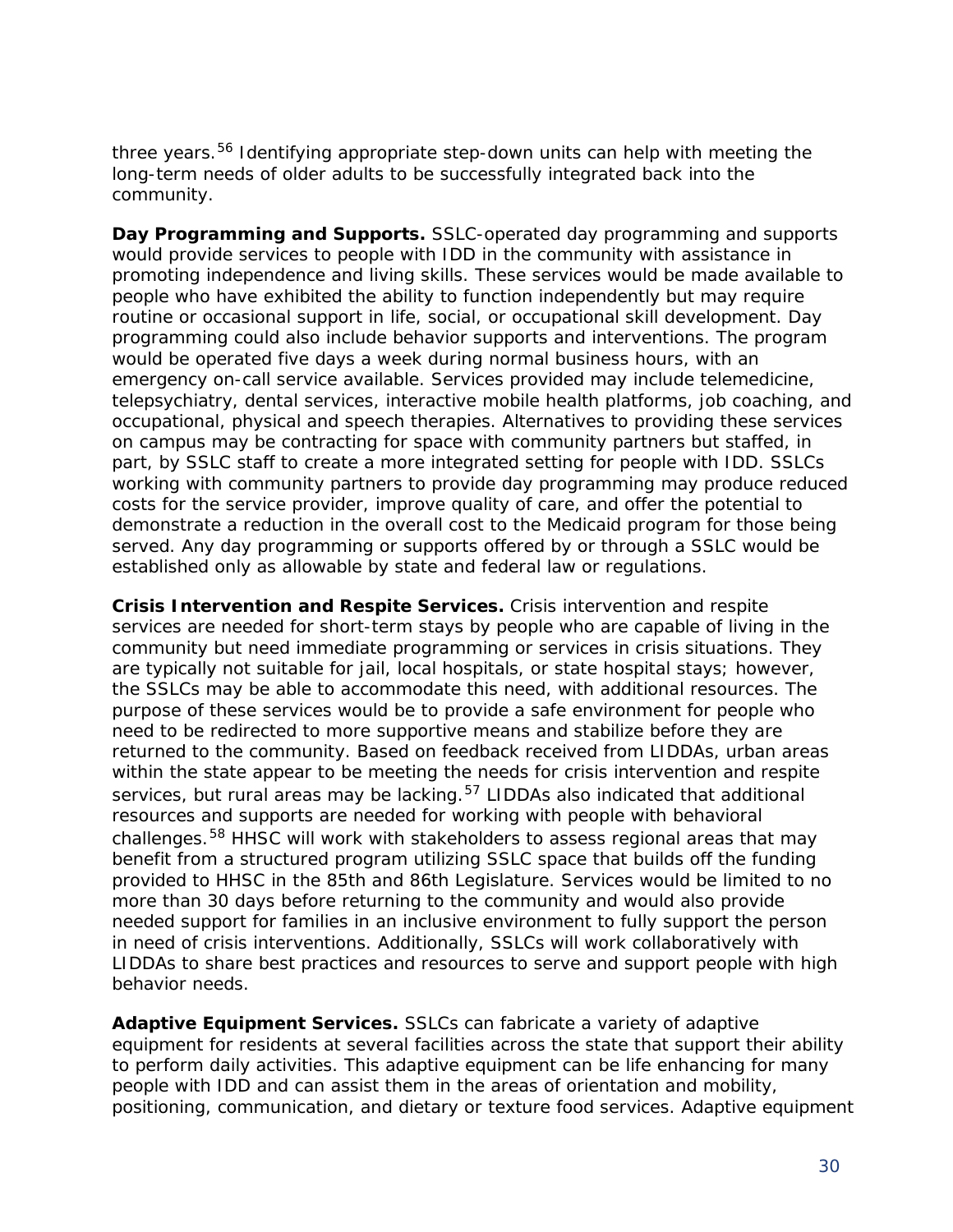is often expensive, and some families lack the resources to provide this equipment for their loved ones. SSLCs can expand existing resources to produce adaptive equipment for people with IDD within the community at a low cost. Aids such as wheelchairs, positioning devices, feeding tools, and communication devices can be made at a SSLC to foster independence and quality of life for people with IDD.

**Transitional Care.** SSLCs will develop an education program that emphasizes engaging people with IDD and the importance of continued care and acute care services, with the goal of expanding service provider expertise, quality, and capacity for people transitioning to the community. As people transition from a SSLC back to the community, high-quality care is especially important for people who have been diagnosed with chronic medical, intellectual, or behavioral challenges and are vulnerable to being unable to identify providers who can provide the level of care desired or needed. SSLC staff familiar with a former resident's history and needs can also assist with environmental assessments and coaching toward approaches that were successful in a SSLC environment. Transitional care will also support strategies and resources for people who experience an emotional loss from transitioning back to the community to help work through the natural feelings of separation. The goal of this initiative is to increase needs being met, satisfaction with care, positive events and experiences with provider care, and successful transitions back to the community.

### <span id="page-32-0"></span>**Maximize Current Resources**

With the decline in population over the last ten years, SSLCs evaluated existing infrastructure to identify ways that better maximize resources and expand social services that meet the needs of people not currently served by a SSLC. Tactical outcomes for maximizing current resources include:

- Increasing available resources for people needing access to health and human services.
- Creating collaborative efforts for other divisions within HHS, other state agencies, or community partners to be housed onsite in areas where space may be needed.
- Expanding services provided to people with a traumatic brain injury.

#### **Initiatives for Operational Innovation**

The initiatives outlined below are intended to support the expansion of service delivery by the health and human services system that may move beyond serving people with IDD.

**Lease Office Space.** Select SSLCs could work with other state agencies and community partners to provide office space on facility grounds. Supporting partnerships with entities and organizations that are within the scope of a continuum of care for people with IDD and are mission-specific will be a priority to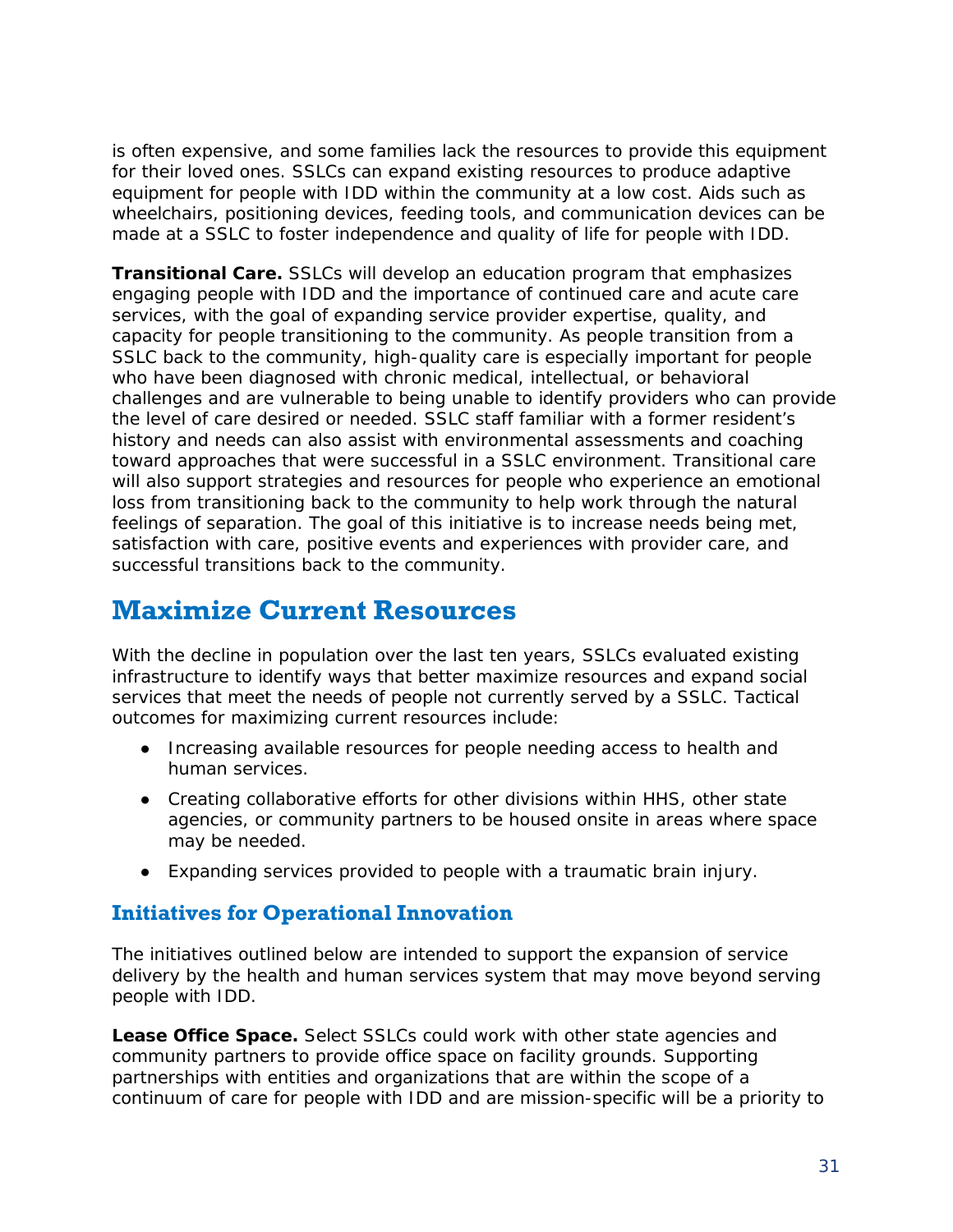enhance existing relationships and accessibility to services. Creating opportunities for accessible health and human services in a common space will further the delivery of services and may serve as an additional revenue generating source.

**Lease Programming Space.** SSLCs will work with community partners to make space available for programming that could be provided to SSLC residents and people within IDD in the community. The purpose of this service would be to enhance skills necessary to become more independent and create opportunities to further explore a person's interests. Community partners may provide programming and instruction in fine arts, performing arts, gardening, or other areas that directly benefit people with IDD. Leased space may create more cost-effective opportunities for community partners and provide an additional revenue source for the State.

**IDD Education and Awareness.** SSLCs will participate with other HHSC partners in the continued efforts to educate law enforcement, prosecutors, judges and local hospitals, among others, around the state on IDD and provide them with evidenceinformed and evidence-based strategies for working with this population. The goal is for people with IDD to receive proper services and an ultimate diversion from jail, local hospitals, or state hospitals, when appropriate. This initiative also aims to provide officials at the state and local level with information that would strengthen their relationship with the community, decrease reactionary responses when interacting with people with IDD and exhibit cross-discipline collaboration in meeting the needs of an increasing demographic.

The experience staff gain while working at a SSLC creates a foundation for them to become experts and technical authorities in their field. This initiative will include educational opportunities provided by SSLCs, in partnership with community colleges and universities or other IDD experts, to provide low-cost training to professionals across the state working with people with IDD. These training opportunities can further the knowledge of working with people with IDD, while reducing myths, fears, and stigmas. This initiative would also enhance collaborative efforts and exposure across the IDD system, helping professionals achieve a greater understanding of IDD and serving people with IDD.

**Services for People with Traumatic Brain Injuries.** People who have sustained a non-birth related traumatic brain injury (TBI) that has resulted in moderate to severe changes in their behavior do not have a clear system for the delivery of long-term care services. People with TBI may also struggle with insufficient insurance coverage for programs and services aimed at both short- and long-term rehabilitation. Currently, services for TBI clients may be provided by entities like state hospitals, which are not the most appropriate setting for the sustainable rehabilitative care needed by this population.

Using the Traumatic Brain Injury Model System<sup>[59](#page-56-16)</sup> or other evidence-based approach, SSLCs could assist stakeholders, including other HHSC partners such as the Comprehensive Rehabilitation Services Program and Office of Acquired Brain Injury, service providers, advocacy organizations, Texas Brain Injury Advisory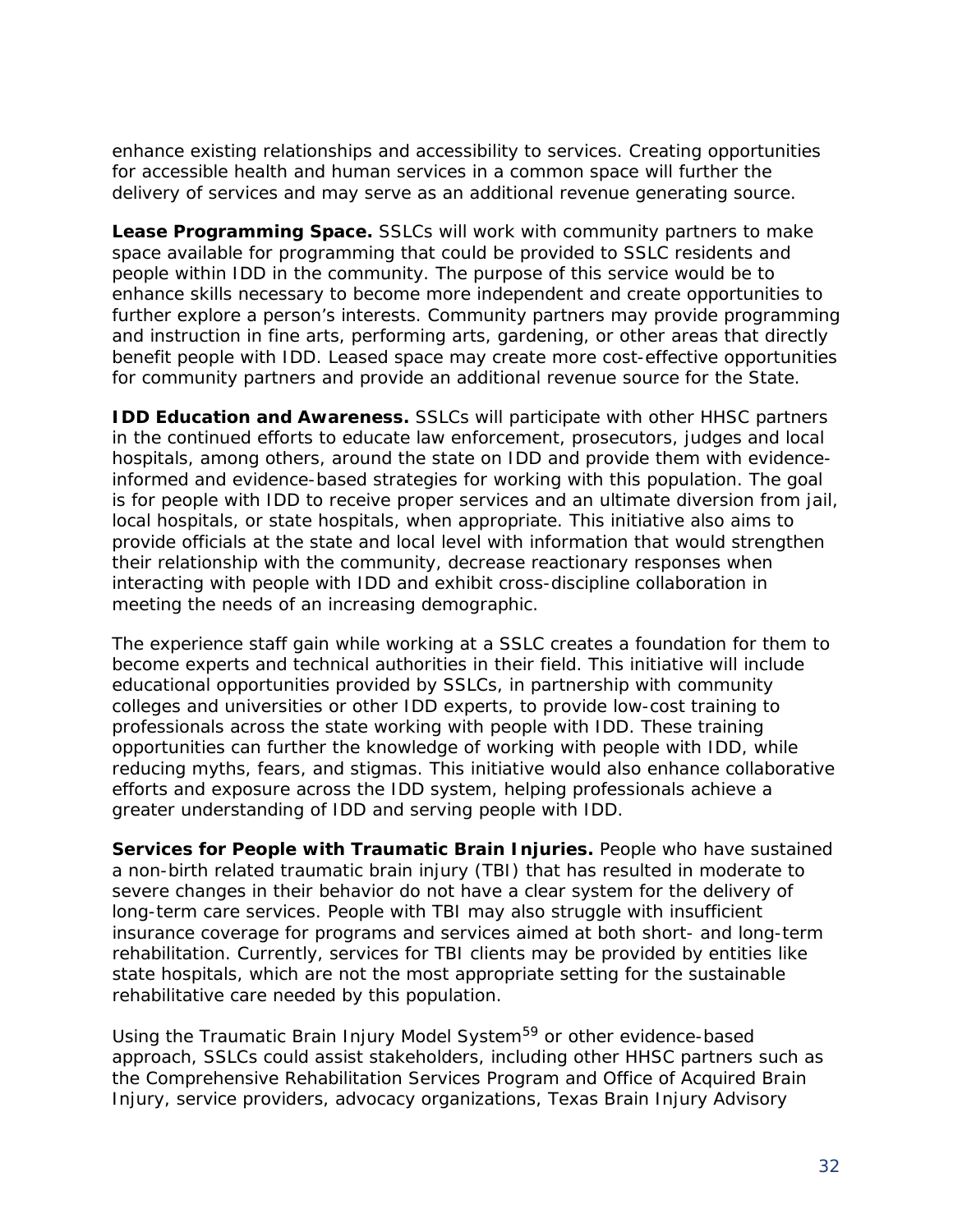Council, Texas Brain Injury Alliance, and health related institutions of higher education that focus on the research and care for people with a TBI to develop a program, outside of a SSLC, that provides a multidisciplinary system of care designed to meet the needs of people with TBI including comprehensive rehabilitation services, long-term interdisciplinary follow-up, and outpatient rehabilitation services.

The development of any such program would be contingent on funding made available to the lead agency or organization. The goal of providing TBI services would be to provide the continuum of care needed to improve health and function, social integration, employment and independent living outcomes. A program that would divert this population from potential involvement in the criminal or juvenile justice system is fundamental in the overall rehabilitation for any person with TBI. In the development of this program, SSLCs would not seek to expand eligibility to a SSLC beyond the current eligibility requirements. Persons with TBI served on a SSLC campus who do not meet eligibility requirements would not be considered residents of the ICF/IID program.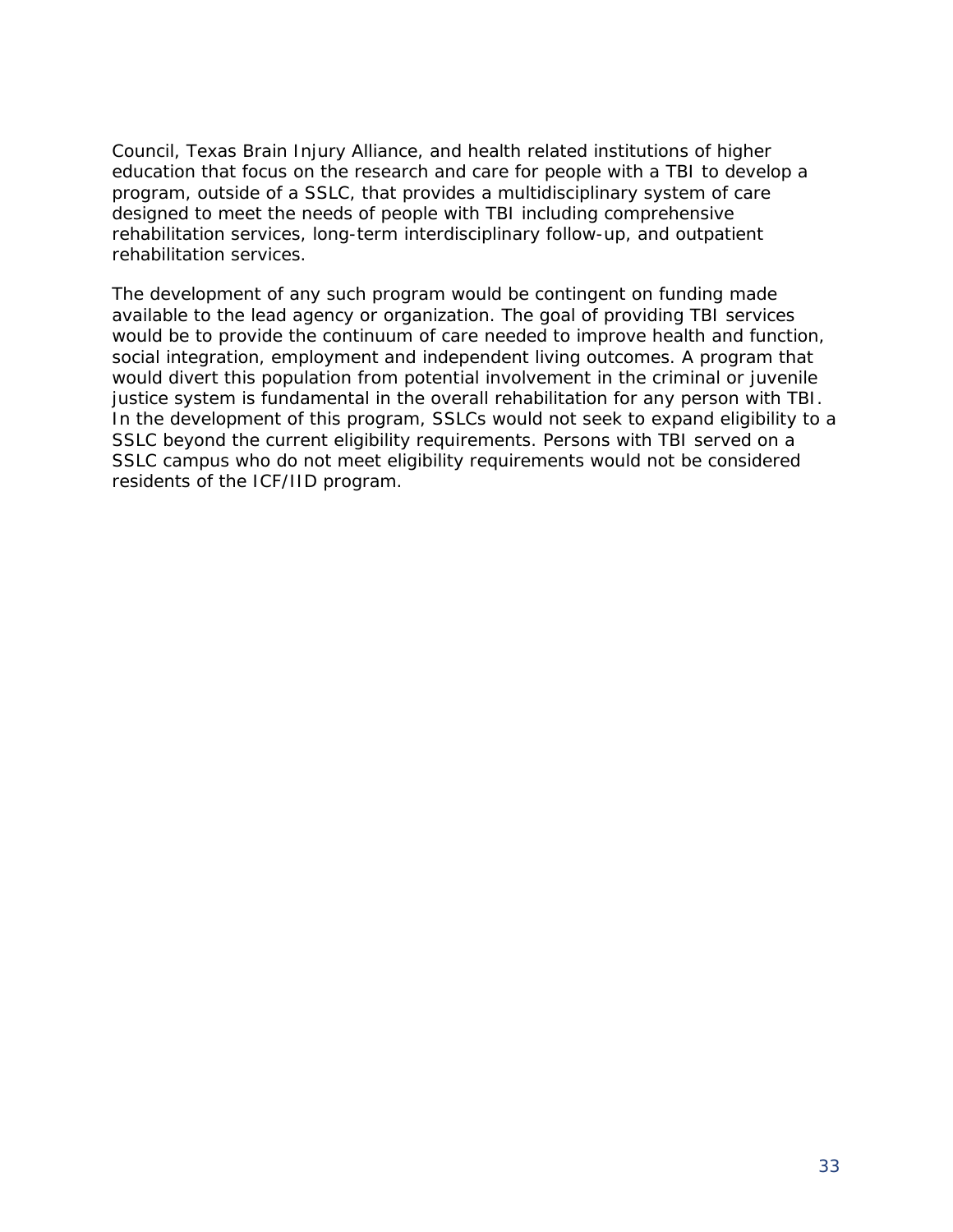# <span id="page-35-0"></span>**4.Implementation and Sustainability**

Success and sustainability of the objectives outlined in this report are determined by a SSLC's ability to implement them. Identifying and supporting adequate resources are a critical factor in quantifying the long-term success. If dedicated resources are available, initiatives would be implemented on a tiered priority-level and may vary by location.

Working toward SSLC strengths, the agency would identify and allocate resources where they will do the most good. This may mean current initiatives or programs are discontinued so resources could be diverted to the initiatives detailed above – to better serve and support people with IDD. Inclusion of stakeholder input and the expansion of and diversifying community partnerships for long-term maintenance is essential. Accountability measures will be implemented for achieving outcomes.

# <span id="page-35-1"></span>**Fiscal Implications**

SSLCs are a Medicaid-funded federal and state service. Approximately 58 percent of the operating funds for SSLCs are received from the federal government and 42 percent are provided through state general revenue or other revenue sources.<sup>[60](#page-56-17)</sup> The IDD population is very diverse, with needs and subsequent cost requirements varying significantly. Appropriations may be needed to achieve recommended initiatives.

Although recent increases in funding have improved access to community-based services, the needs of the population have exceeded available funding. For initiatives included in Community-Based Services and Supports, additional funding would be needed to ensure accessibility.

The following initiatives will need to be considered as funding becomes available:

- Achieving Balance Program
- Patient Portal System
- Fleet Vehicles
- Video Surveillance System
- Child Care
- Facility Maintenance
- Salaries
- Step-Down Units from State Hospitals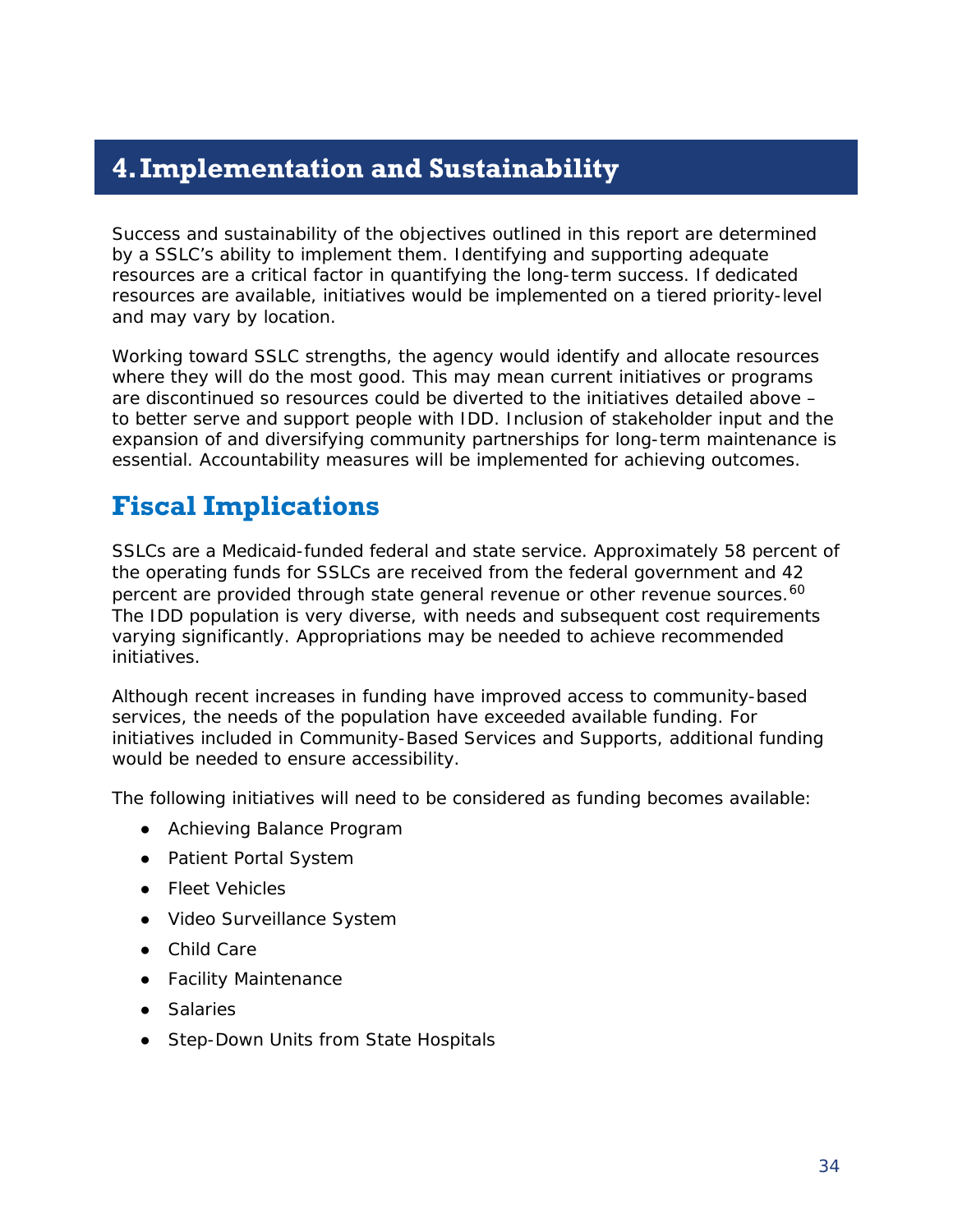### <span id="page-36-0"></span>**Recommendations for Statutory Changes**

HHSC is committed to working with the Legislature to explore ways to enhance programs and services provided to people with IDD. In accordance with Texas Health and Safety Code **§533A.032**, HHSC makes the following recommendations for statutory changes to help operate more efficiently and support the goals of this report. These statutory changes are not contingent on receiving additional funding.

- Authorize the SSLCs to reimburse employees for damages to their vehicles caused by residents, as resources allow.
- Facilitate transfer of residents from one SSLC setting to another to access enhanced services.
- Authorize SSLCs to lease space on campus to child care providers for the benefit of SSLC employees.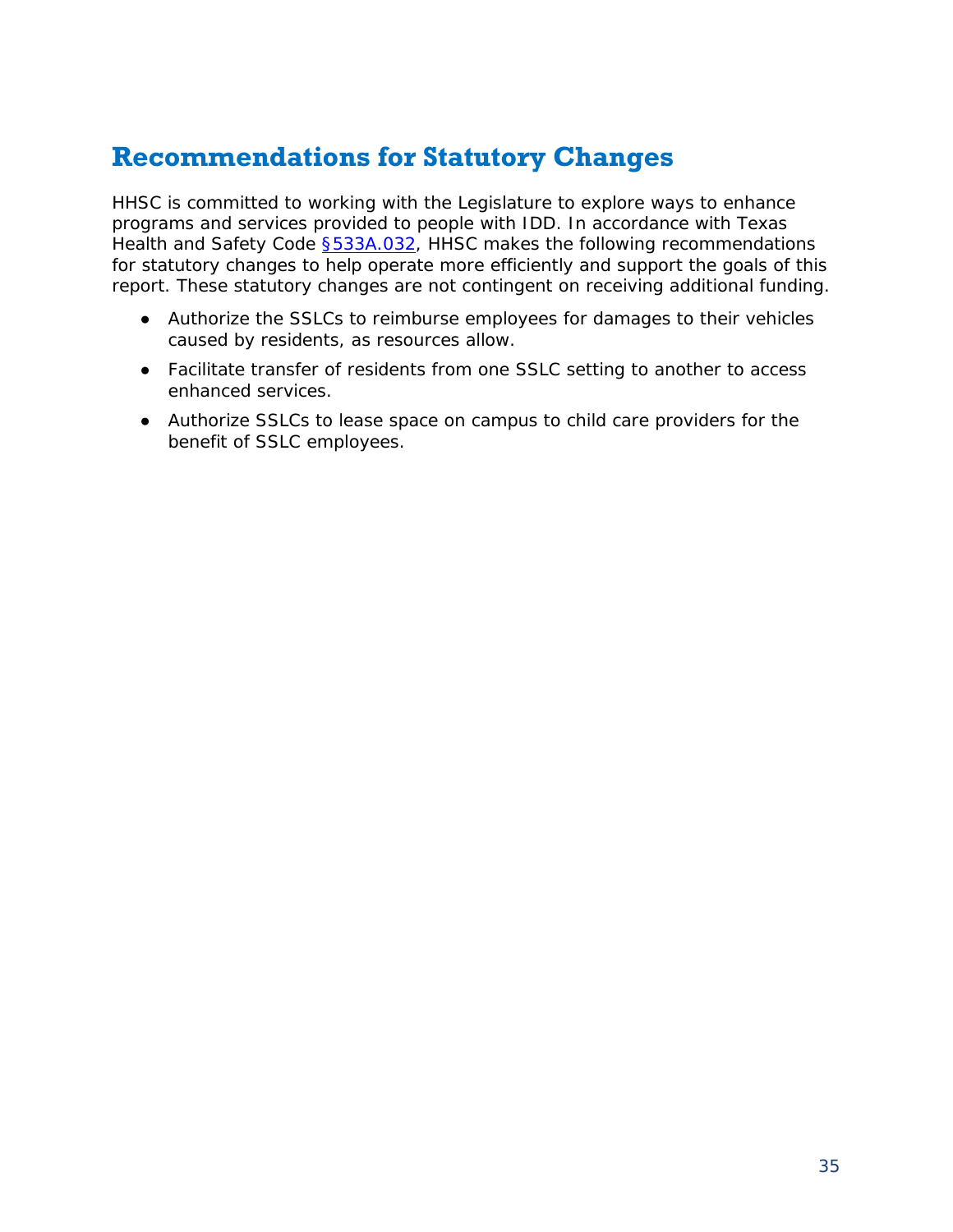# <span id="page-37-0"></span>**5.Capacity**

An SSLC has not closed since 1996 and over the last ten years the statewide census at SSLCs has declined by 31 percent.<sup>[61](#page-56-18)</sup> (See Table 2 on page A-2.) Much of the decline occurred from fiscal year 2010 to fiscal year 2015 but has steadily tapered to an annual average of only two percent since. This leveling of the census is attributed primarily to the ability for a SSLC to provide services for complex behavior and medical challenges that are unavailable in some preferred communities. Other significant factors include an increase in guardianship in which guardians choose a SSLC over community placement, and an aging population with a longer life expectancy.

### <span id="page-37-1"></span>**Population Projections and Methodology**

Based on existing data, future population trends of SSLCs are expected to see a minimal decline statewide as identified in Figure 1 below. SSLC population projections are generated using a cohort-component methodology with admission, separation, and length of stay trends used as primary variables. (see Table 9 on page A-10 and Table 10 on page A-11.) These calculations assume the population is driven by demographic factors. This projection does not consider enhancements to community-based services and supports that may support community transitions.



**Figure 1: SSLC Population Projection, FY 2020 through FY 2026**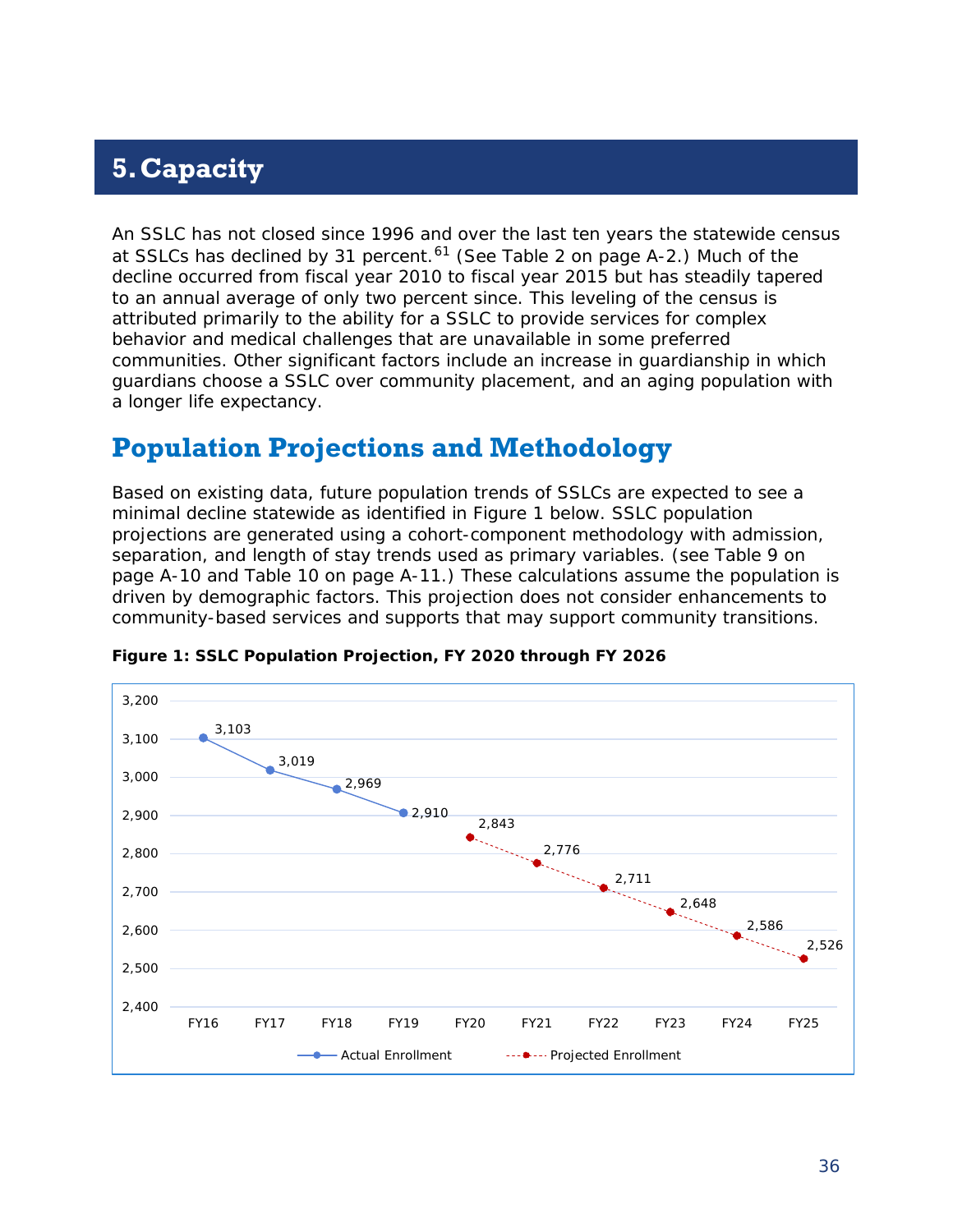# <span id="page-38-0"></span>**Factors Affecting Population Projections**

The associated confidence level with the population projection calculations are dependent on the:

- Admission, separation, and length of stay variables identified in the methodology section;
- Fluctuation in average age at time of admission;
- Variation in commitment type;
- Appropriation of continued funding;
- Number of people diagnosed with IDD; and
- Expansion and availability of quality community-based services and supports.

# <span id="page-38-1"></span>**Repurposing and Shared Space Ventures**

This report outlines initiatives that maximize current resources and provide alternatives for repurposing or sharing space within a SSLC. Services provided at a SSLC in a supportive environment that extends to people in the community will lead to increased availability of services and may divert additional admissions to SSLCs. Options explored in the Community-Based Services and Supports and Maximize Current Resources sections include:

- Step-Down Units from State Hospitals
- Day Programming and Supports
- Crisis Intervention and Respite Services
- Adaptive Equipment Services
- Transitional Care
- Lease Office Space
- Lease Programming Space

These initiatives build on existing and new efforts that will help further the vision of HHSC and were developed in collaboration with stakeholder input received from service providers, advocates, statewide IDD-specific advisory councils and workgroups, and other HHS partners.

In some instances, additional efforts need to be made with stakeholders on whether targeted services and supports will be operated by SSLCs, or simply supported by SSLCs using existing resources such as facility infrastructure and maintenance, when other options exist. These efforts may ultimately determine how these initiatives are funded.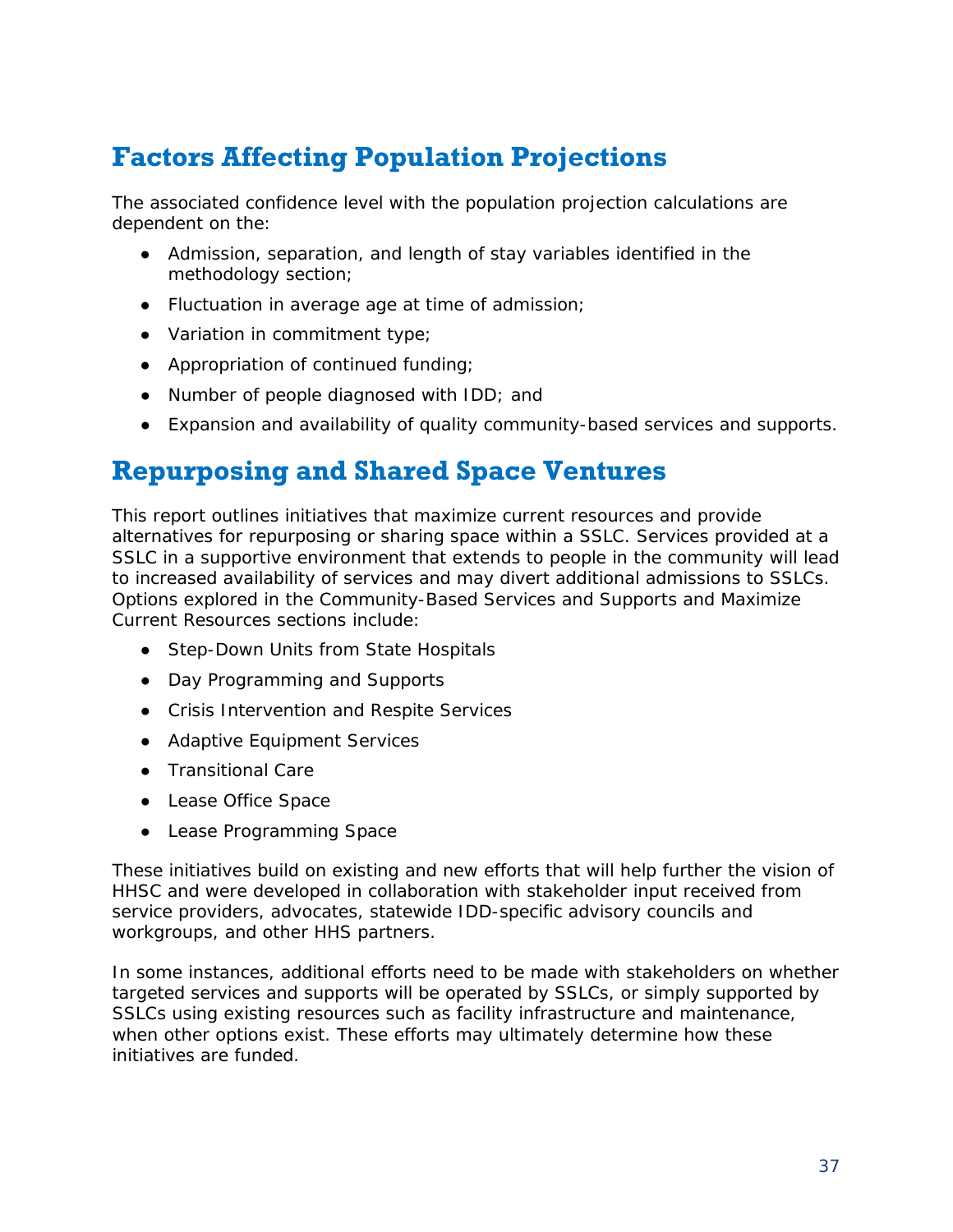# <span id="page-39-0"></span>**Evaluating Continued Operations**

Stakeholder input from service providers, advisory groups, advocacy groups and home and community-based services advocates contemplate the need for continued SSLC existence or the feasibility of keeping all SSLCs operational; targeting census decline, operating costs, and the need to strengthen and build community-based services as the primary reasons.<sup>[62](#page-56-19)</sup> SSLCs support creating more robust home and community-based services and acknowledge that unless adequate services and supports are in place within the community, SSLCs remain the most appropriate living option for some people. As improvements continue to be made in HCS services, the SSLCs will still serve a purpose for people who require specific intervention, support and assessment.

Notwithstanding other constraints, meeting the demands for services across the State proves to be challenging simply by geography. Focusing on maximizing resources and existing infrastructure is pivotal to safeguarding limited resources. This strategy allows the State to reduce the overall footprint of SSLCs, while expanding community-based services. There is no arbitrary number of residents to determine if a SSLC should continue operations, but considering formative facts are fundamental to the needs assessment. Those include:

- Community services and supports must be available at the time of transition and remain intact as the person's needs fluctuate to safeguard their physical, mental and emotional safety.
- Optimizing current available space to expand services provided to people with IDD in the community will broaden the full continuum of care.
- SSLCs can work with LIDDAs and local mental health authorities to serve as a conduit for providing services regionally to ensure community services and supports are available that are closer to home with access to family supports.
- Expanding resources within SSLC property will increase the likelihood of attracting and retaining employees with talent and expertise necessary to work with people with IDD, including residents and non-residents.

A decision to close a SSLC by the Legislature is a serious one that requires thoughtful planning and careful consultation with all affected stakeholders to effectively implement. A thorough and exhaustive closure plan must be developed and vetted with stakeholders to ensure residents, family members, employees, service providers and the communities where the SSLC resides are all treated with compassion and respect. If closing one or more SSLCs is contemplated, minimum areas of considerations may include:

- Expanding capacity of community-based services and supports, including specialty services, before a person's transition that are safe, outcome driven and implement evidence-based practices;
- Geography and availability of services;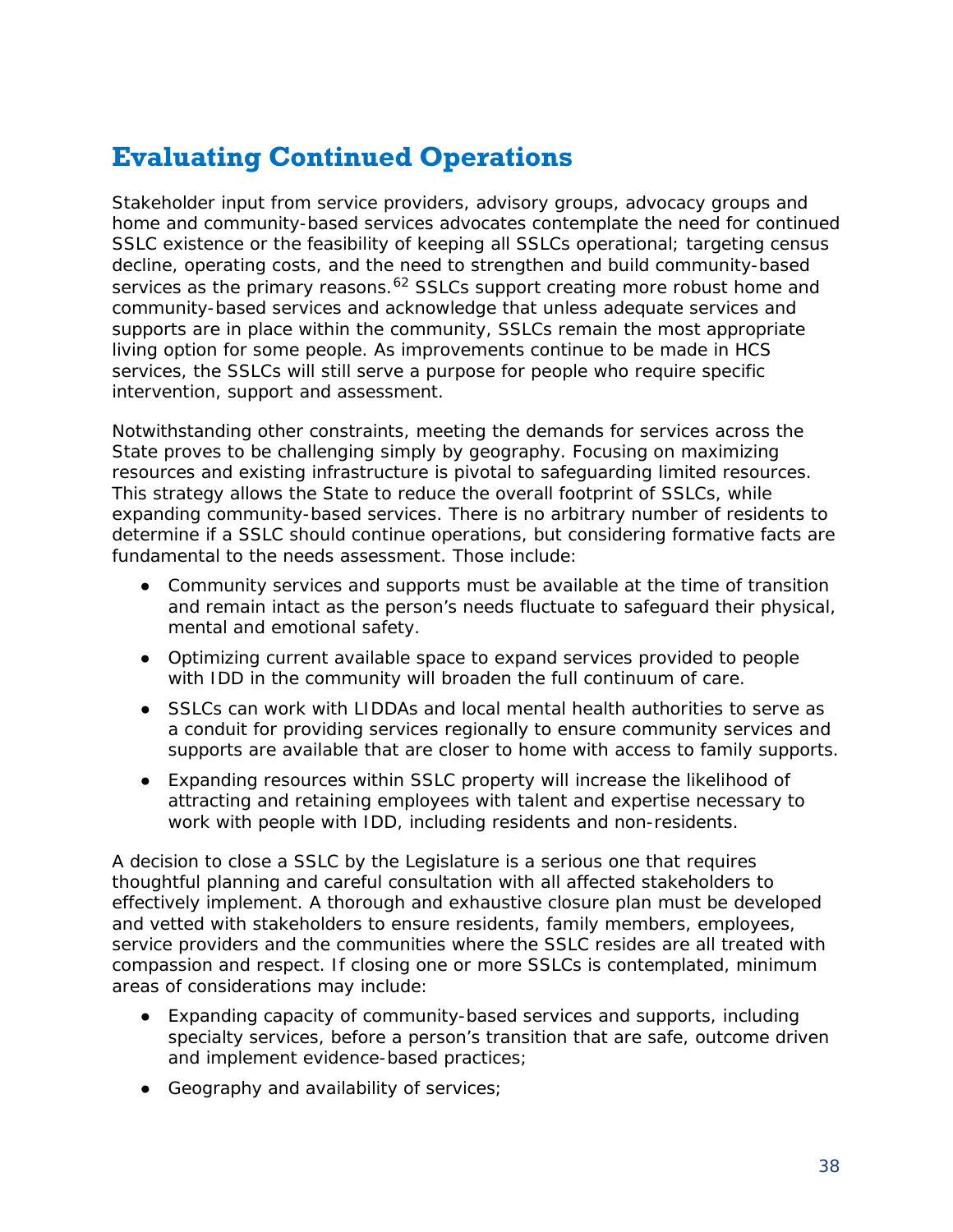- Impact to the community and available resources to foster economic regrowth;
- Operational cost based on the number of residents served;
- Impact to other SSLCs; and
- Financial impact to state assets.

As with any decision that impacts people's livelihood, proceeding with closure must be in a deliberate manner, making sure Texas puts residents, families and employees first above any capital. The ultimate decision should not be about community services versus SSLCs, but rather the interest of people with IDD and the ability to provide them with the necessary services and supports to live in the setting of their choice and as independently as possible. HHSC acknowledges that SSLCs are part of the communities in which they are located, not something in addition to the community.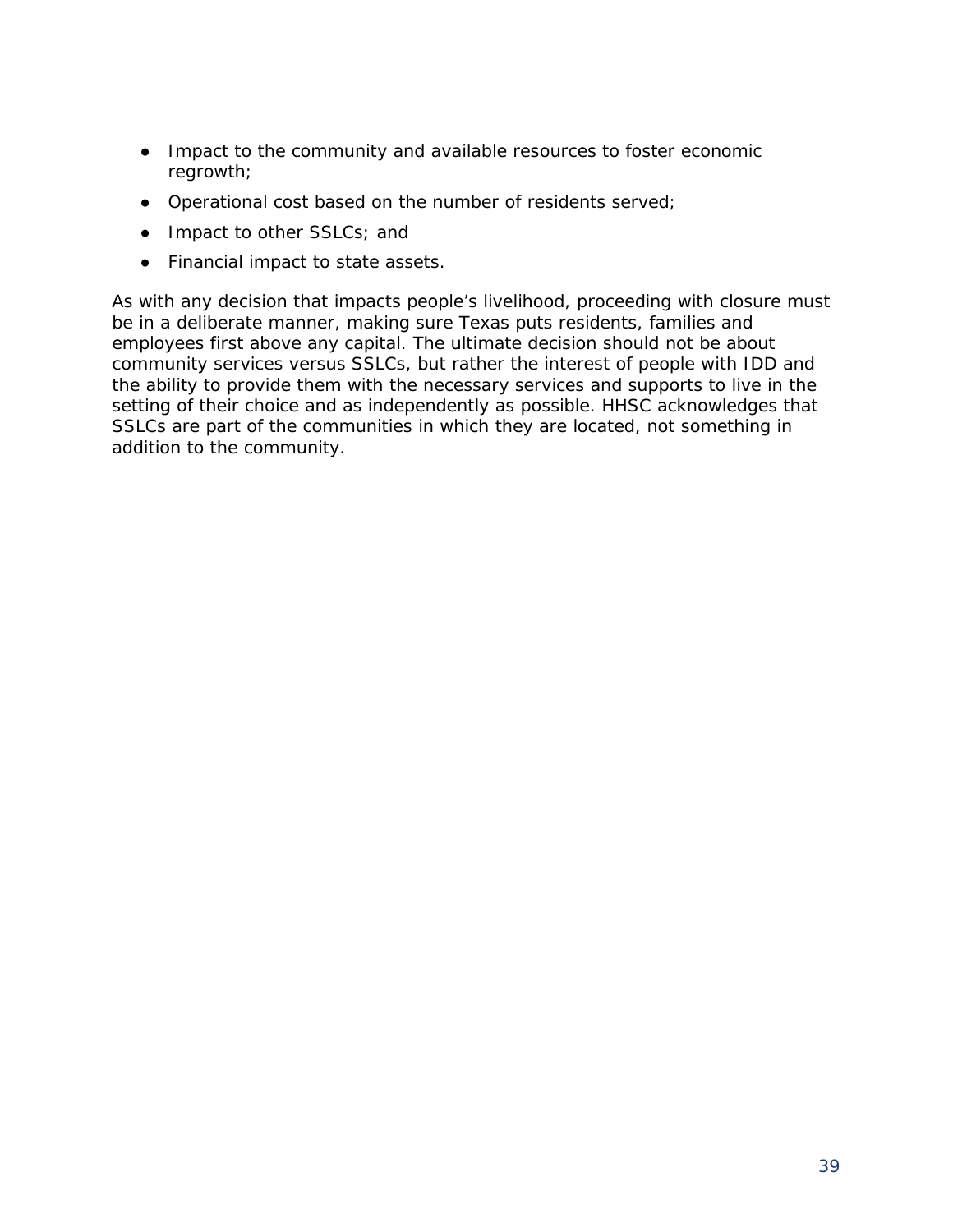# <span id="page-41-0"></span>**6.Conclusion**

HHSC is committed to ensuring Texans with IDD receive the services they need in the environment of their choice. In the evolution of every business model there remains an abundance of opportunities for improvement; SSLCs and communitybased IDD services are no exception. As we envision the future of and maximizing resources within SSLCs, we must also consider the broader spectrum for a full continuum of care for any Texan with IDD and focus on services and supports that allow them to thrive.

In a time when decisions are driven by best practices and data, SSLCs will focus on making changes that improve the overall quality of life of people with IDD and quality of care of SSLC residents. Initiatives that support community-based services mirror a philosophy of one continuum of care by creating a vision for an alliance inclusive of SSLCs, service providers, advocates and disciplines across the state that serve or champion for the IDD community. This alliance will devise progressive ways of improving services and processes. Ongoing collaboration between service areas amongst HHS partners must also be a focal point to ensure the agency is supporting Texans with IDD in the most efficient and fiduciary responsible manner.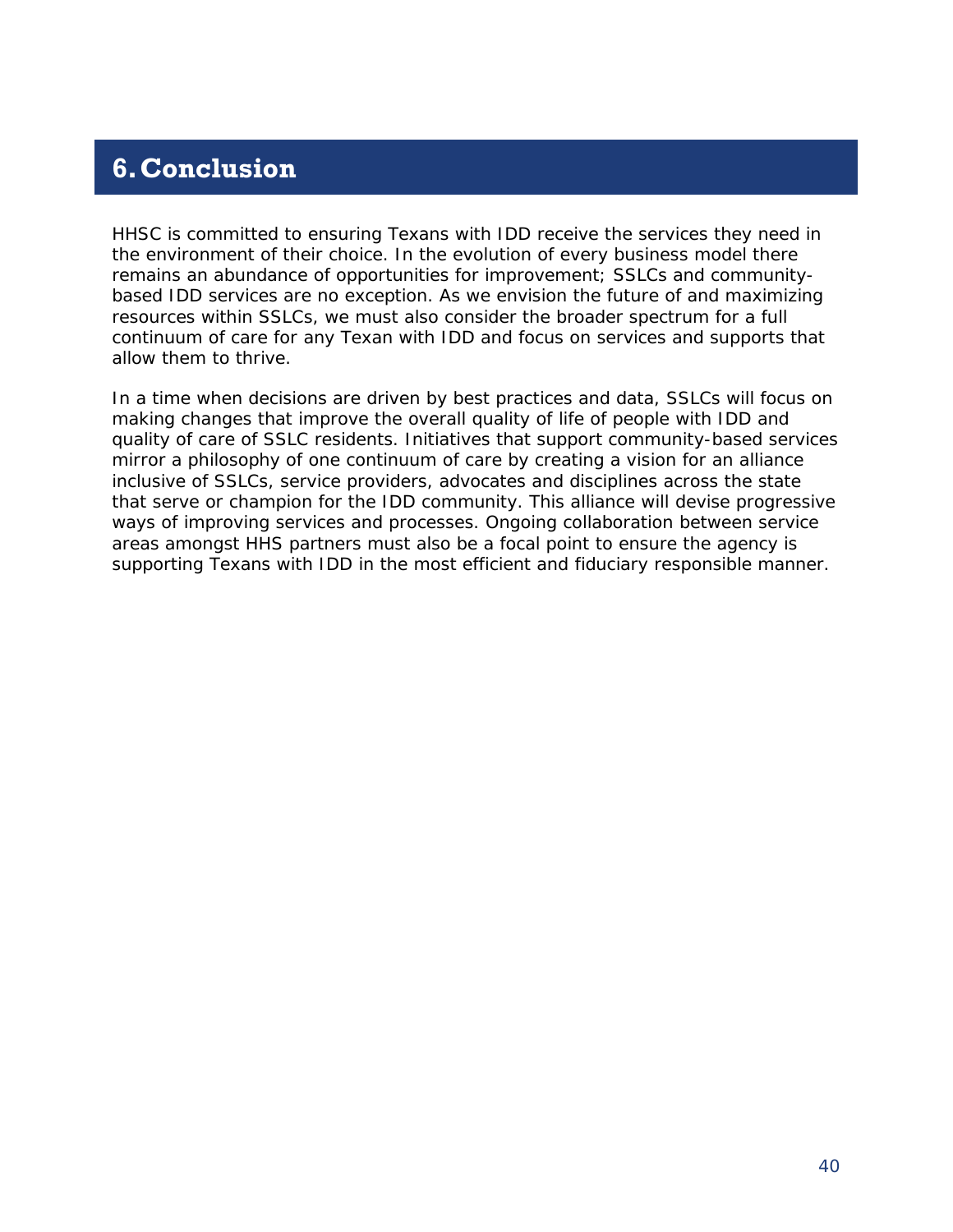# **List of Acronyms**

<span id="page-42-0"></span>Below is a list of all acronyms that appear in this report.

| Acronym      | <b>Full Name</b>                                          |
|--------------|-----------------------------------------------------------|
| <b>CFR</b>   | Code of Federal Regulations                               |
| <b>CPI</b>   | <b>Consumer Price Index</b>                               |
| FY           | <b>Fiscal Year</b>                                        |
| <b>HHSC</b>  | <b>Texas Health and Human Services Commission</b>         |
| <b>HIPAA</b> | Health Insurance Portability and Accountability Act       |
| <b>IDD</b>   | Intellectual and Developmental Disability                 |
| IQ           | <b>Intelligent Quotient</b>                               |
| LAR          | Legally Authorized Representative                         |
| <b>LIDDA</b> | Local Intellectual and Developmental Disability Authority |
| PIDA         | Persons with an Intellectual Disability Act               |
| <b>SSLC</b>  | <b>State Supported Living Center</b>                      |
| $SUR^@$      | Safe Use of Restraint                                     |
| TBI          | Traumatic Brain Injury                                    |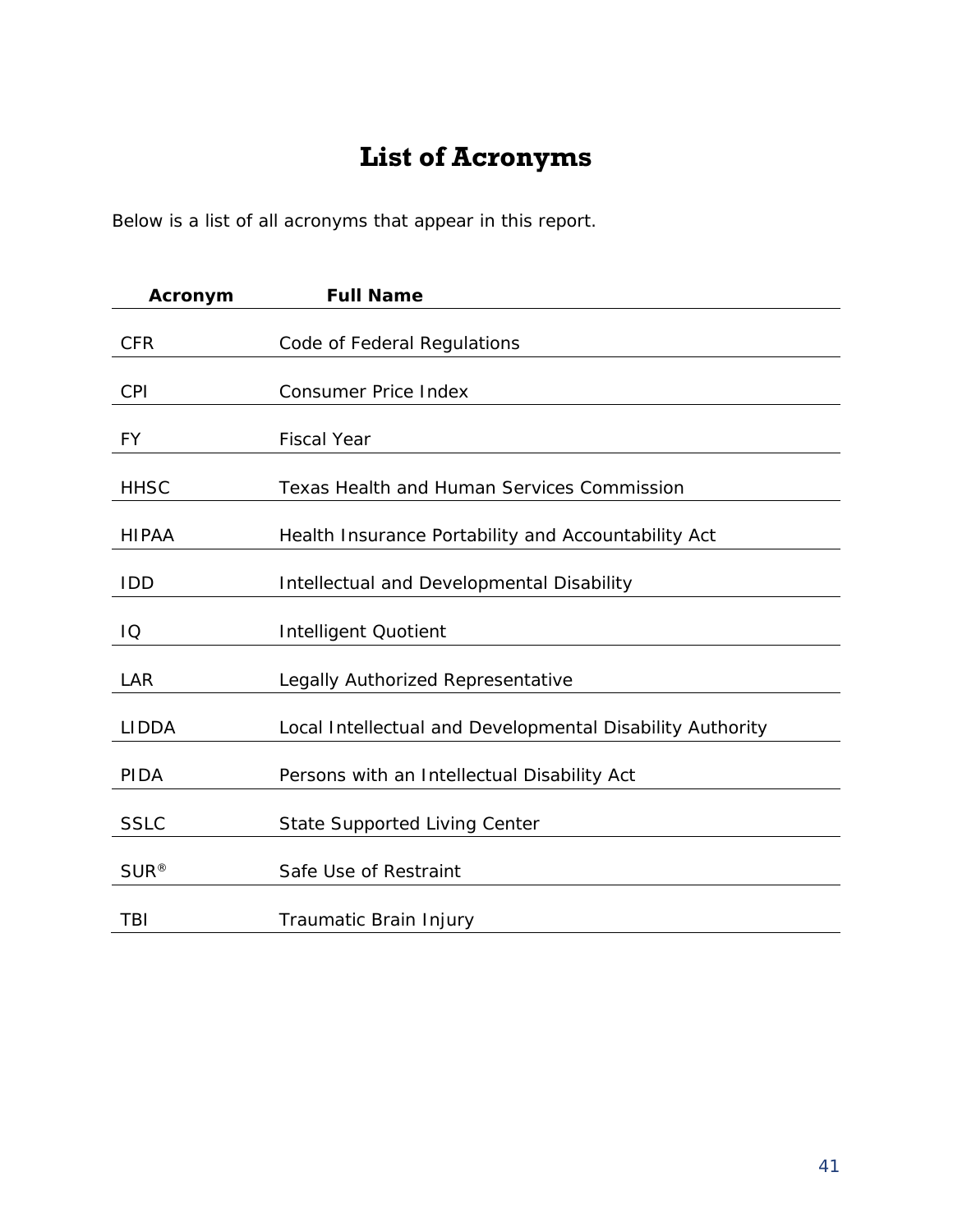# **Appendix A. Demographics**

<span id="page-43-0"></span>

| <b>SSLC</b>      | <b>PIDA</b> | <b>Adult</b><br><b>Criminal</b><br>Code | <b>Adult</b><br><b>Originally</b><br><b>Chapter 55</b> | <b>Juvenile</b><br><b>Chapter 55</b> | <b>Emergency</b> | <b>Voluntary</b> |
|------------------|-------------|-----------------------------------------|--------------------------------------------------------|--------------------------------------|------------------|------------------|
| Abilene          | 226         | $\overline{O}$                          | $\mathcal{O}$                                          | $\mathsf O$                          | $\mathbf 0$      | 37               |
| Austin           | 152         | $\mathbf{1}$                            | $\mathcal{O}$                                          | $\circ$                              | $\overline{O}$   | 26               |
| Brenham          | 165         | $\mathcal O$                            | $\mathsf O$                                            | $\mathcal O$                         | $\mathcal{O}$    | 83               |
| Corpus Christi   | 180         | 8                                       | $\mathbf{O}$                                           | $\mathsf O$                          | $\mathsf O$      | $\overline{O}$   |
| Denton           | 360         | 5                                       | $\mathcal{O}$                                          | $\mathsf O$                          | $\mathbf 0$      | 83               |
| El Paso          | 87          | $\overline{O}$                          | $\mathsf O$                                            | $\mathsf O$                          | $\mathbf{O}$     | 8                |
| Lubbock          | 168         | 3                                       | $\mathbf{1}$                                           | $\mathsf O$                          | $\mathcal O$     | 16               |
| Lufkin           | 279         | $\mathbf{1}$                            | $\mathsf O$                                            | $\mathsf O$                          | $\mathsf O$      | $\circ$          |
| Mexia            | 100         | 95                                      | 31                                                     | 17                                   | $\mathcal O$     | 3                |
| Richmond         | 271         | $\mathbf{1}$                            | $\mathbf{1}$                                           | $\mathsf O$                          | $\mathbf 0$      | 42               |
| Rio Grande       | 63          | $\overline{O}$                          | $\mathcal{O}$                                          | $\mathsf O$                          | $\mathsf O$      | $\mathcal{O}$    |
| San Angelo       | 164         | 23                                      | $\mathbf{1}$                                           | $\mathbf{1}$                         | $\mathsf O$      | $\overline{2}$   |
| San Antonio      | 180         | $\overline{2}$                          | $\mathcal{O}$                                          | $\mathcal{O}$                        | $\overline{O}$   | 24               |
| <b>Statewide</b> | 2,395       | 139                                     | 34                                                     | 18                                   | $\mathbf{o}$     | 324              |
| <b>Percent</b>   | 82.30%      | 4.78%                                   | 1.17%                                                  | 0.62%                                | 0%               | 11.13%           |

**Table 1: Total Enrollment by Type by Facility, FY 2019 (as of August 31, 2019)**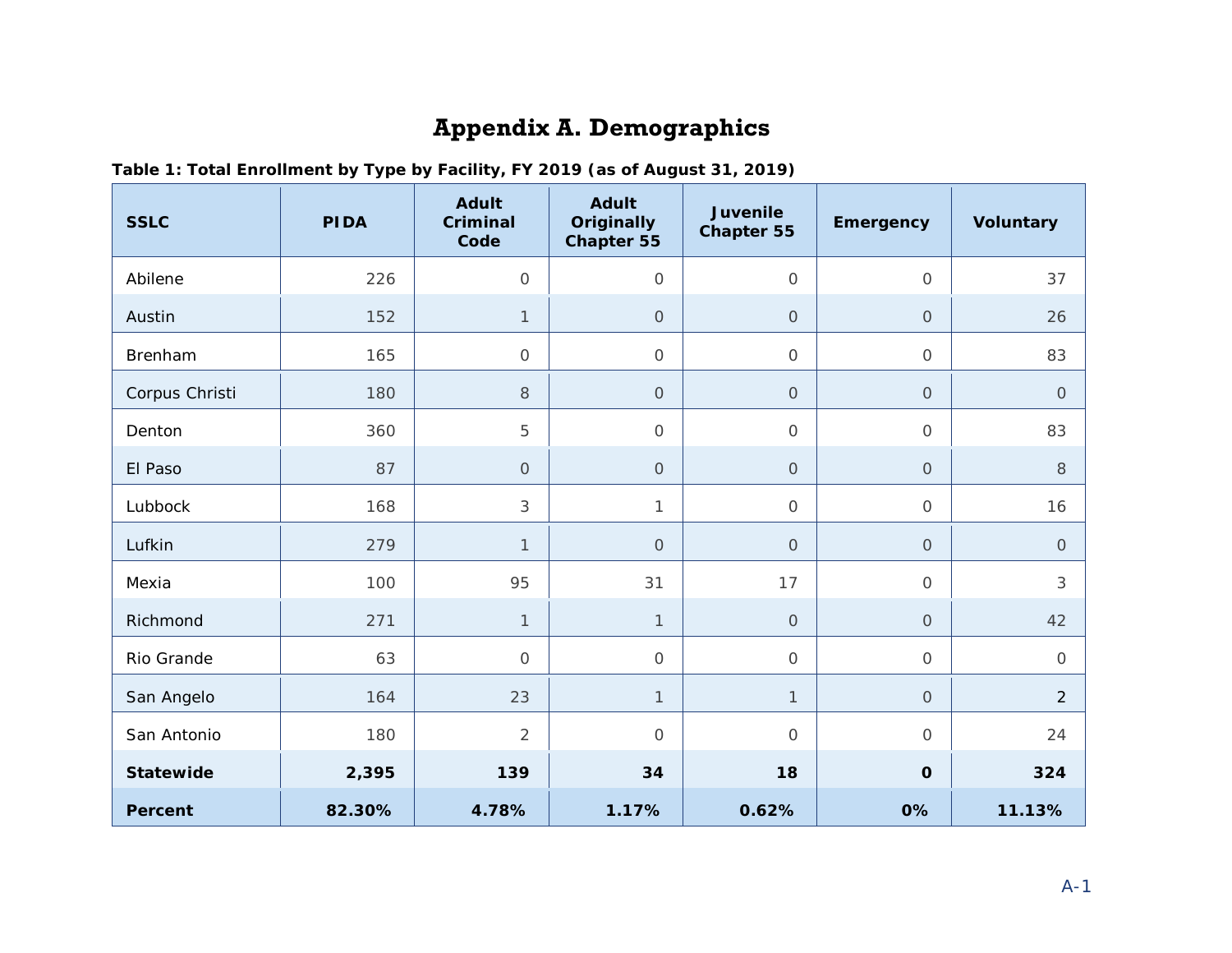| <b>SSLC</b>      | <b>FY</b><br>2010 | <b>FY</b><br>2011 | <b>FY</b><br>2012 | <b>FY</b><br>2013 | <b>FY</b><br>2014 | <b>FY</b><br>2015 | <b>FY</b><br>2016 | <b>FY</b><br>2017 | <b>FY</b><br>2018 | <b>FY</b><br>2019 |
|------------------|-------------------|-------------------|-------------------|-------------------|-------------------|-------------------|-------------------|-------------------|-------------------|-------------------|
| Abilene          | 454               | 442               | 412               | 386               | 356               | 321               | 293               | 282               | 269               | 263               |
| Austin           | 377               | 355               | 328               | 288               | 266               | 192               | 184               | 180               | 177               | 179               |
| Brenham          | 340               | 315               | 298               | 288               | 283               | 279               | 264               | 259               | 254               | 248               |
| Corpus Christi   | 292               | 274               | 258               | 242               | 224               | 221               | 220               | 208               | 205               | 188               |
| Denton           | 545               | 519               | 494               | 484               | 460               | 458               | 458               | 447               | 449               | 448               |
| El Paso          | 136               | 131               | 124               | 116               | 110               | 106               | 107               | 95                | 94                | 95                |
| Lubbock          | 230               | 225               | 214               | 209               | 203               | 201               | 191               | 185               | 184               | 188               |
| Lufkin           | 405               | 377               | 361               | 342               | 322               | 308               | 295               | 298               | 289               | 280               |
| Mexia            | 417               | 390               | 372               | 331               | 288               | 256               | 256               | 246               | 240               | 246               |
| Richmond         | 407               | 378               | 352               | 339               | 335               | 330               | 328               | 319               | 321               | 315               |
| Rio Grande       | 72                | 71                | 70                | 62                | 67                | 71                | 61                | 60                | 62                | 63                |
| San Angelo       | 251               | 239               | 229               | 210               | 208               | 214               | 217               | 213               | 202               | 191               |
| San Antonio      | 281               | 278               | 275               | 250               | 240               | 229               | 229               | 227               | 223               | 206               |
| <b>Statewide</b> | 4,207             | 3,994             | 3,787             | 3,547             | 3,362             | 3,186             | 3,103             | 3,019             | 2,969             | 2,910             |

#### **Table 2: Total Enrollment, FY 2010 through FY 2019**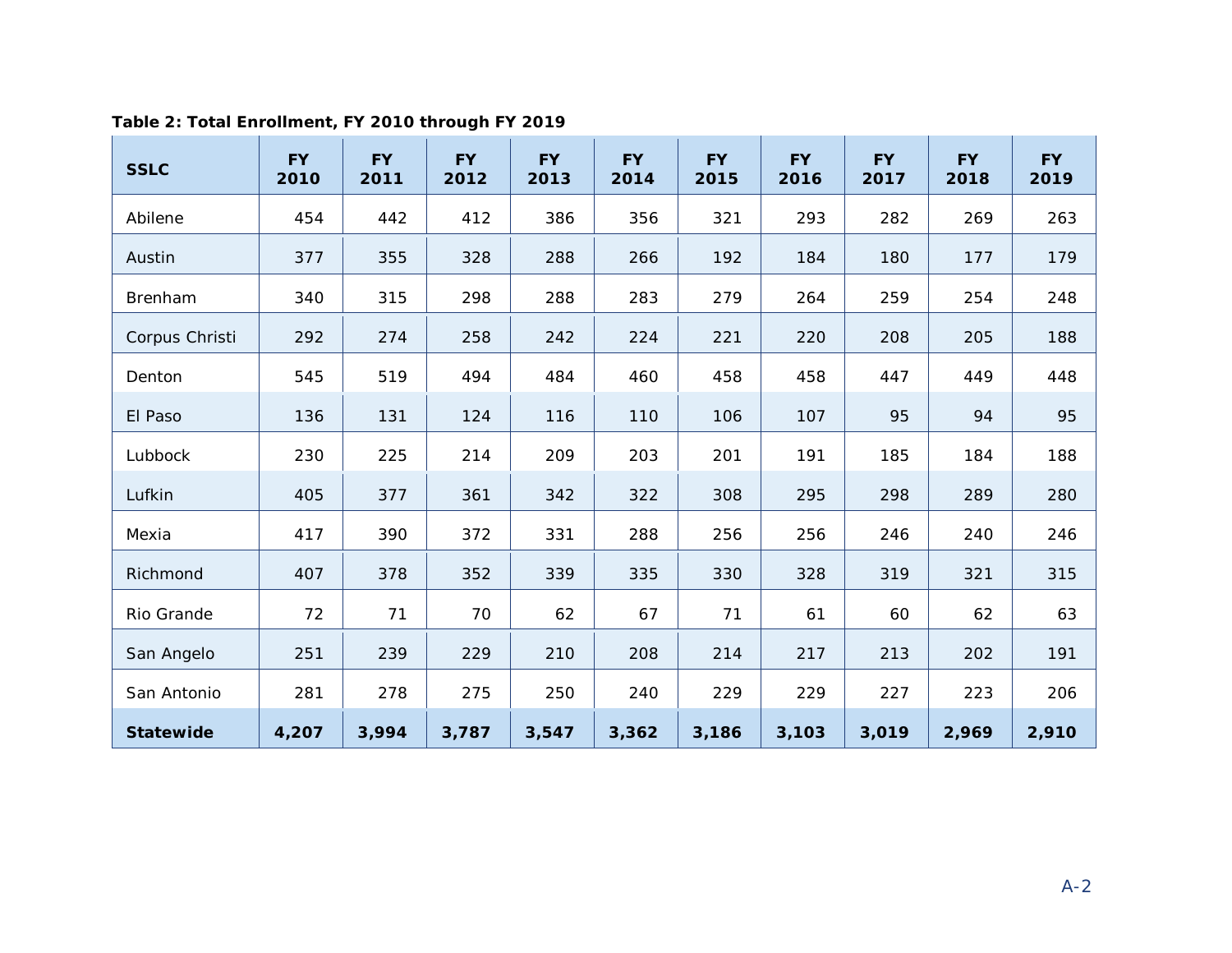**Table 3: Age, FY 2019 (as of August 31, 2019)**

| <b>SSLC</b>      | Age<br>$0 - 17$     | Age<br>$18 - 21$ | Age<br>$22 - 34$ | Age<br>$35 - 44$ | Age<br>45-54 | Age<br>55-64 | Age<br>65-75 | Age<br>$76+$ |
|------------------|---------------------|------------------|------------------|------------------|--------------|--------------|--------------|--------------|
| Abilene          | $\boldsymbol{6}$    | 6                | 23               | 38               | 61           | 70           | 44           | 15           |
| Austin           | $\mathbf 0$         | $\mathsf O$      | 12               | 19               | 21           | 65           | 49           | 13           |
| Brenham          | 14                  | 16               | 28               | 29               | 77           | 62           | 19           | $\mathbf{3}$ |
| Corpus Christi   | $\mathbf 0$         | $\mathsf O$      | 30               | 27               | 36           | 65           | 28           | 2            |
| Denton           | $\mathsf O$         | 11               | 53               | 51               | 75           | 165          | 85           | 8            |
| El Paso          | $\mathbf 0$         | $\overline{4}$   | 19               | 17               | 20           | 18           | 15           | 2            |
| Lubbock          | $\overline{O}$      | 5                | 45               | 32               | 34           | 48           | 21           | 3            |
| Lufkin           | 11                  | 14               | 35               | 26               | 51           | 93           | 39           | 11           |
| Mexia            | 24                  | 21               | 107              | 30               | 24           | 21           | 14           | 5            |
| Richmond         | $\mathbf{O}$        | 5                | 51               | 28               | 75           | 97           | 53           | 6            |
| Rio Grande       | $\mathsf O$         | $\overline{4}$   | 18               | 12               | 16           | 11           | $\mathbf{1}$ | $\mathbf{1}$ |
| San Angelo       | $\sqrt{3}$          | 9                | 56               | 49               | 27           | 15           | 23           | 9            |
| San Antonio      | $\mathsf{O}\xspace$ | 3                | 44               | 28               | 56           | 48           | 19           | 8            |
| <b>Statewide</b> | 58                  | 98               | 521              | 386              | 573          | 778          | 410          | 86           |
| <b>Percent</b>   | 2%                  | 3%               | 18%              | 13%              | 20%          | 27%          | 14%          | 3%           |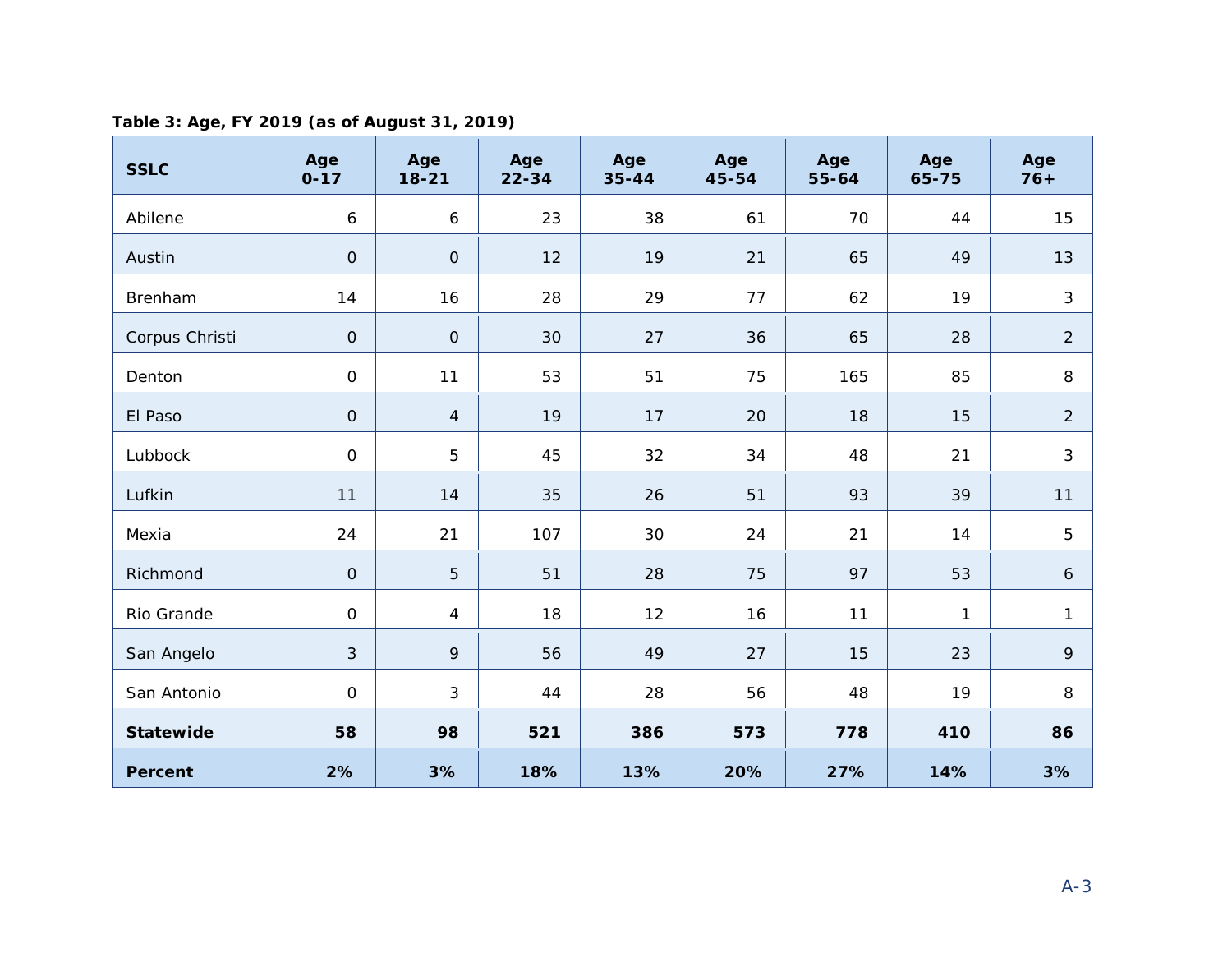| <b>SSLC</b>      | <b>Borderline</b> | <b>Mild</b> | <b>Moderate</b> | <b>Severe</b> | Profound | $Un -$<br>specified | <b>Not</b><br><b>Indicated</b> |
|------------------|-------------------|-------------|-----------------|---------------|----------|---------------------|--------------------------------|
| Abilene          | $\mathbf 0$       | 29          | 43              | 49            | 141      | $\mathbf{1}$        | $\mathsf O$                    |
| Austin           | $\mathsf O$       | 12          | 27              | 40            | 100      | $\mbox{O}$          | ${\mathsf O}$                  |
| Brenham          | $\overline{0}$    | 20          | 56              | 41            | 130      | $\mathbf{1}$        | $\mathsf O$                    |
| Corpus Christi   | $\mathsf O$       | 45          | 27              | 26            | 90       | $\mathbf O$         | $\mbox{O}$                     |
| Denton           | $\mbox{O}$        | 57          | 75              | 81            | 232      | $\mathsf O$         | $\mathfrak{S}$                 |
| El Paso          | $\mathbf 0$       | 12          | 15              | 16            | 52       | $\mathbf O$         | $\mathsf O$                    |
| Lubbock          | $\overline{O}$    | 38          | 25              | 27            | 97       | $\mathbf 0$         | 1                              |
| Lufkin           | $\mathsf O$       | 24          | 38              | 54            | 164      | $\mathbf 0$         | $\mathsf O$                    |
| Mexia            | $\mathbf{1}$      | 132         | 74              | 12            | 27       | $\mbox{O}$          | $\mathsf O$                    |
| Richmond         | $\mathbf 0$       | 42          | 41              | 56            | 176      | $\mathbf{O}$        | $\mathbf{O}$                   |
| Rio Grande       | $\mathbf 0$       | 11          | 18              | 21            | 13       | $\mathbf 0$         | $\mathsf O$                    |
| San Angelo       | $\mathsf O$       | 116         | 42              | 14            | 18       | $\mathbf 0$         | $\mathbf{1}$                   |
| San Antonio      | $\mathbf 0$       | 32          | 37              | 39            | 97       | $\mathsf O$         | $\mathbf{1}$                   |
| <b>Statewide</b> | 1                 | 570         | 518             | 476           | 1,337    | $\overline{2}$      | $\boldsymbol{6}$               |
| <b>Percent</b>   | 0%                | 20%         | 18%             | 16%           | 46%      | 0%                  | 0%                             |

#### **Table 4: Levels of Intellectual Disabilities, FY 2019 (as of August 31, 2019)**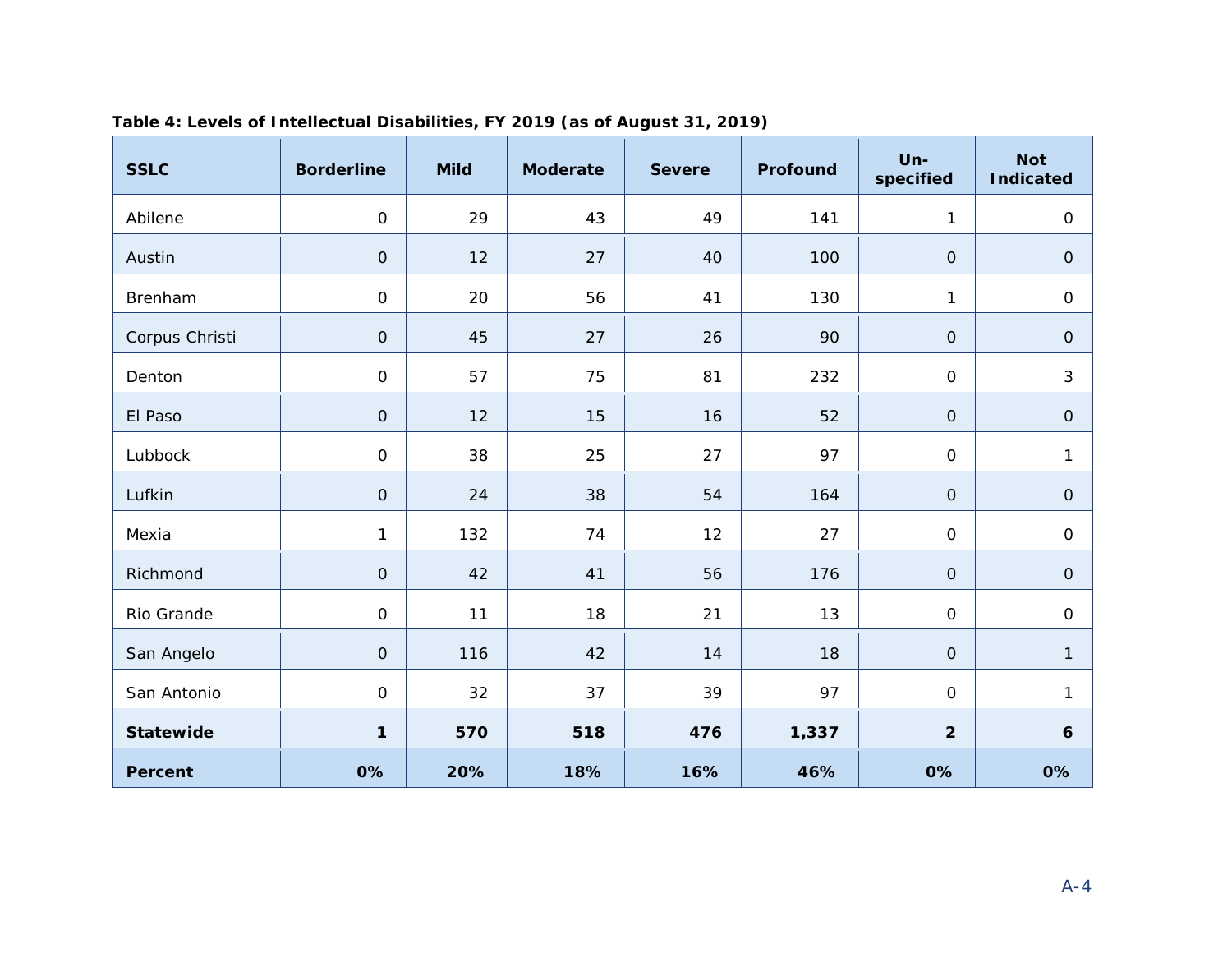| <b>SSLC</b>      | <b>None</b>      | <b>Mild</b> | <b>Moderate</b> | <b>Severe</b>    | Profound         | <b>Not</b><br><b>Indicated</b> |
|------------------|------------------|-------------|-----------------|------------------|------------------|--------------------------------|
| Abilene          | 89               | 69          | 90              | 14               | $\mathbf{1}$     | $\mathsf O$                    |
| Austin           | 65               | 51          | 43              | 17               | 3                | ${\mathsf O}$                  |
| Brenham          | 86               | 58          | 73              | 30               | $\mathbf{1}$     | $\mathsf O$                    |
| Corpus Christi   | 74               | 49          | 57              | $\,8\,$          | $\mathsf O$      | $\mathsf O$                    |
| Denton           | 154              | 57          | 211             | 24               | $\mbox{O}$       | $\overline{c}$                 |
| El Paso          | 32               | 26          | 29              | $\boldsymbol{6}$ | $\mathbf{1}$     | $\mathbf{1}$                   |
| Lubbock          | 51               | 41          | 71              | 18               | $\overline{5}$   | $\overline{2}$                 |
| Lufkin           | 95               | 64          | 83              | 26               | 10               | $\overline{2}$                 |
| Mexia            | 15               | 97          | 95              | 27               | $\boldsymbol{6}$ | 6                              |
| Richmond         | 119              | 86          | 96              | 14               | $\mathbf{O}$     | $\mathbf 0$                    |
| Rio Grande       | $\boldsymbol{6}$ | 28          | 23              | $\mathsf O$      | $\overline{2}$   | $\overline{4}$                 |
| San Angelo       | 11               | 51          | 78              | 29               | 21               | $\mathbf{1}$                   |
| San Antonio      | 69               | 55          | 47              | 29               | 5                | $\mathbf{1}$                   |
| <b>Statewide</b> | 866              | 732         | 996             | 242              | 55               | 19                             |
| <b>Percent</b>   | 30%              | 25%         | 34%             | 8%               | 2%               | 1%                             |

#### **Table 5: Behavior Management Levels, FY 2019 (as of August 31, 2019)**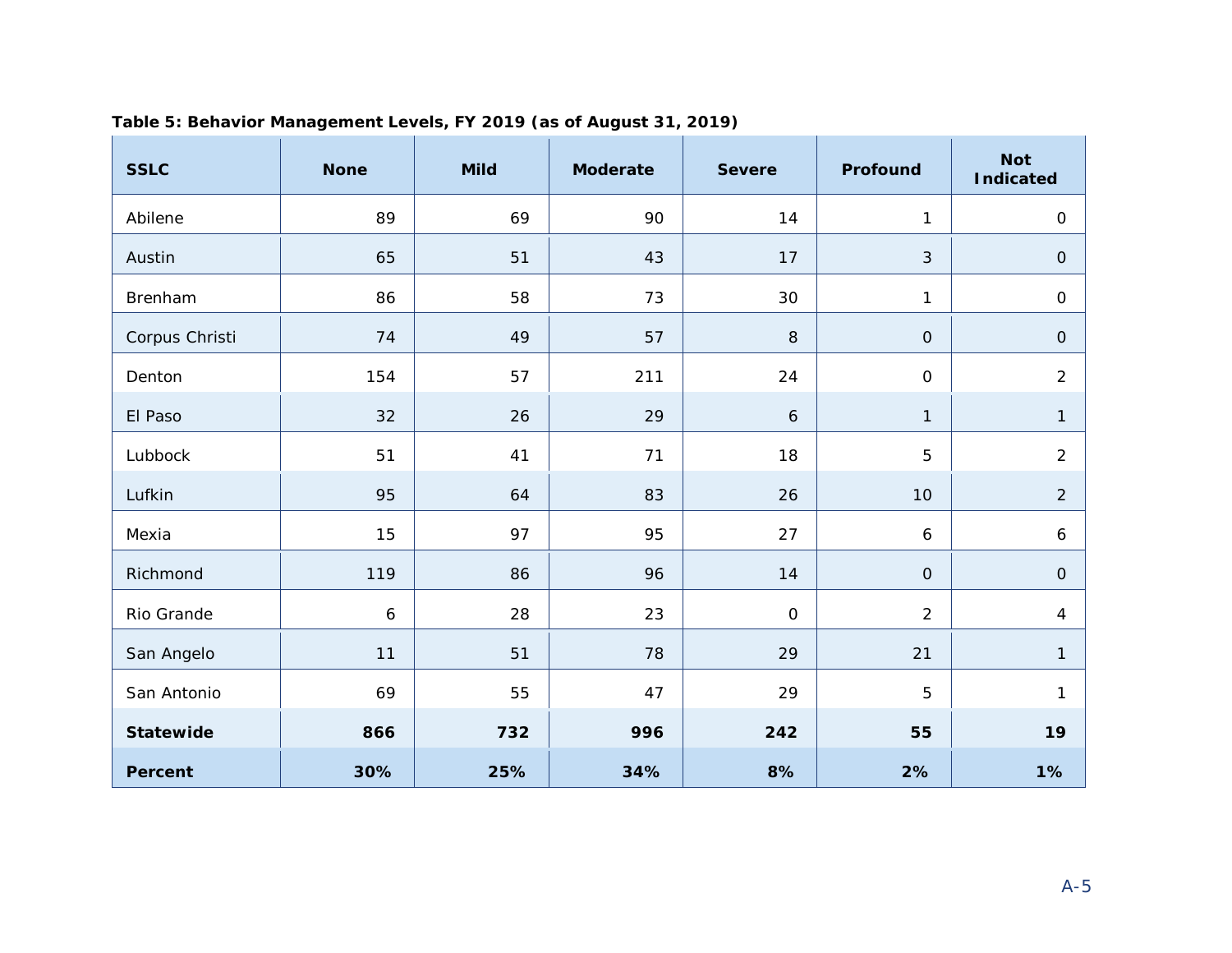

#### **Figure 2: Alleged Offender Admissions, FY 2010 through FY 2019**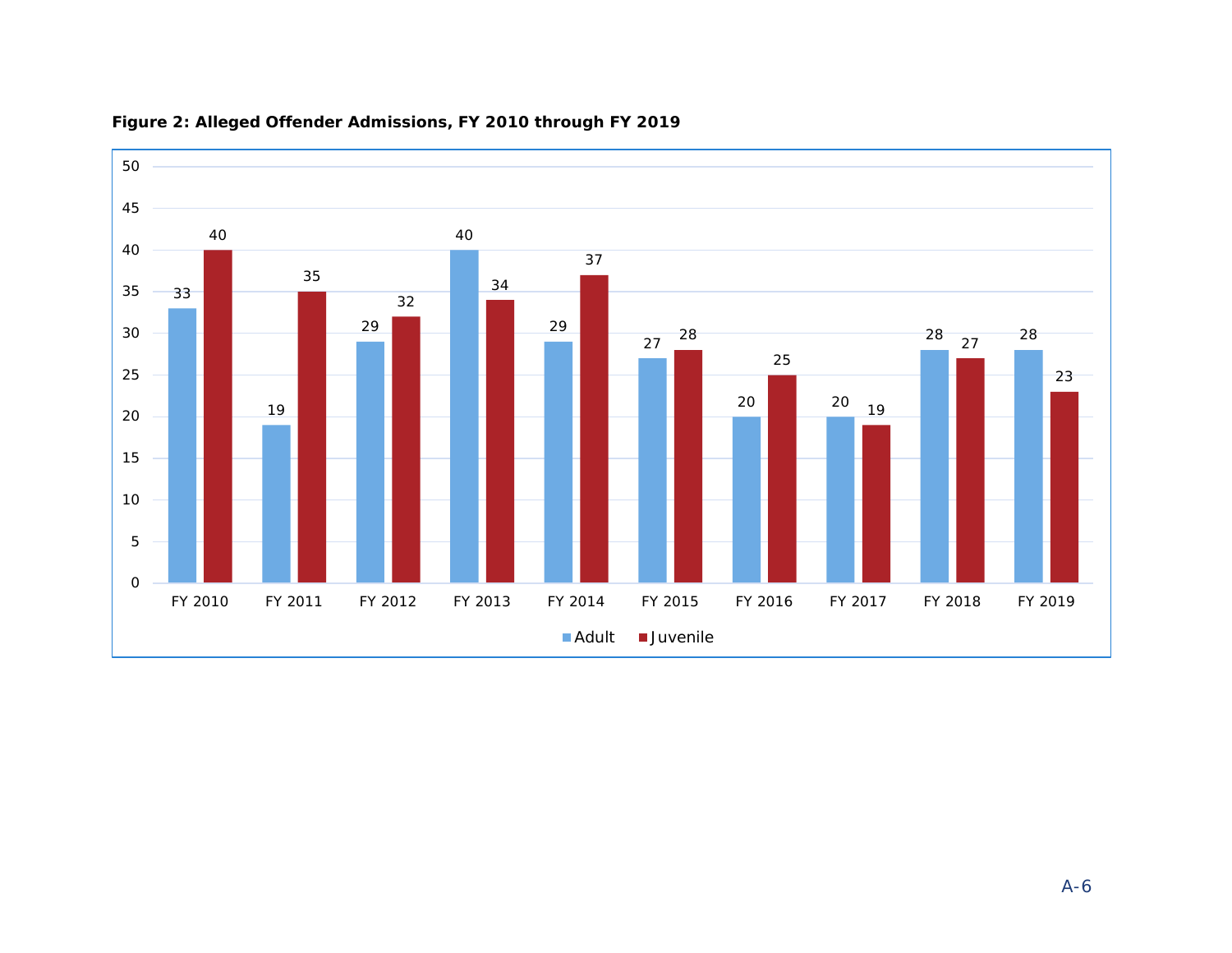| <b>SSLC</b> | <b>Adult Criminal</b><br>Code | <b>Juvenile</b><br><b>Chapter 55</b> | <b>Total Alleged</b><br><b>Offender</b> | <b>Total</b><br><b>Enrollment</b> | <b>Percent of</b><br>Population |
|-------------|-------------------------------|--------------------------------------|-----------------------------------------|-----------------------------------|---------------------------------|
| FY 2010     | 33                            | 40                                   | 73                                      | 4,207                             | 1.74%                           |
| FY 2011     | 19                            | 35                                   | 54                                      | 3,994                             | 1.35%                           |
| FY 2012     | 29                            | 32                                   | 61                                      | 3,787                             | 1.61%                           |
| FY 2013     | 40                            | 34                                   | 74                                      | 3,547                             | 2.09%                           |
| FY 2014     | 29                            | 37                                   | 66                                      | 3,362                             | 1.96%                           |
| FY 2015     | 27                            | 28                                   | 55                                      | 3,186                             | 1.73%                           |
| FY 2016     | 20                            | 25                                   | 45                                      | 3,103                             | 1.45%                           |
| FY 2017     | 20                            | 19                                   | 39                                      | 3,019                             | 1.29%                           |
| FY 2018     | 28                            | 27                                   | 55                                      | 2,969                             | 1.85%                           |
| FY 2019     | 28                            | 23                                   | 51                                      | 2,910                             | 1.75%                           |

#### **Table 6: Alleged Offender Admissions, FY 2010 through FY 2019**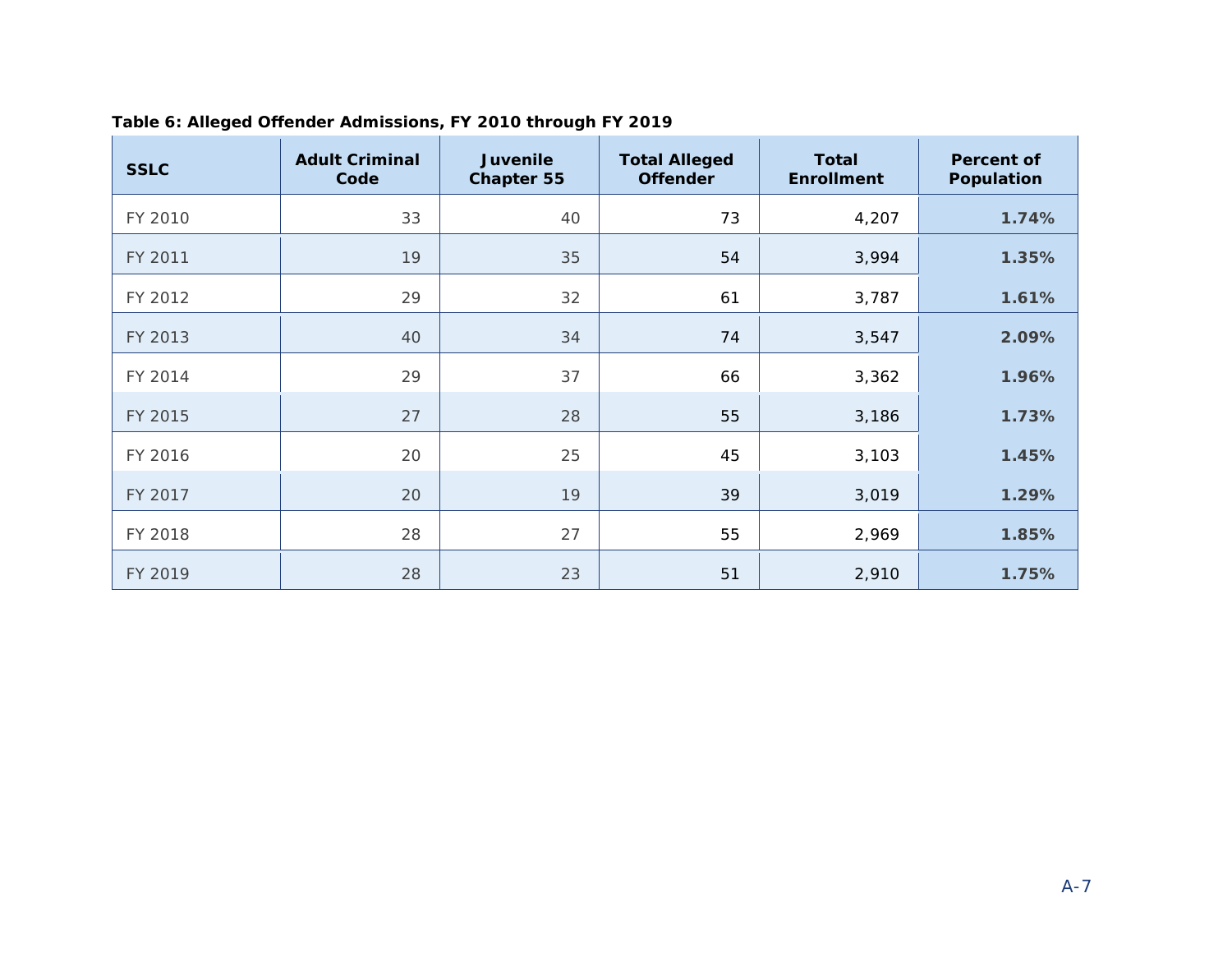| <b>SSLC</b>      | <b>No Major</b><br><b>Problems</b> | <b>Mild</b> | <b>Moderate</b> | <b>Severe</b>    | <b>Not Indicated</b> |
|------------------|------------------------------------|-------------|-----------------|------------------|----------------------|
| Abilene          | 29                                 | 60          | 147             | 27               | $\mathsf O$          |
| Austin           | 11                                 | 61          | 85              | 22               | $\mathsf O$          |
| Brenham          | 68                                 | 95          | 70              | 15               | $\mathsf O$          |
| Corpus Christi   | 28                                 | 51          | 92              | 17               | $\mathbf{O}$         |
| Denton           | 9                                  | 206         | 183             | 48               | $\overline{2}$       |
| El Paso          | 18                                 | 43          | 30              | 3                | $\mathbf{1}$         |
| Lubbock          | 42                                 | 70          | 58              | 16               | $\overline{2}$       |
| Lufkin           | 45                                 | 83          | 126             | 24               | $\overline{2}$       |
| Mexia            | 74                                 | 117         | 42              | $\overline{7}$   | 6                    |
| Richmond         | 34                                 | 109         | 156             | 16               | $\mathsf O$          |
| Rio Grande       | 12                                 | 35          | 11              | $\mathbf{1}$     | 4                    |
| San Angelo       | 65                                 | 64          | 51              | 10               | 1                    |
| San Antonio      | 51                                 | 75          | 73              | $\boldsymbol{6}$ | 1                    |
| <b>Statewide</b> | 486                                | 1,069       | 1,124           | 212              | 19                   |
| <b>Percent</b>   | 17%                                | 37%         | 39%             | 7%               | 1%                   |

#### **Table 7: Health Status, FY 2019 (as of August 31, 2019)**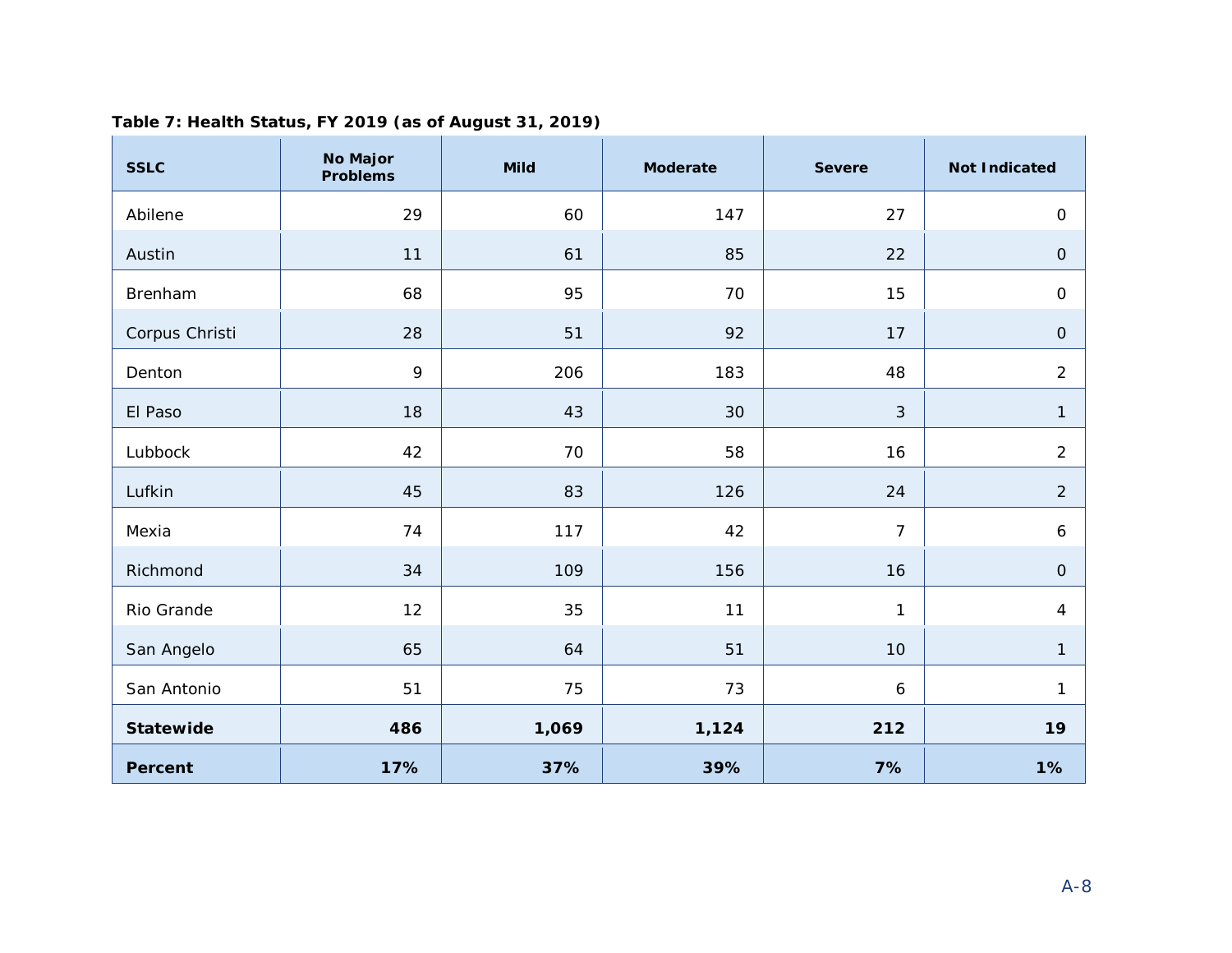#### <span id="page-51-0"></span>**Table 8: Enrollment by Co-Occurring Diagnosis of IDD and at Least One Mental Health Disorder**

| <b>Fiscal</b><br>Year | Percent of<br><b>Population</b> |
|-----------------------|---------------------------------|
| FY 2014               | 61.3%                           |
| FY 2015               | 61.4%                           |
| FY 2016               | 61.6%                           |
| FY 2017               | 58.40%                          |
| FY 2018               | 57.29%                          |
| FY 2019               | 56.46%                          |
| FY 2020 <sup>1</sup>  | 56.53%                          |

1

<sup>1</sup> As of May 31, 2020.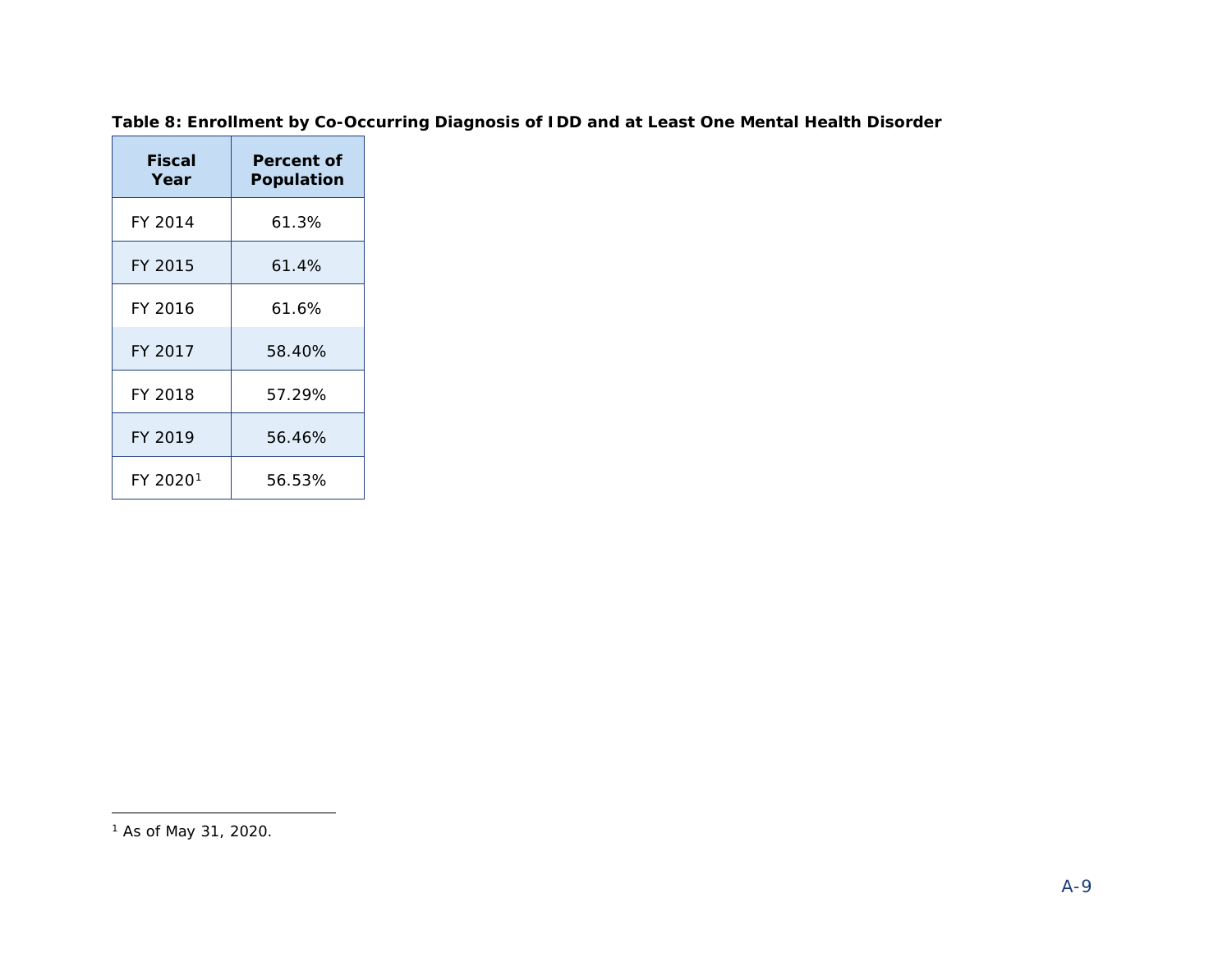| <b>SSLC</b>    | $0 - 1$<br>Year | 13 Months-<br>5 Years | $6 - 10$<br><b>Years</b> | $11 - 15$<br>Years | <b>More Than</b><br>15 Years |
|----------------|-----------------|-----------------------|--------------------------|--------------------|------------------------------|
| Abilene        | 4               | 24                    | 21                       | 27                 | 187                          |
| Austin         | 12              | 8                     | $\overline{2}$           | 9                  | 148                          |
| Brenham        | 10              | 47                    | 23                       | 19                 | 149                          |
| Corpus Christi | $\overline{2}$  | 32                    | 9                        | 23                 | 122                          |
| Denton         | 21              | 84                    | 25                       | 28                 | 290                          |
| $F1$ Dass      | $\sim$          | $\sim$                | 10 <sup>1</sup>          | 10 <sup>1</sup>    | $\Gamma$                     |

# **Table 9: Length of Stay, FY 2019 (as of August 31, 2019)**

| <b>ADJIGLIG</b>  | $^{+}$          | 4      | $\sim$ 1         | $\angle$ /     | 101   |
|------------------|-----------------|--------|------------------|----------------|-------|
| Austin           | 12              | $\, 8$ | $\sqrt{2}$       | $\mathsf{q}$   | 148   |
| Brenham          | 10 <sup>°</sup> | 47     | 23               | 19             | 149   |
| Corpus Christi   | $\overline{2}$  | 32     | $\,9$            | 23             | 122   |
| Denton           | 21              | 84     | 25               | 28             | 290   |
| El Paso          | 3               | 16     | 10               | $10$           | 56    |
| Lubbock          | 16              | 36     | $15$             | 8              | 113   |
| Lufkin           | 5               | 46     | 20               | 22             | 187   |
| Mexia            | 50              | 107    | 37               | $10$           | 42    |
| Richmond         | 11              | 58     | 23               | 29             | 194   |
| Rio Grande       | 8               | 24     | $\boldsymbol{6}$ | $\overline{7}$ | 18    |
| San Angelo       | 14              | 65     | 27               | $27\,$         | 58    |
| San Antonio      | $\overline{4}$  | 49     | 16               | 16             | 121   |
| <b>Statewide</b> | 160             | 596    | 234              | 235            | 1,685 |
| <b>Percent</b>   | 5%              | 20%    | 8%               | 8%             | 58%   |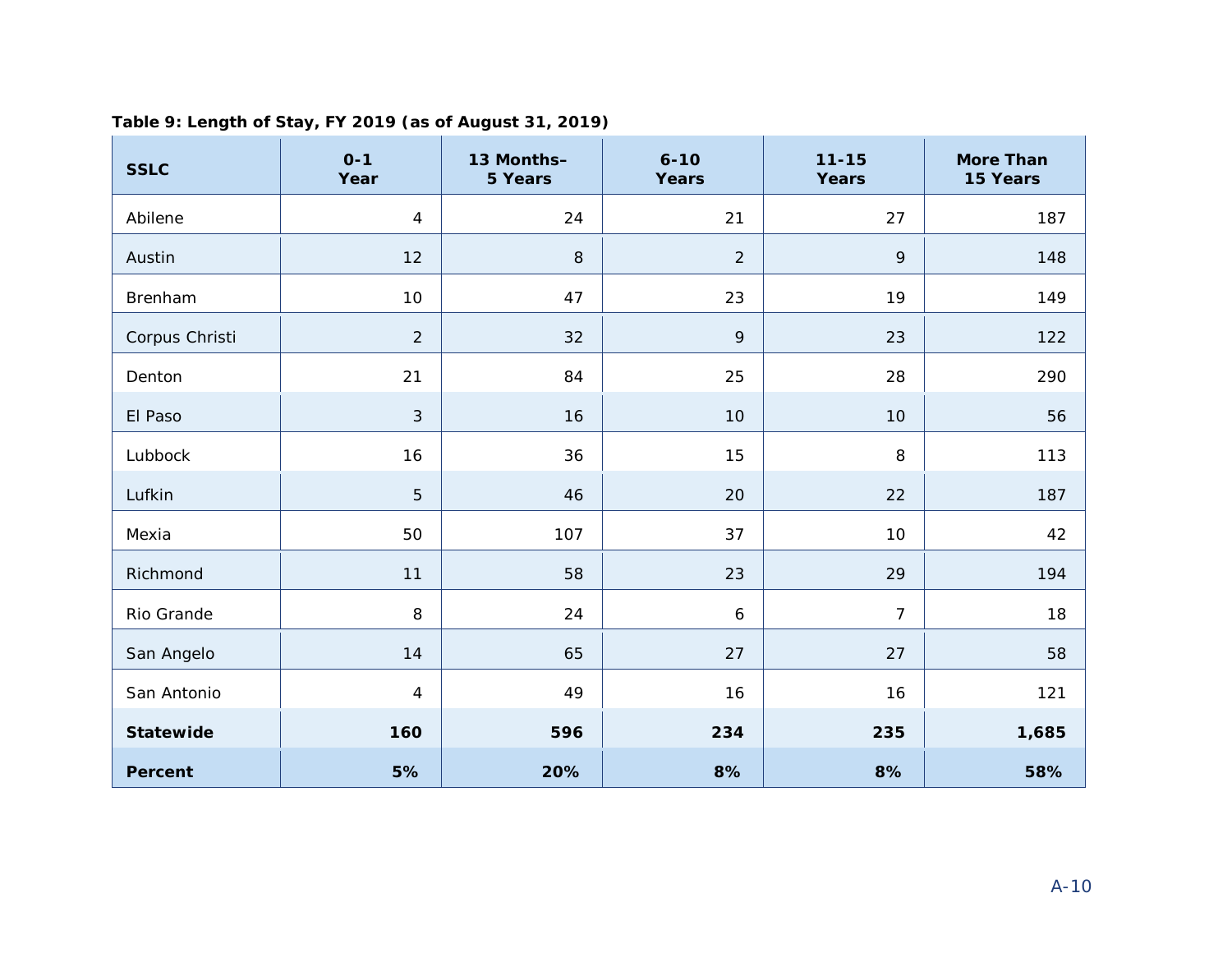| <b>Fiscal</b><br>Year | <b>New</b><br><b>Admissions</b> | <b>Transition</b><br><b>Returns</b> | <b>Total</b><br><b>Separations</b> | Community<br><b>Transitions</b> | <b>Deaths</b> | <b>Discharges</b> |
|-----------------------|---------------------------------|-------------------------------------|------------------------------------|---------------------------------|---------------|-------------------|
| FY 2010               | 162                             | 8                                   | 504                                | 330                             | 140           | 34                |
| FY 2011               | 129                             | $\sqrt{3}$                          | 344                                | 204                             | 112           | 28                |
| FY 2012               | 128                             | $\mathbf 5$                         | 340                                | 207                             | 96            | 37                |
| FY 2013               | 166                             | 16                                  | 422                                | 287                             | 93            | 42                |
| FY 2014               | 187                             | $\circ$                             | 381                                | 261                             | 86            | 34                |
| FY 2015               | 177                             | $\circ$                             | 362                                | 233                             | 97            | 32                |
| FY 2016               | 160                             | 10                                  | 253                                | 126                             | 99            | 28                |
| FY 2017               | 139                             | $\boldsymbol{6}$                    | 229                                | 109                             | 88            | 32                |
| FY 2018               | 149                             | $\overline{5}$                      | 204                                | 84                              | 87            | 33                |
| FY 2019               | 129                             | 5                                   | 193                                | 80                              | 84            | 29                |

**Table 10: Separations, FY 2010 through FY 2019**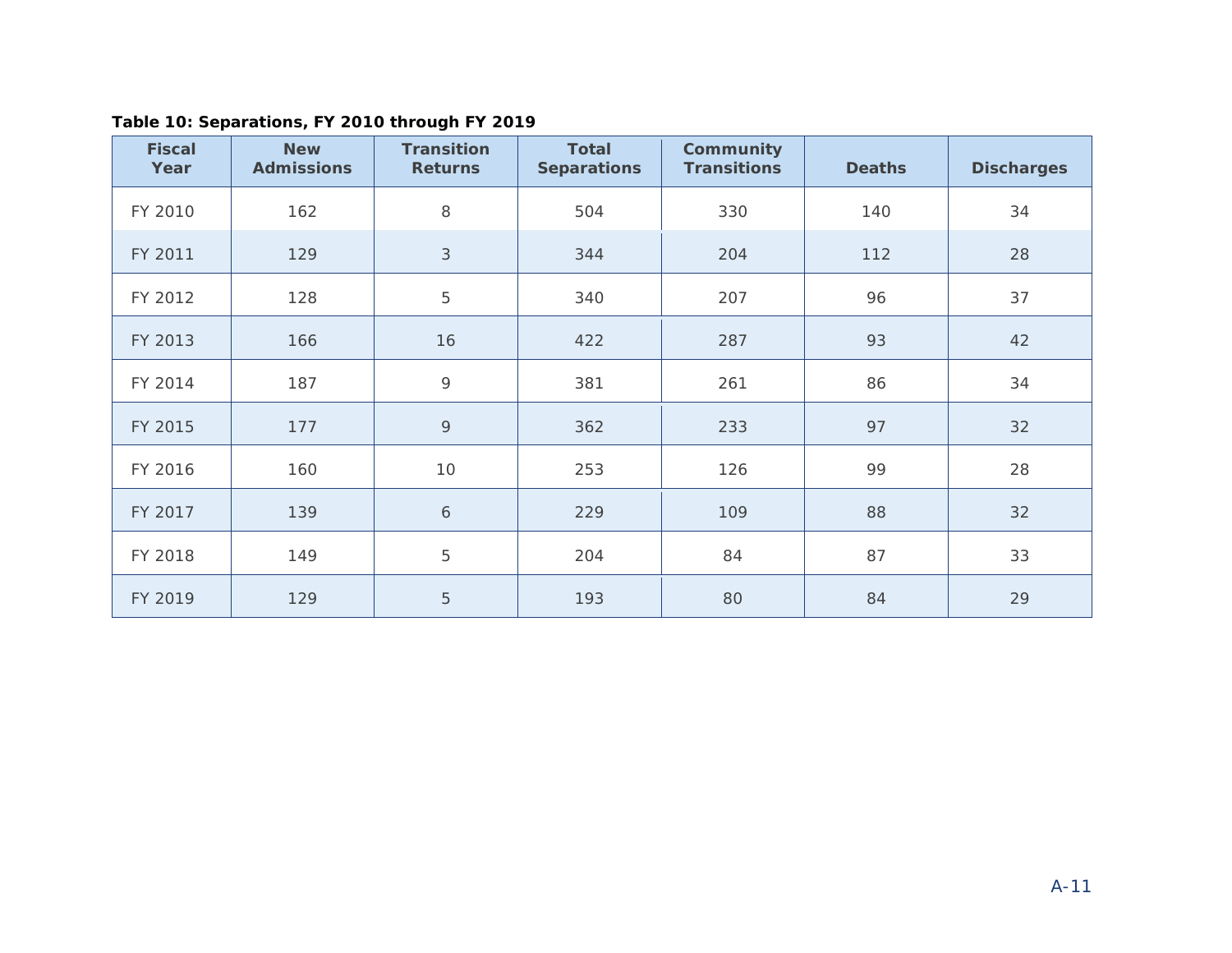#### <span id="page-54-0"></span>**Appendix B. Referrals and Transitions to the Community**

<span id="page-54-5"></span><span id="page-54-4"></span><span id="page-54-3"></span><span id="page-54-2"></span><span id="page-54-1"></span>

| <b>SSLC</b> | Community<br><b>Transitions</b> | Total<br><b>Enrollment</b> | Percent of<br>Population |
|-------------|---------------------------------|----------------------------|--------------------------|
| FY 2010     | 330                             | 4,207                      | 7.84%                    |
| FY 2011     | 204                             | 3,994                      | 5.11%                    |
| FY 2012     | 207                             | 3,787                      | 5.47%                    |
| FY 2013     | 287                             | 3,547                      | 8.09%                    |
| FY 2014     | 261                             | 3,362                      | 7.76%                    |
| FY 2015     | 233                             | 3,186                      | 7.31%                    |
| FY 2016     | 126                             | 3,103                      | 4.06%                    |
| FY 2017     | 109                             | 3,019                      | 3.61%                    |
| FY 2018     | 84                              | 2,969                      | 2.83%                    |
| FY 2019     | 80                              | 2,910                      | 2.75%                    |

**Table 11 : Community Transitions, FY 2010 through FY 2019**

#### <span id="page-54-14"></span><span id="page-54-13"></span><span id="page-54-12"></span><span id="page-54-11"></span><span id="page-54-10"></span><span id="page-54-9"></span><span id="page-54-8"></span><span id="page-54-7"></span><span id="page-54-6"></span>**Table 12: Reasons for Non-Referral, FY 2019**

<span id="page-54-23"></span><span id="page-54-22"></span><span id="page-54-21"></span><span id="page-54-20"></span><span id="page-54-19"></span><span id="page-54-18"></span><span id="page-54-17"></span><span id="page-54-16"></span><span id="page-54-15"></span>

| <b>Reasons for Non-Referral</b>                     |        |
|-----------------------------------------------------|--------|
| <b>LAR Choice</b>                                   | 43.40% |
| Behavioral Health/Psychiatric Needs                 | 21.19% |
| <b>Medical Issues</b>                               | 16.72% |
| <b>Individual Choice</b>                            | 15.78% |
| Funding                                             | 1.69%  |
| Evaluation Period (Chapter 55/46b commitments only) | 0.70%  |
| Court Will Not Allow Placement (Chapter 55/46b)     | 0.52%  |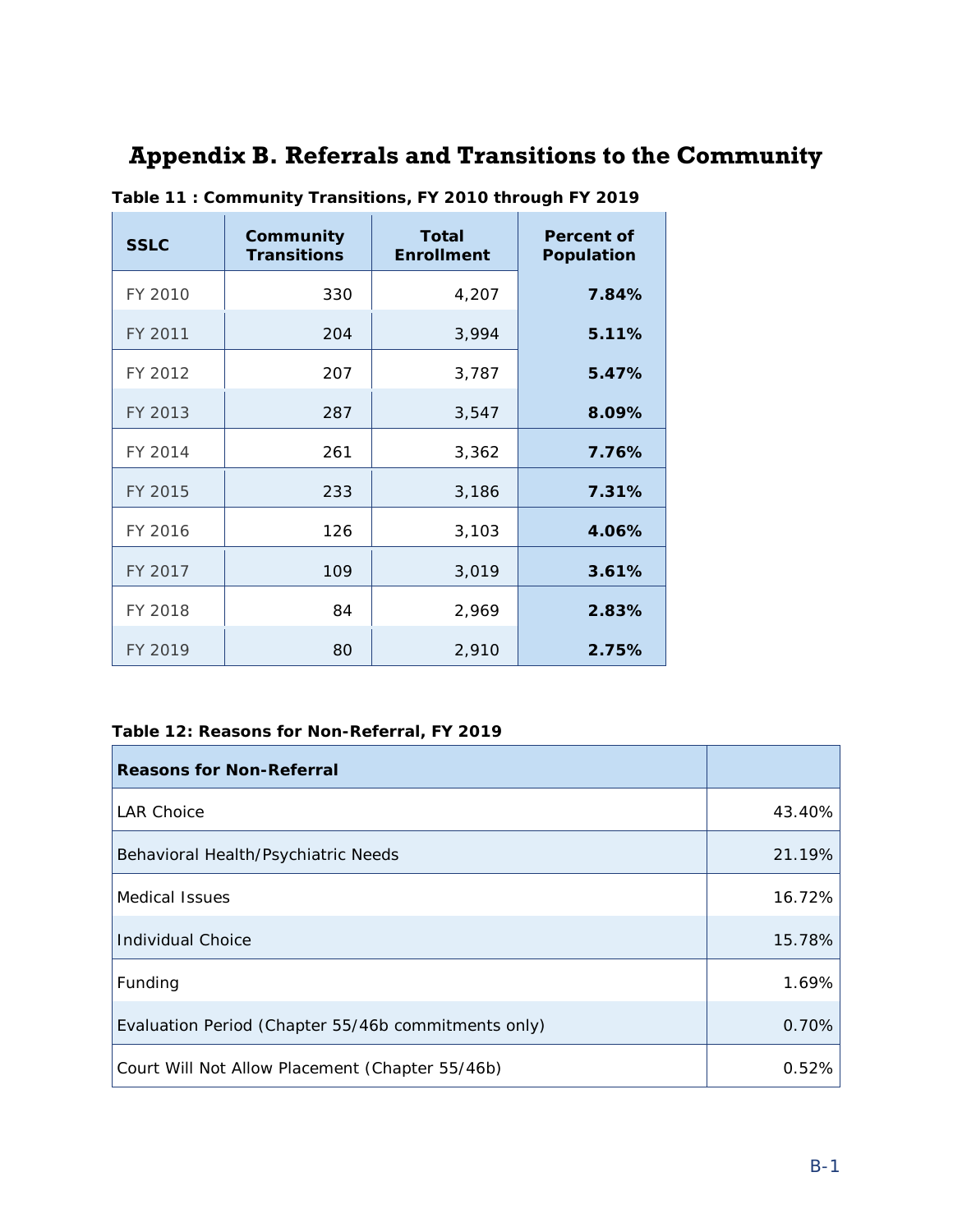<span id="page-55-0"></span>

|  |  |  | Table 13: LAR Choice for Not Referring, FY 2019 |  |
|--|--|--|-------------------------------------------------|--|
|  |  |  |                                                 |  |

<span id="page-55-18"></span><span id="page-55-17"></span><span id="page-55-16"></span><span id="page-55-15"></span><span id="page-55-14"></span><span id="page-55-13"></span><span id="page-55-12"></span><span id="page-55-11"></span><span id="page-55-10"></span><span id="page-55-9"></span><span id="page-55-8"></span><span id="page-55-7"></span><span id="page-55-6"></span><span id="page-55-5"></span><span id="page-55-4"></span><span id="page-55-3"></span><span id="page-55-2"></span><span id="page-55-1"></span>

| <b>LAR Choice for Not Referring</b>                             |        |
|-----------------------------------------------------------------|--------|
| Provided information, LAR not interested in alternate placement | 68.88% |
| LAR not interested in alternate placement information           | 13.53% |
| Unsuccessful prior community placement(s)                       | 9.18%  |
| Mistrust of providers                                           | 5.54%  |
| Lack of understanding of community living options               | 2.88%  |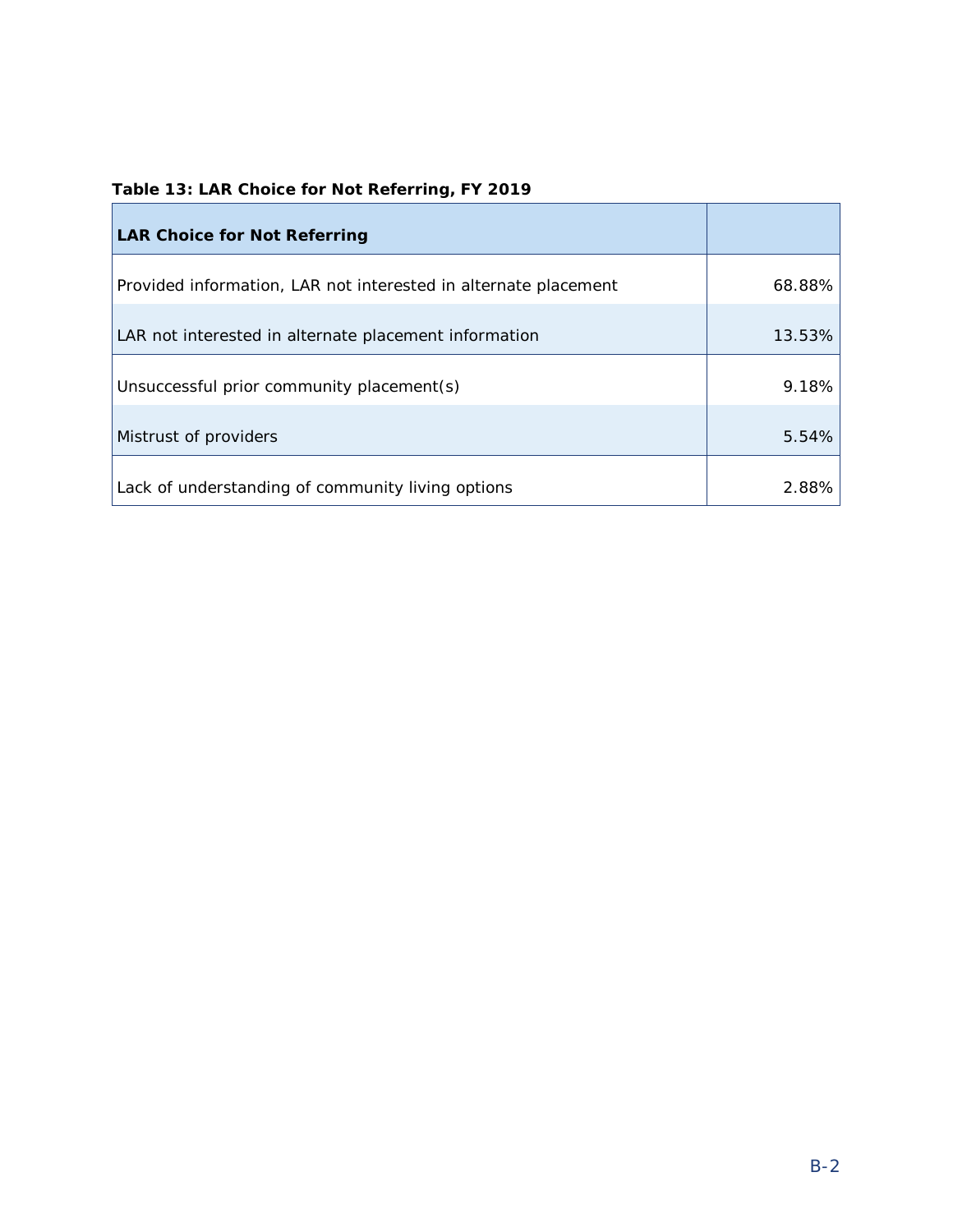<span id="page-56-19"></span><span id="page-56-18"></span><span id="page-56-17"></span><span id="page-56-16"></span><span id="page-56-15"></span><span id="page-56-14"></span><span id="page-56-13"></span><span id="page-56-12"></span><span id="page-56-11"></span><span id="page-56-10"></span><span id="page-56-9"></span><span id="page-56-8"></span><span id="page-56-7"></span><span id="page-56-6"></span><span id="page-56-5"></span><span id="page-56-4"></span><span id="page-56-3"></span><span id="page-56-2"></span><span id="page-56-1"></span><span id="page-56-0"></span>

| <b>Obstacles to Transition</b>                         |        |
|--------------------------------------------------------|--------|
| Limited Residential Opportunities in Preferred Area    | 29.84% |
| <b>Specialized Medical Supports</b>                    | 11.81% |
| <b>Environmental Modifications</b>                     | 11.44% |
| Individual/LAR Indecision Regarding Provider Selection | 9.96%  |
| <b>Behavioral Supports</b>                             | 9.96%  |
| <b>Specialized Therapy Supports</b>                    | 7.38%  |
| Scheduling (For Referrals <200 days)                   | 3.32%  |
| Provider delay in opening home                         | 3.32%  |
| Employment/Supported Employment                        | 2.21%  |
| <b>Transportation Modifications</b>                    | 2.21%  |
| Illness during transition period                       | 1.85%  |
| <b>Criminal Court Issues</b>                           | 1.48%  |
| Medicaid/SSI Funding                                   | 1.48%  |
| <b>Specialized MH Supports</b>                         | 1.48%  |
| LAR reluctance to choose a provider                    | 0.74%  |
| Services/Support for Forensic Needs                    | 0.74%  |
| Provider closed home; search for new provider          | 0.37%  |
| Family Chose to Pursue Guardianship                    | 0.37%  |

#### **Table 14: Obstacles to Transition, FY 2019**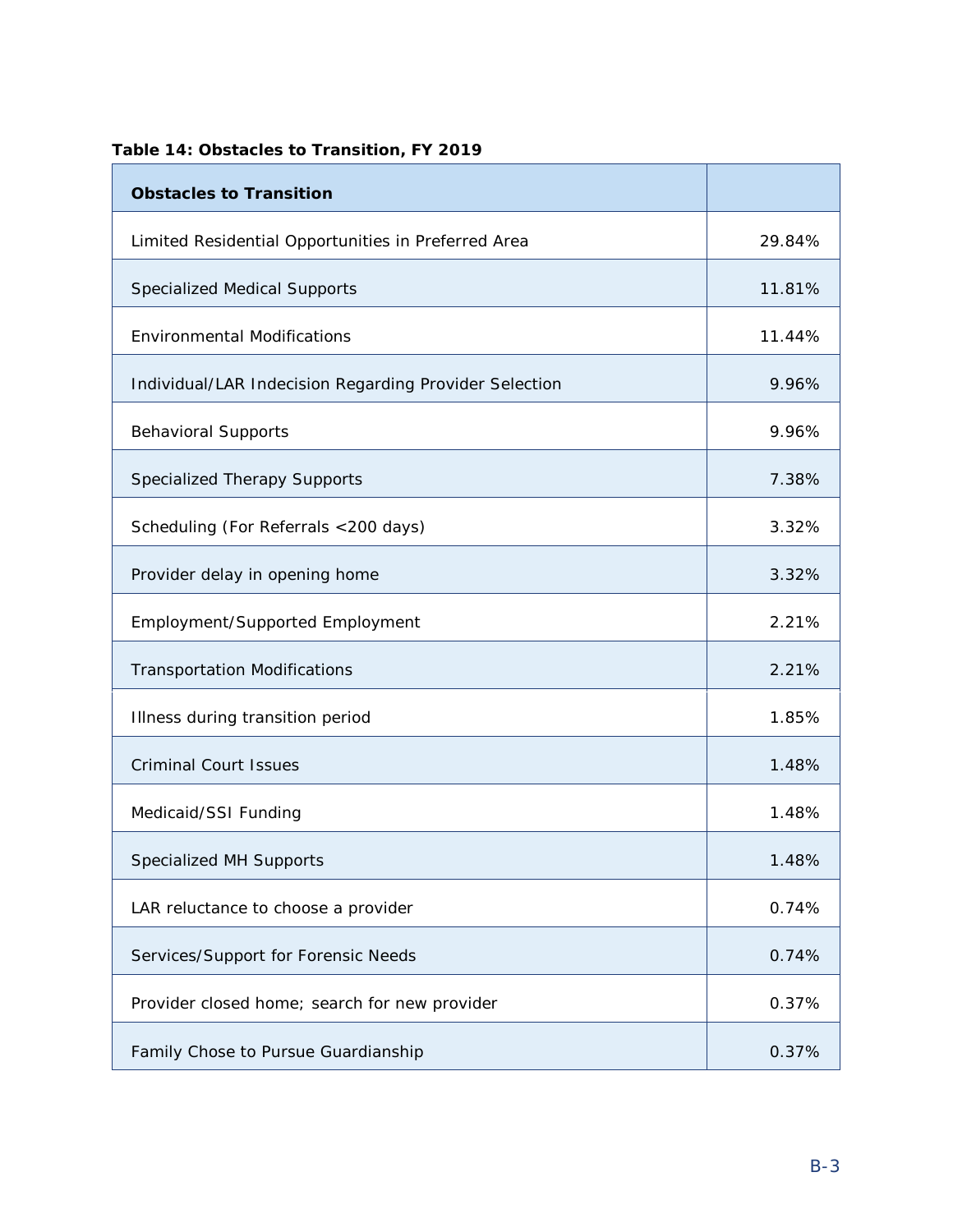# **Endnotes**

- <sup>1</sup> Health and Human Services Commission. HHS Business Plan: Blueprint for a Healthy Texas. September 2019. [https://hhs.texas.gov/sites/default/files/documents/about](https://hhs.texas.gov/sites/default/files/documents/about-hhs/budget-planning/hhs-inaugural-business-plan.pdf)[hhs/budget-planning/hhs-inaugural-business-plan.pdf.](https://hhs.texas.gov/sites/default/files/documents/about-hhs/budget-planning/hhs-inaugural-business-plan.pdf) Last accessed June 6, 2020. l
- <sup>2</sup> Texas Council on Community Centers. [https://txcouncil.com/intellectual-developmental](https://txcouncil.com/intellectual-developmental-disabilities/)[disabilities/.](https://txcouncil.com/intellectual-developmental-disabilities/) Last accessed June 6, 2020.
- $3$  In the Code of Federal Regulations, active treatment in intermediate care facilities for individuals with intellectual disabilities means treatment that meets the requirements specified in the standard concerning active treatment for intermediate care facilities for persons with Intellectual Disability under  $42$  CFR  $483.440(a)$ . Active treatment is also defined in the 40 Texas Administrative Code Chapter 9, Subchapter E, Section [9.203\(1\).](https://texreg.sos.state.tx.us/public/readtac$ext.TacPage?sl=R&app=9&p_dir=&p_rloc=&p_tloc=&p_ploc=&pg=1&p_tac=&ti=40&pt=1&ch=9&rl=203)
- <sup>4</sup> Persons with an Intellectual Disability Act. Texas Health and Safety Code Subchapter D Chapters 591, 592, 593, 594, 595, 597 (1991) (as amended in 2015).
- <sup>5</sup> Health and Human Services Commission. Promoting Independence. [https://hhs.texas.gov/doing-business-hhs/provider-portals/long-term-care](https://hhs.texas.gov/doing-business-hhs/provider-portals/long-term-care-providers/resources/promoting-independence-pi)[providers/resources/promoting-independence-pi.](https://hhs.texas.gov/doing-business-hhs/provider-portals/long-term-care-providers/resources/promoting-independence-pi) Last accessed June 6, 2020.
- <sup>6</sup> Statistical information obtained through the SSLC internal reporting dashboard.
- <sup>7</sup> 40 Texas Administrative Code Chapter 2, Subchapter F, Section  $2.274$ .
- <sup>8</sup> Statistical information obtained through the SSLC internal reporting dashboard.
- <sup>9</sup> Statistical information obtained through the SSLC internal reporting dashboard.
- <sup>10</sup> Statistical information obtained through the SSLC internal reporting dashboard.
- <sup>11</sup> Statistical information obtained through the SSLC internal reporting dashboard.
- <sup>12</sup> National Child Traumatic Stress Network. Facts on Traumatic Stress and Children with Developmental Disabilities. 2004. [https://www.nctsn.org/sites/default/files/resources//traumatic\\_stress\\_and\\_children\\_with](https://www.nctsn.org/sites/default/files/resources/traumatic_stress_and_children_with_developmental_disabilities.pdf)
- developmental disabilities.pdf. Last accessed June 6, 2020. <sup>13</sup> National Association of State Mental Health Program Directors. The Vital Role of Specialized Approaches: Persons with Intellectual and Developmental Disabilities in the Mental Health System. August 2017.
- <sup>14</sup> Statistical information obtained through the SSLC internal reporting dashboard.
- <sup>15</sup> Cardarella, Paul. Conference call on SSLC Long-Term Planning Report. November 1, 2019.
- <sup>16</sup> Video Surveillance. Texas Health and Safety Code Section 555.025 (2009) (as amended in 2015).
- <sup>17</sup> National Council on Disability. National Disability Policy: A Progress Report. October 26, 2017. [https://ncd.gov/sites/default/files/NCD\\_A%20Progress%20Report\\_508.pdf.](https://ncd.gov/sites/default/files/NCD_A%20Progress%20Report_508.pdf) Last accessed June 6, 2020.
- <sup>18</sup> SSLC stakeholder meetings (residents), January 2020.
- <sup>19</sup> SSLC stakeholder meetings (residents), January 2020.
- <sup>20</sup> SSLC stakeholder meetings (families of residents), October 2019.
- <sup>21</sup> Nathenson, Paul. Music, Aroma, Art, and Animal-Assisted Therapies. March 27, 2009. Last accessed June 6, 2020.
- <sup>22</sup> United States Census Bureau. Older People Projected to Outnumber Children for First Time in U.S. History. March 13, 2018. [https://www.census.gov/newsroom/press](https://www.census.gov/newsroom/press-releases/2018/cb18-41-population-projections.html)[releases/2018/cb18-41-population-projections.html.](https://www.census.gov/newsroom/press-releases/2018/cb18-41-population-projections.html) Last accessed June 6, 2020.
- <sup>23</sup> Sheehan, Rory, Ali, Afia, Hassiotis, Angela. Dementia in Intellectual Disability. January 8, 2014.

[https://www.researchgate.net/publication/259651380\\_Dementia\\_in\\_intellectual\\_disabilit](https://www.researchgate.net/publication/259651380_Dementia_in_intellectual_disability) [y.](https://www.researchgate.net/publication/259651380_Dementia_in_intellectual_disability) Last accessed June 6, 2020.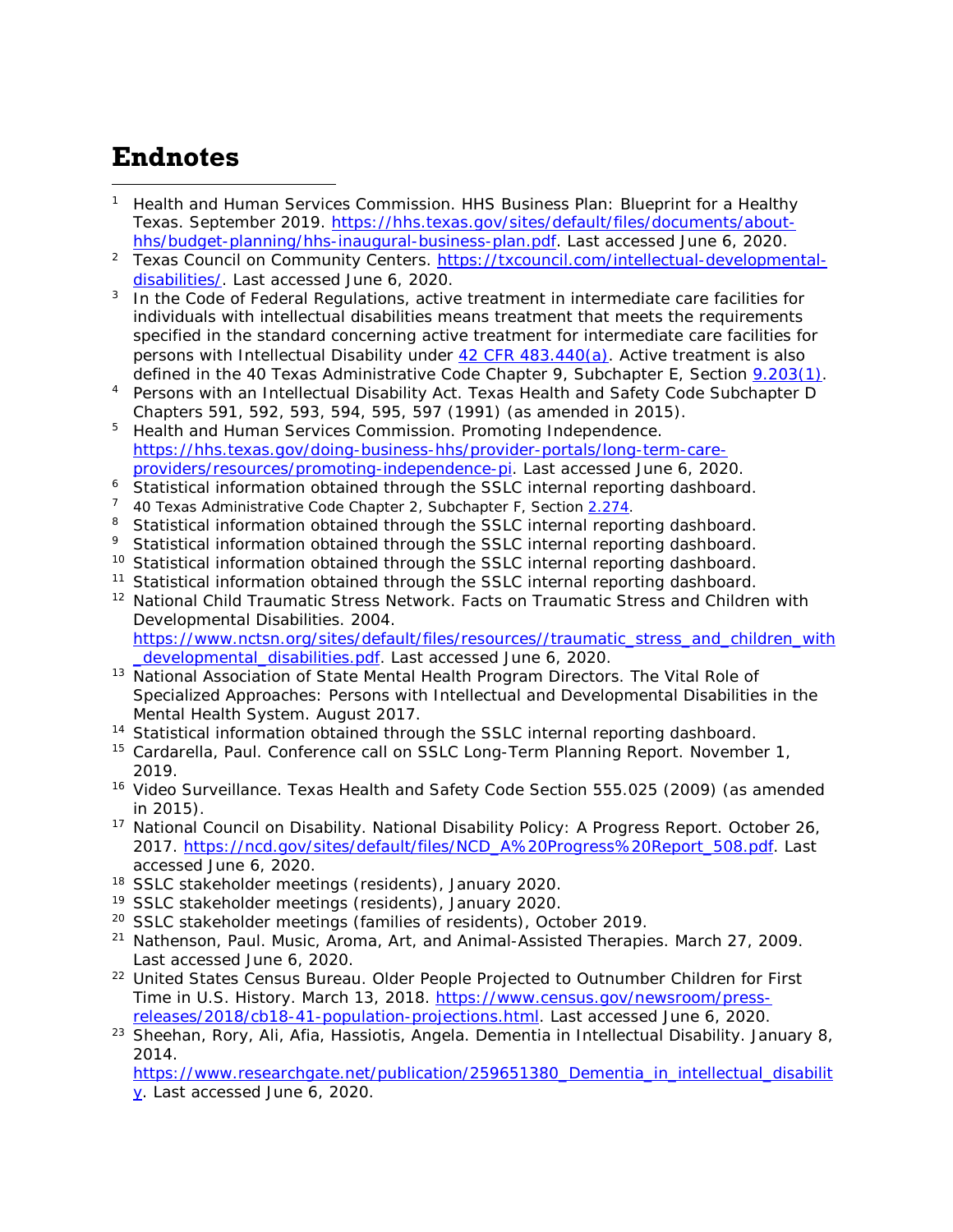<sup>24</sup> Sheehan, Rory, Ali, Afia, Hassiotis, Angela. Dementia in Intellectual Disability. January 8, 2014.

[https://www.researchgate.net/publication/259651380\\_Dementia\\_in\\_intellectual\\_disabilit](https://www.researchgate.net/publication/259651380_Dementia_in_intellectual_disability) [y.](https://www.researchgate.net/publication/259651380_Dementia_in_intellectual_disability) Last accessed June 6, 2020.

<sup>25</sup> Sheehan, Rory, Ali, Afia, Hassiotis, Angela. Dementia in Intellectual Disability. January 8, 2014.

[https://www.researchgate.net/publication/259651380\\_Dementia\\_in\\_intellectual\\_disabilit](https://www.researchgate.net/publication/259651380_Dementia_in_intellectual_disability) [y.](https://www.researchgate.net/publication/259651380_Dementia_in_intellectual_disability) Last accessed June 6, 2020.

- <sup>26</sup> Alzheimer's Association. 2019 Alzheimer's Disease Facts and Figures. 2019 [https://www.dshs.texas.gov/alzheimers/pdf/2019-Facts-and-Figures.pdf.](https://www.dshs.texas.gov/alzheimers/pdf/2019-Facts-and-Figures.pdf) Last accessed June 6, 2020.
- <sup>27</sup> Texas Department of State Health Services. Texas State Plan for Alzheimer's Disease 2019-2023. September 2019. [https://www.dshs.texas.gov/alzheimers/pdf/Alzheimers-](https://www.dshs.texas.gov/alzheimers/pdf/Alzheimers-Disease-State-Plan-2019-2023.pdf)[Disease-State-Plan-2019-2023.pdf.](https://www.dshs.texas.gov/alzheimers/pdf/Alzheimers-Disease-State-Plan-2019-2023.pdf) Last accessed June 6, 2020.
- <sup>28</sup> Alzheimer's Association and Centers for Disease Control and Prevention. Healthy Brain Initiative, State and Local Public Health Partnerships to Address Dementia: The 2018- 2023 Road Map. 2018. [https://www.cdc.gov/aging/pdf/2018-2023-Road-Map-508.pdf.](https://www.cdc.gov/aging/pdf/2018-2023-Road-Map-508.pdf.%202018)  [2018.](https://www.cdc.gov/aging/pdf/2018-2023-Road-Map-508.pdf.%202018) Last accessed June 6, 2020.
- <sup>29</sup> SSLC stakeholder meetings (residents), January 2020.
- <sup>30</sup> The Arc of Texas. Alternatives to Guardianship for Adult Texans with Intellectual and Developmental Disabilities. August 2015. [https://www.thearcoftexas.org/wp](https://www.thearcoftexas.org/wp-content/uploads/2016/06/Guardianship_White_Paper-1.pdf)[content/uploads/2016/06/Guardianship\\_White\\_Paper-1.pdf.](https://www.thearcoftexas.org/wp-content/uploads/2016/06/Guardianship_White_Paper-1.pdf) Last accessed June 6, 2020.
- <sup>31</sup> Texas Estates Code Chapter 1357. Supported Decision-Making Agreement Act. (2015).
- <sup>32</sup> National Council on Disability. Turning Rights Into Reality: How Guardianship and Alternatives Impact the Autonomy of People with Intellectual and Developmental Disabilities. June 10, 2019. [https://ncd.gov/sites/default/files/NCD\\_Turning-Rights-into-](https://ncd.gov/sites/default/files/NCD_Turning-Rights-into-Reality_508_0.pdf)Reality 508 0.pdf. Last accessed June 6, 2020.
- <sup>33</sup> U.S. Department of Health and Human Services, Office of the Assistant Secretary for Planning and Evaluation. Understanding Medicaid Home and Community Services: A Primer, 2010 Edition. Chapter 6. Transitioning People from Institutions to the Community. October 29, 2010. [https://aspe.hhs.gov/report/understanding-medicaid](https://aspe.hhs.gov/report/understanding-medicaid-home-and-community-services-primer-2010-edition/chapter-6-transitioning-people-institutions-community#note6-9)[home-and-community-services-primer-2010-edition/chapter-6-transitioning-people](https://aspe.hhs.gov/report/understanding-medicaid-home-and-community-services-primer-2010-edition/chapter-6-transitioning-people-institutions-community#note6-9)[institutions-community#note6-9.](https://aspe.hhs.gov/report/understanding-medicaid-home-and-community-services-primer-2010-edition/chapter-6-transitioning-people-institutions-community#note6-9) Last accessed June 6, 2020.
- 34 Statistical information obtained through the SSLC internal reporting dashboard.
- <sup>35</sup> Statistical information obtained through the SSLC internal reporting dashboard.
- <sup>36</sup> SSLC stakeholder meetings (families of residents), October 2020.
- <sup>37</sup> Mayeaux, Ginger. The Arc of Texas: State Supported Living Center Long Range Plan Comments. December 15, 2019.
- 38 Diaz, Thomas. SSLC Planning Comments. October 11, 2019.
- <sup>39</sup> Medical Group Management Association. MGMA Stat: Most practices offer a patient portal. July 26, 2018. [https://www.mgma.com/news-insights/quality-patient-experience/mgma](https://www.mgma.com/news-insights/quality-patient-experience/mgma-stat-most-practices-offer-a-patient-portal)[stat-most-practices-offer-a-patient-portal.](https://www.mgma.com/news-insights/quality-patient-experience/mgma-stat-most-practices-offer-a-patient-portal) Last accessed June 6, 2020.
- <sup>40</sup> Kolset, Svein Olav Kolset, Nordstrom, Marianne, Hope, Sigrun, Retterstol, Kjetil, Iversen, Per Ole. Securing rights and nutritional health for persons with intellectual disabilities - a pressing challenge. Food Nutr Res. 2018; 62. [https://www.ncbi.nlm.nih.gov/pmc/articles/PMC5992963/.](https://www.ncbi.nlm.nih.gov/pmc/articles/PMC5992963/) Last accessed June 6, 2020.
- <sup>41</sup> Health and Human Services Commission. Computer-Aided Facilities Management Report. March 12, 2020.
- 42 Health and Human Services Commission. Computer-Aided Facilities Management Report. November 18, 2019.